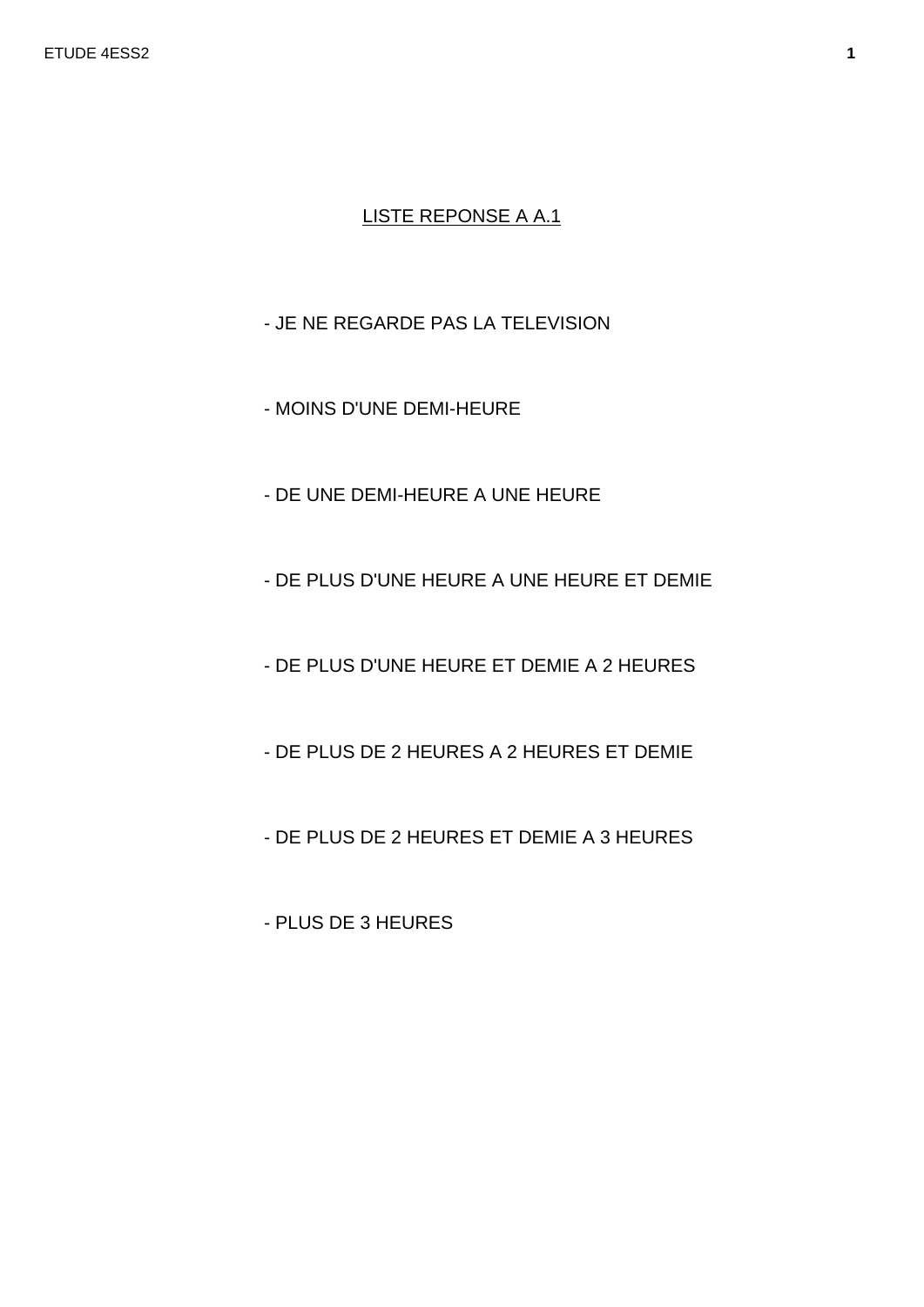- JE NE LES REGARDE PAS

- MOINS D'UNE DEMI-HEURE

- DE UNE DEMI-HEURE A UNE HEURE

- DE PLUS D'UNE HEURE A UNE HEURE ET DEMIE

- DE PLUS D'UNE HEURE ET DEMIE A 2 HEURES

- DE PLUS DE 2 HEURES A 2 HEURES ET DEMIE

- DE PLUS DE 2 HEURES ET DEMIE A 3 HEURES

- PLUS DE 3 HEURES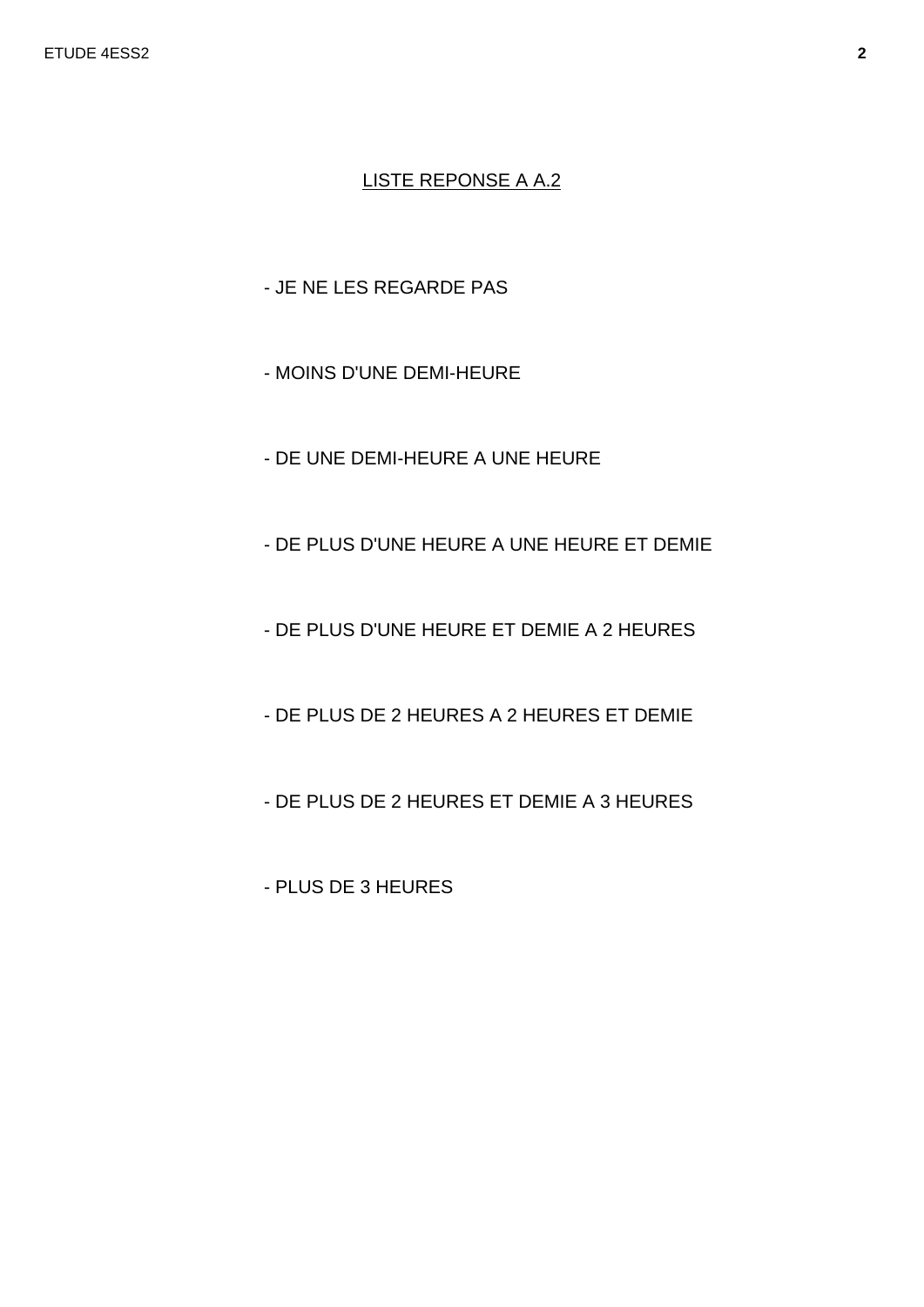- JE N'ECOUTE PAS LA RADIO
- MOINS D'UNE DEMI-HEURE
- DE UNE DEMI-HEURE A UNE HEURE
- DE PLUS D'UNE HEURE A UNE HEURE ET DEMIE
- DE PLUS D'UNE HEURE ET DEMIE A 2 HEURES
- DE PLUS DE 2 HEURES A 2 HEURES ET DEMIE
- DE PLUS DE 2 HEURES ET DEMIE A 3 HEURES
- PLUS DE 3 HEURES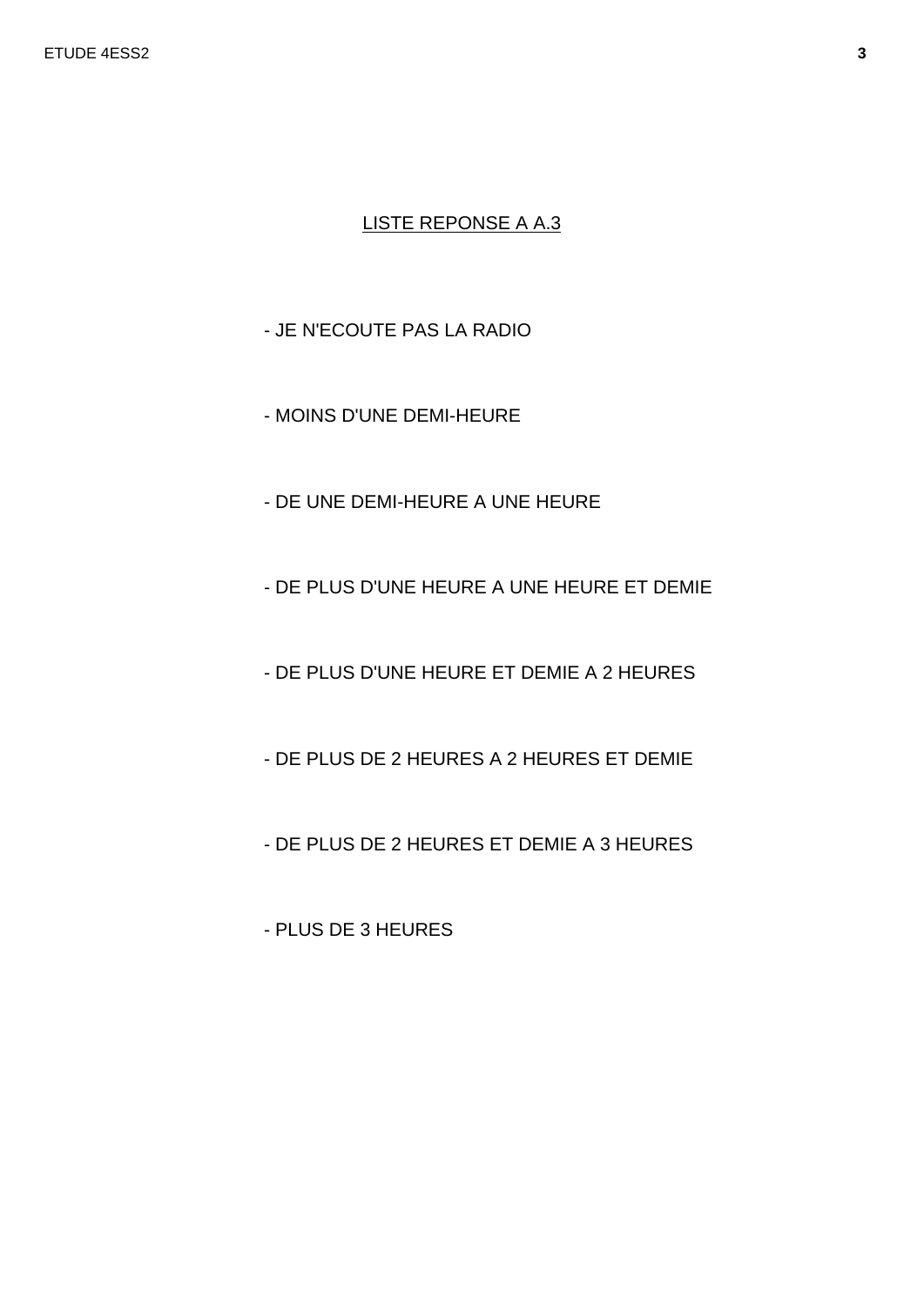- JE NE LES ECOUTE PAS

- MOINS D'UNE DEMI-HEURE

- DE UNE DEMI-HEURE A UNE HEURE

- DE PLUS D'UNE HEURE A UNE HEURE ET DEMIE

- DE PLUS D'UNE HEURE ET DEMIE A 2 HEURES

- DE PLUS DE 2 HEURES A 2 HEURES ET DEMIE

- DE PLUS DE 2 HEURES ET DEMIE A 3 HEURES

- PLUS DE 3 HEURES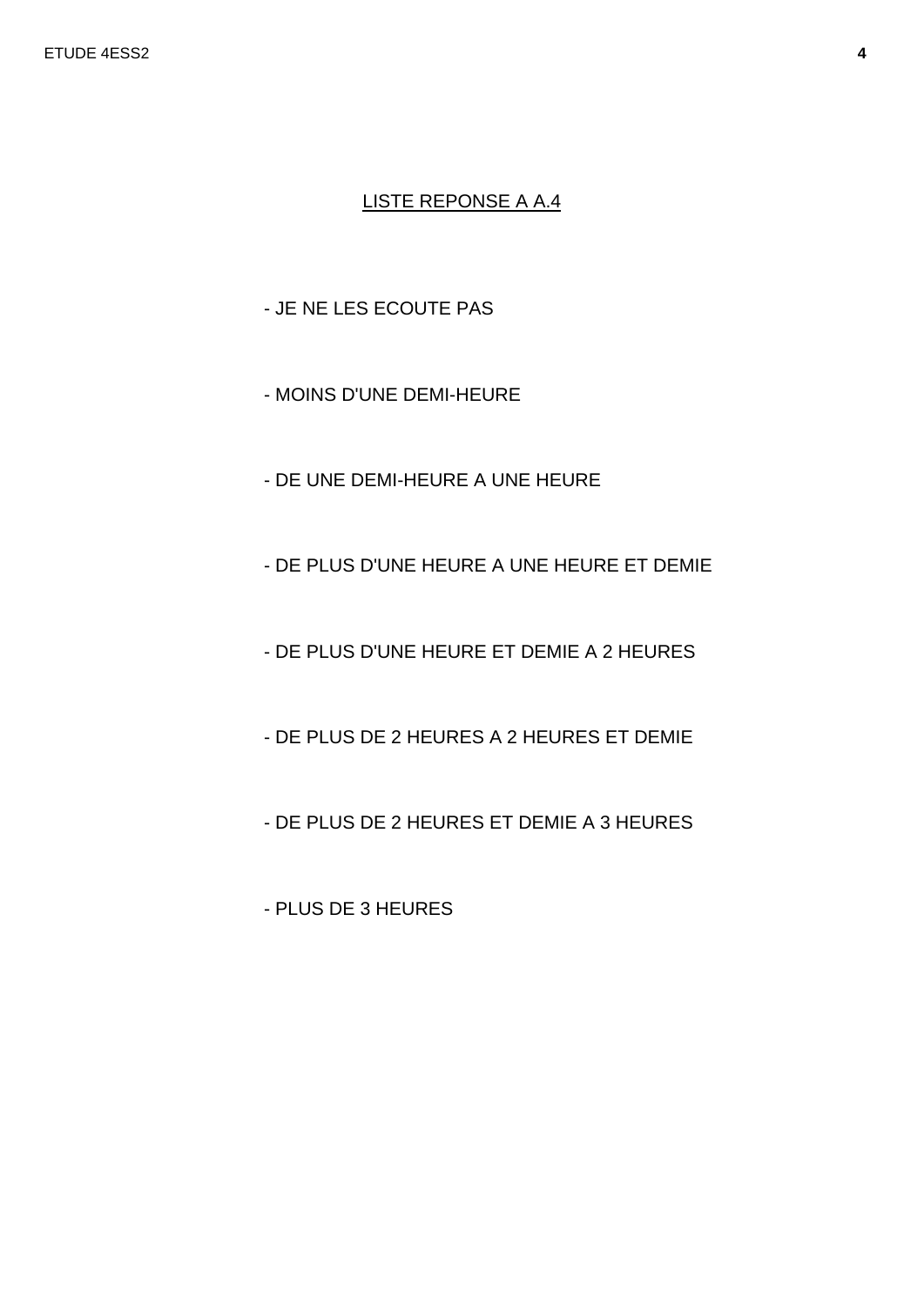- JE NE LIS PAS DE JOURNAL
- MOINS D'UNE DEMI-HEURE
- DE UNE DEMI-HEURE A UNE HEURE
- DE PLUS D'UNE HEURE A UNE HEURE ET DEMIE
- DE PLUS D'UNE HEURE ET DEMIE A 2 HEURES
- DE PLUS DE 2 HEURES A 2 HEURES ET DEMIE
- DE PLUS DE 2 HEURES ET DEMIE A 3 HEURES
- PLUS DE 3 HEURES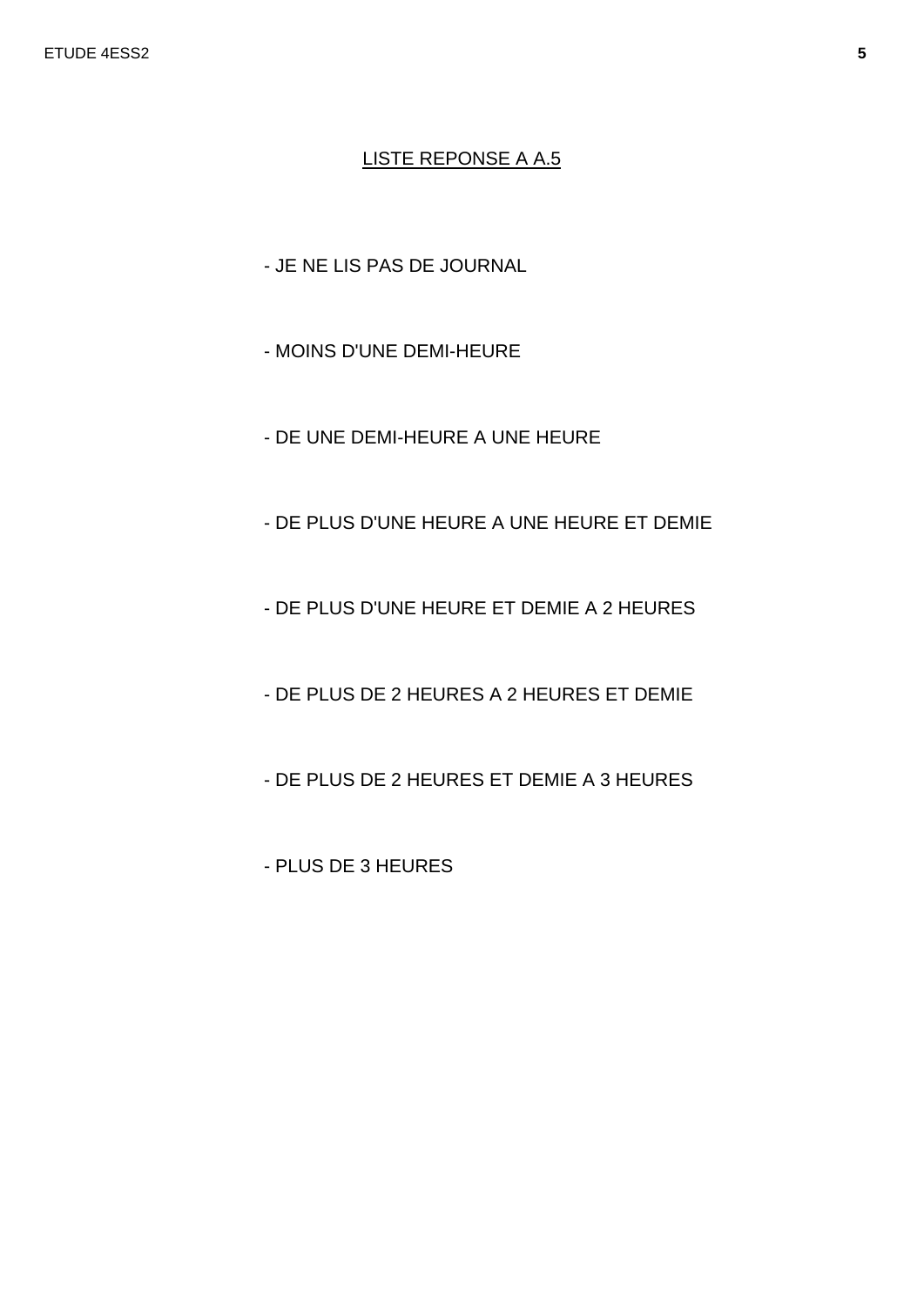- JE NE LES LIS PAS

- MOINS D'UNE DEMI-HEURE
- DE UNE DEMI-HEURE A UNE HEURE
- DE PLUS D'UNE HEURE A UNE HEURE ET DEMIE
- DE PLUS D'UNE HEURE ET DEMIE A 2 HEURES
- DE PLUS DE 2 HEURES A 2 HEURES ET DEMIE
- DE PLUS DE 2 HEURES ET DEMIE A 3 HEURES
- PLUS DE 3 HEURES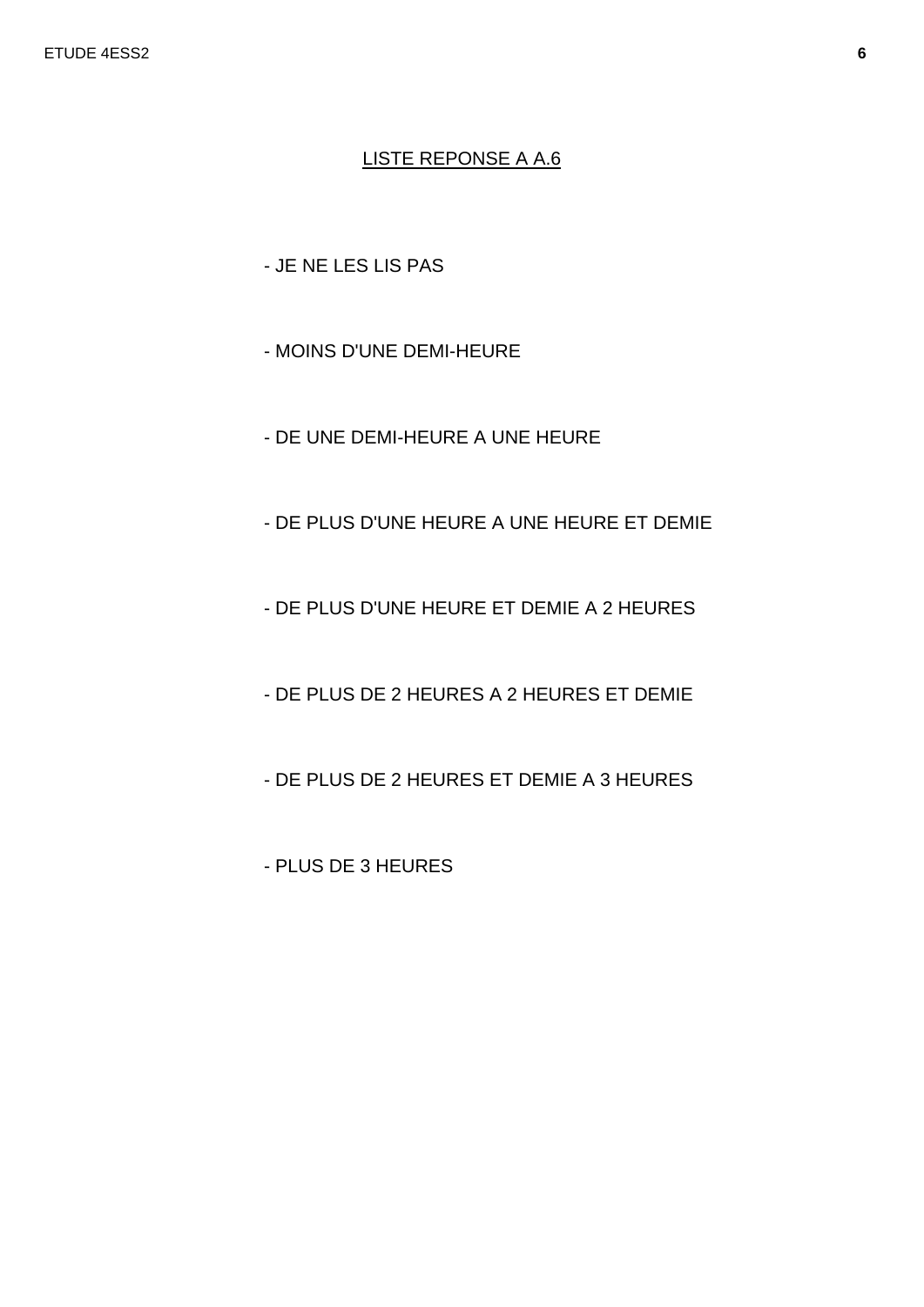- PAS D'ACCES A INTERNET
- NE L'UTILISE JAMAIS
- MOINS D'UNE FOIS PAR MOIS
- UNE FOIS PAR MOIS
- PLUSIEURS FOIS PAR MOIS
- UNE FOIS PAR SEMAINE
- PLUSIEURS FOIS PAR SEMAINE
- TOUS LES JOURS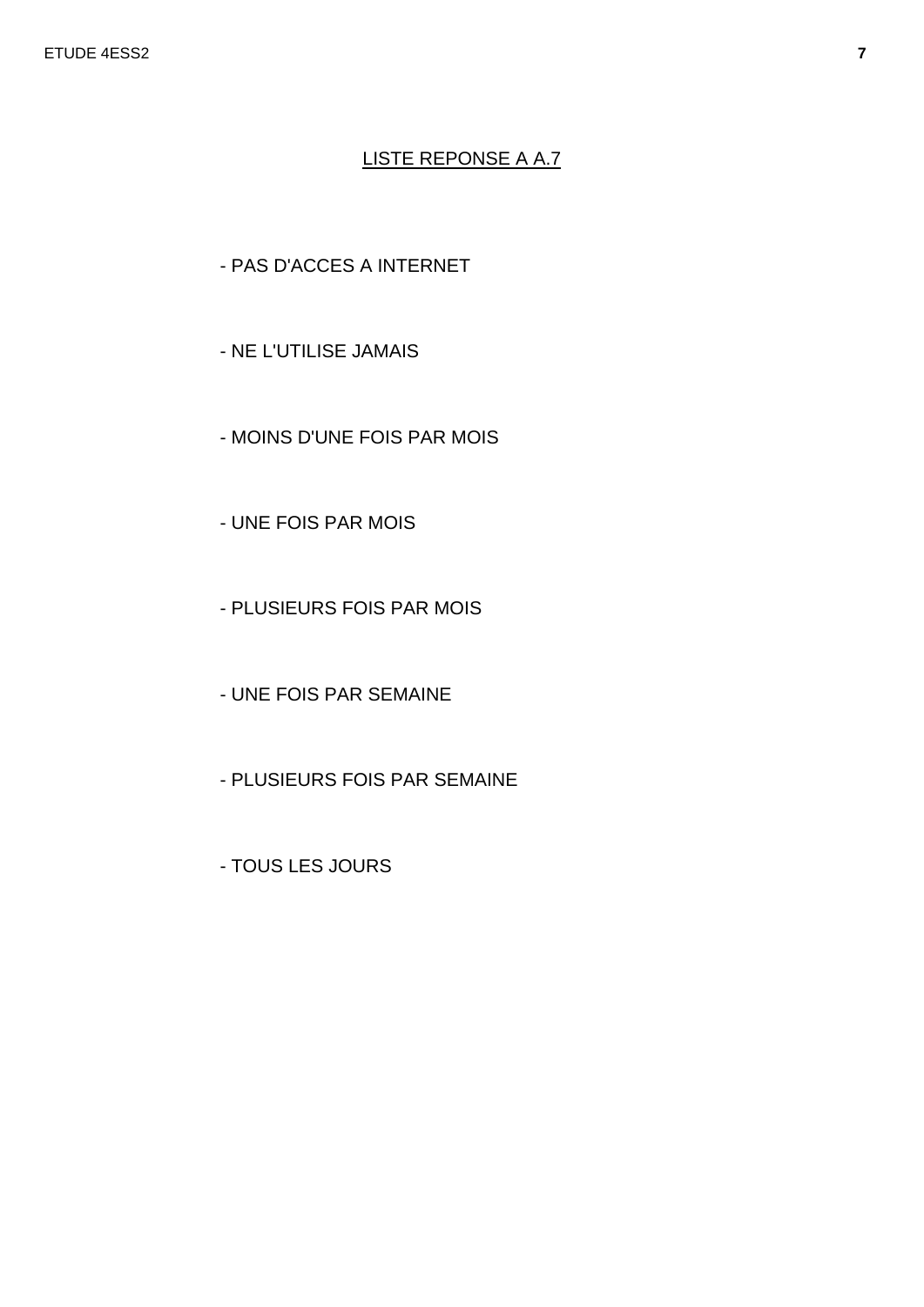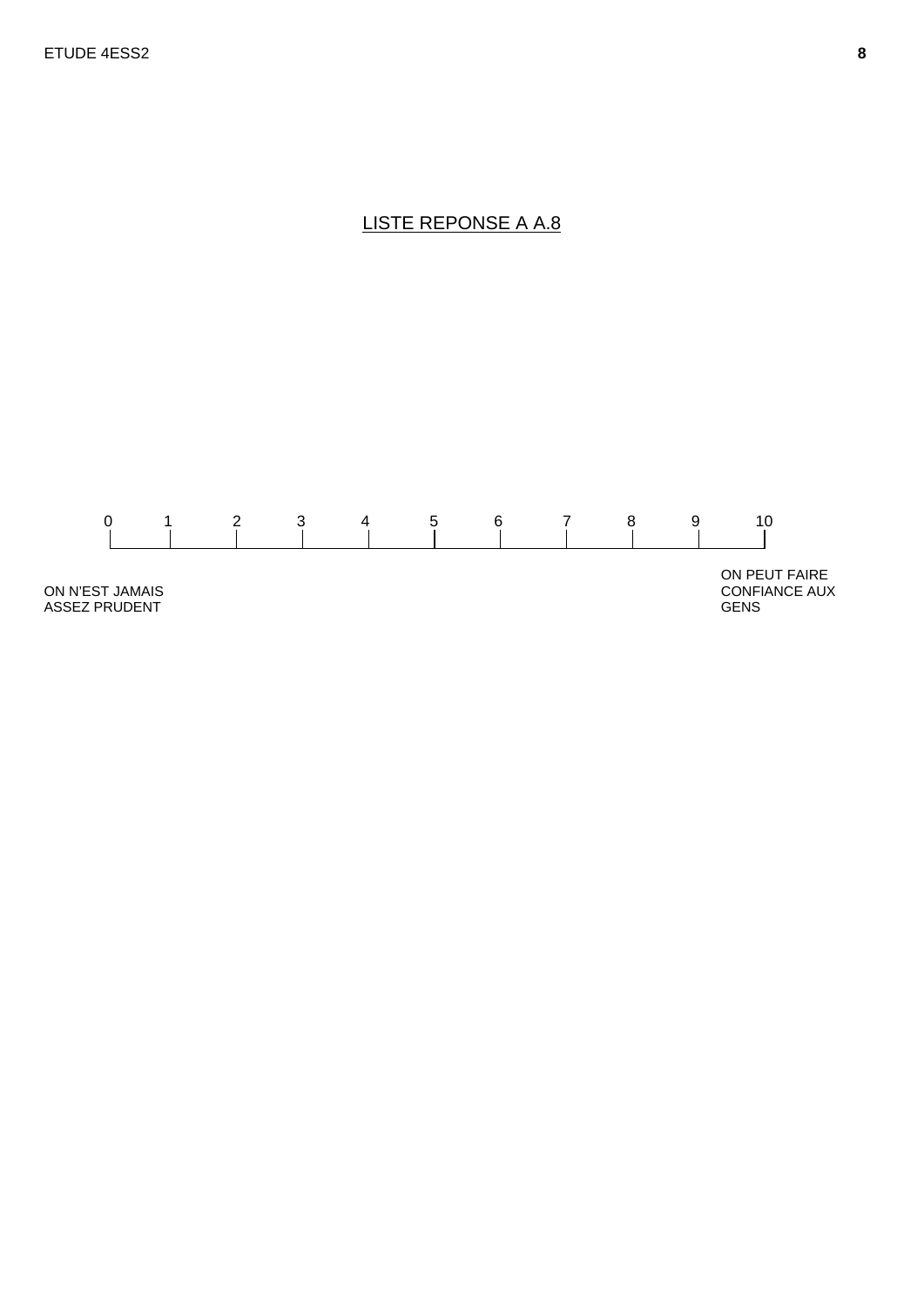

LA PLUPART DES GENS CHERCHENT A PROFITER DE VOUS

 LA PLUPART DES GENS FONT LEUR POSSIBLE POUR SE CONDUIRE CORRECTEMENT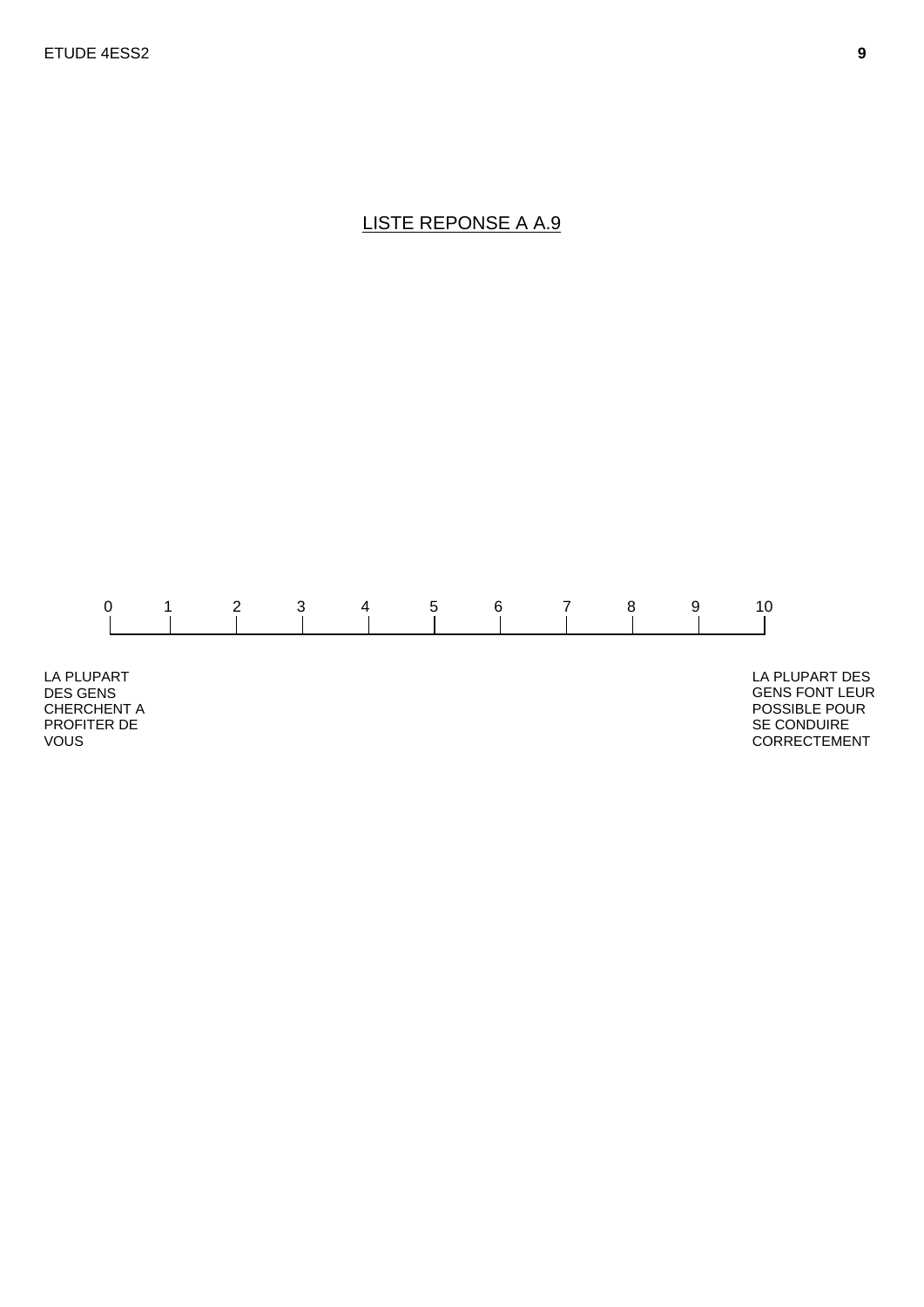

LES GENS S'OCCUPENT SURTOUT D'EUX- MEMES

 LES GENS ESSAIENT DE RENDRE **SERVICE**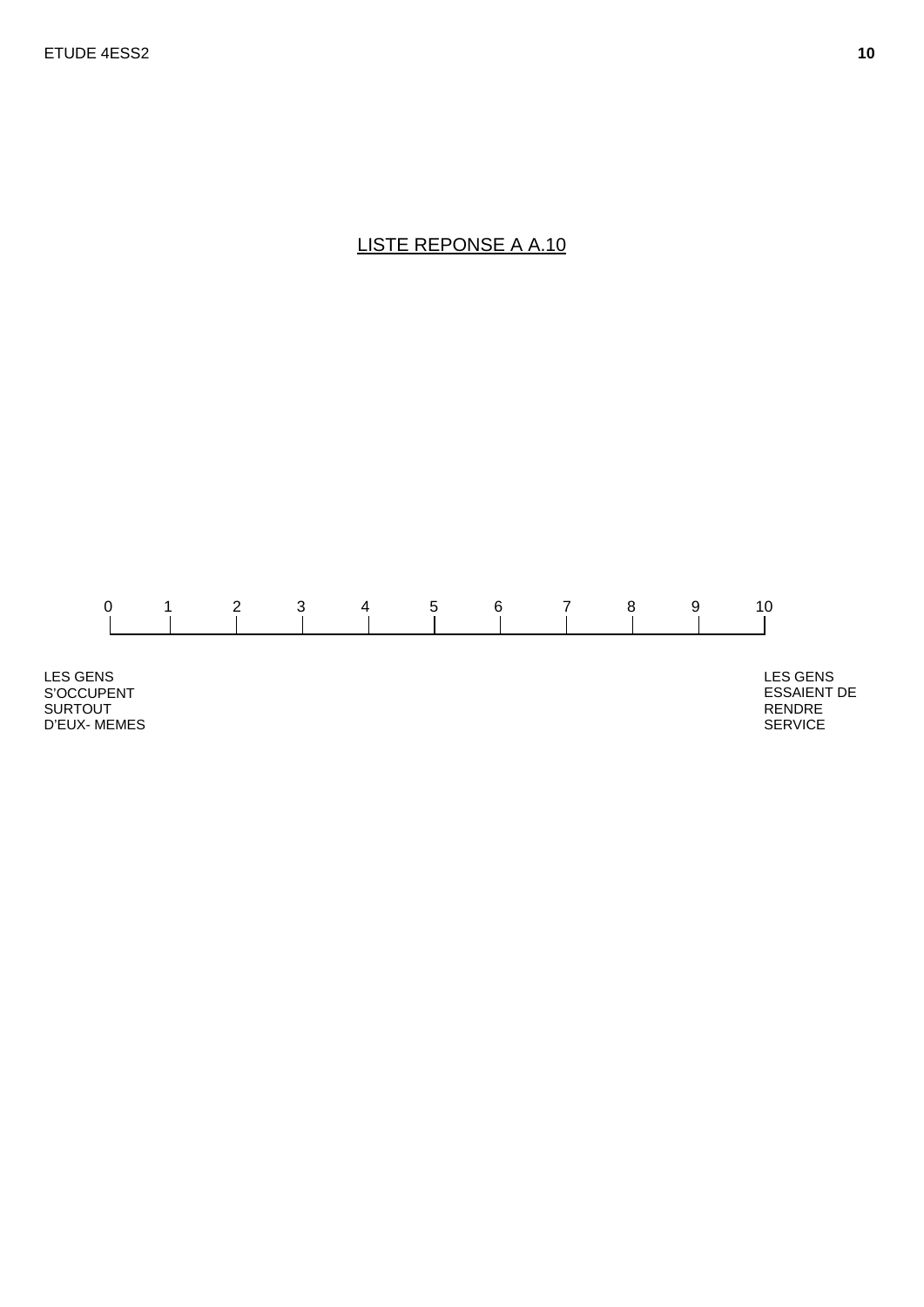#### - JE N'AI JAMAIS CETTE IMPRESSION

# - J'AI RAREMENT CETTE IMPRESSION

### - J'AI DE TEMPS EN TEMPS CETTE IMPRESSION

### - J'AI SOUVENT CETTE IMPRESSION

## - J'AI TRES SOUVENT CETTE IMPRESSION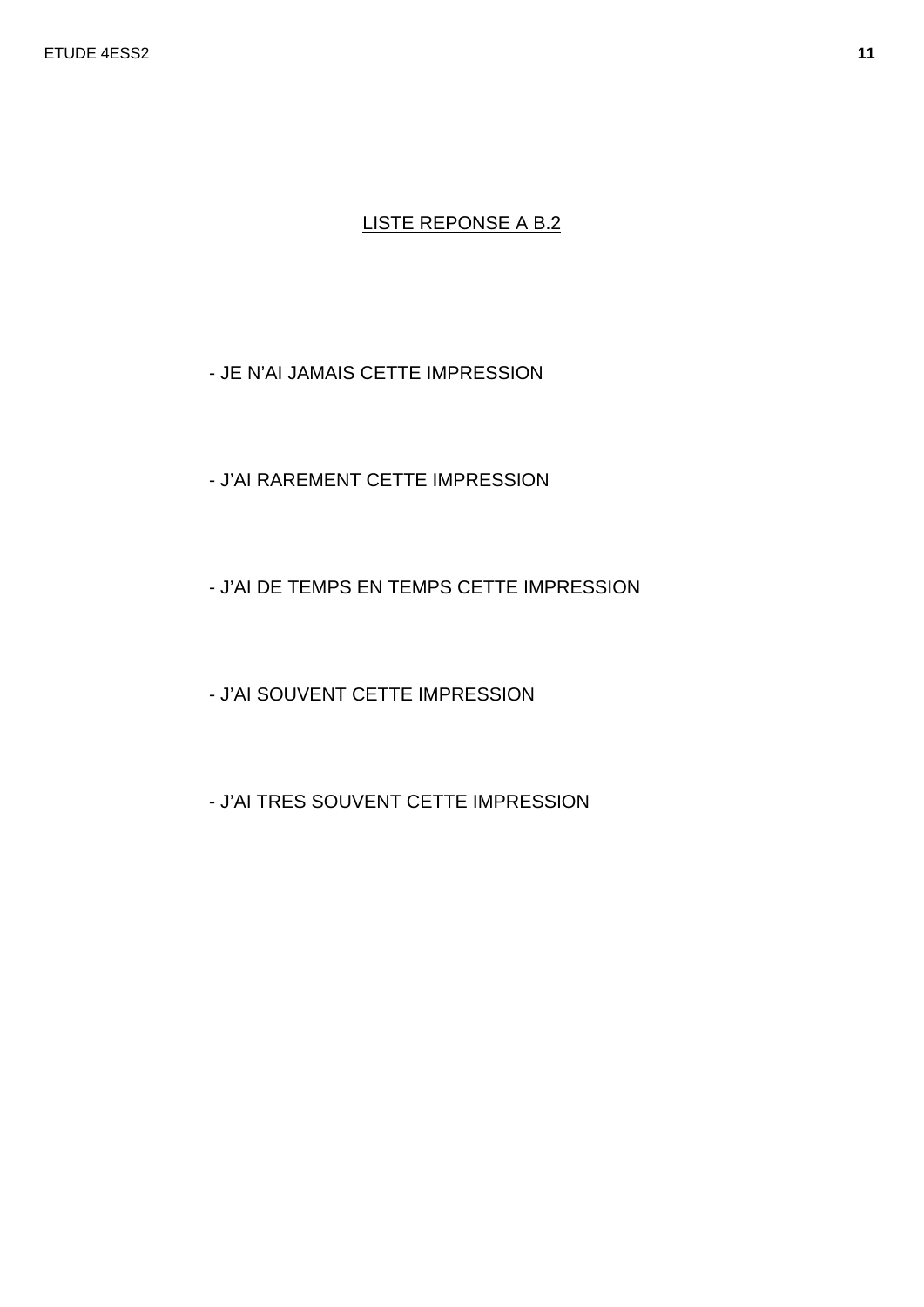- TRES DIFFICILE

- DIFFICILE

- NI DIFFICILE, NI FACILE

- FACILE

- TRES FACILE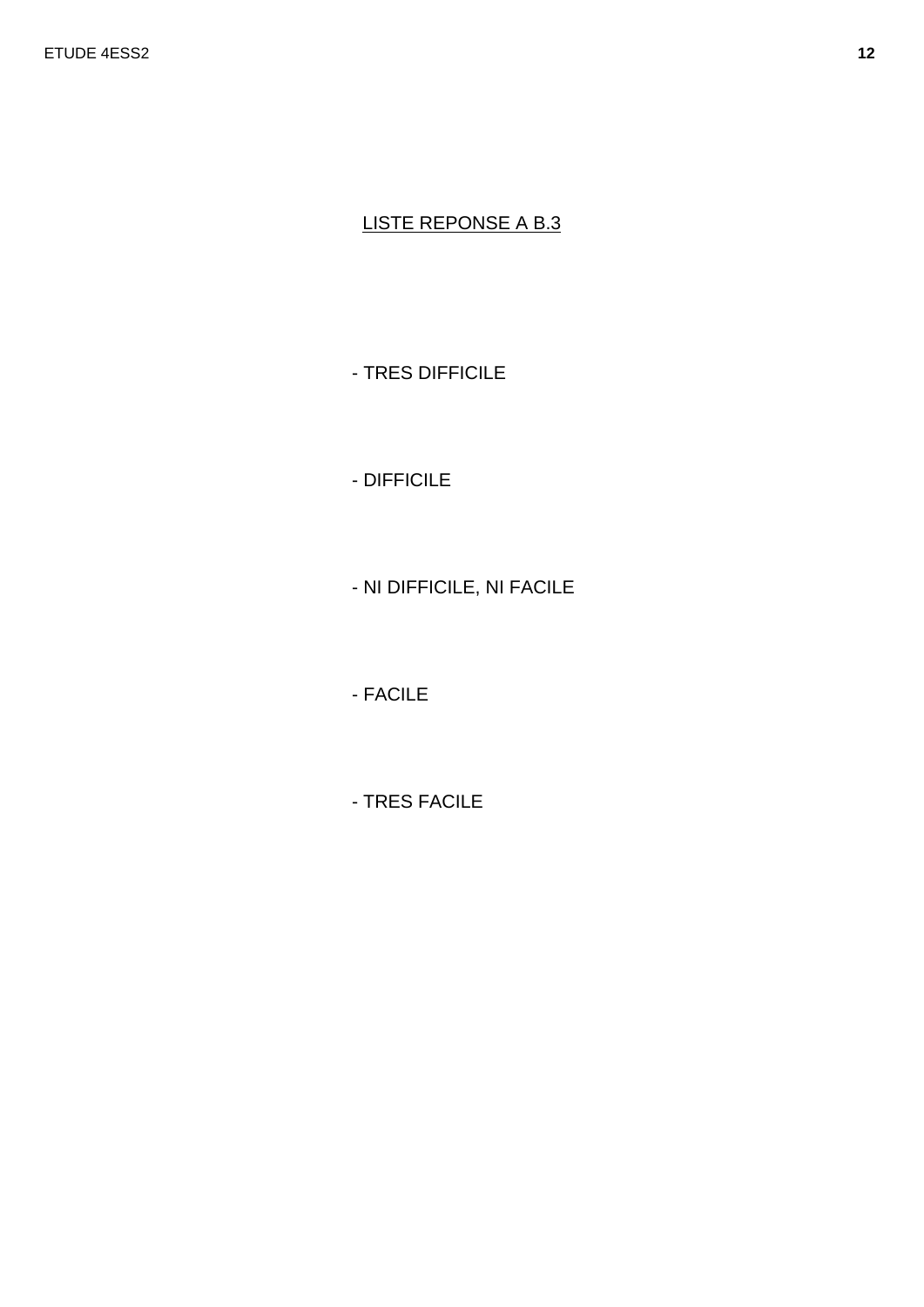LISTE REPONSE A B.4/B.10

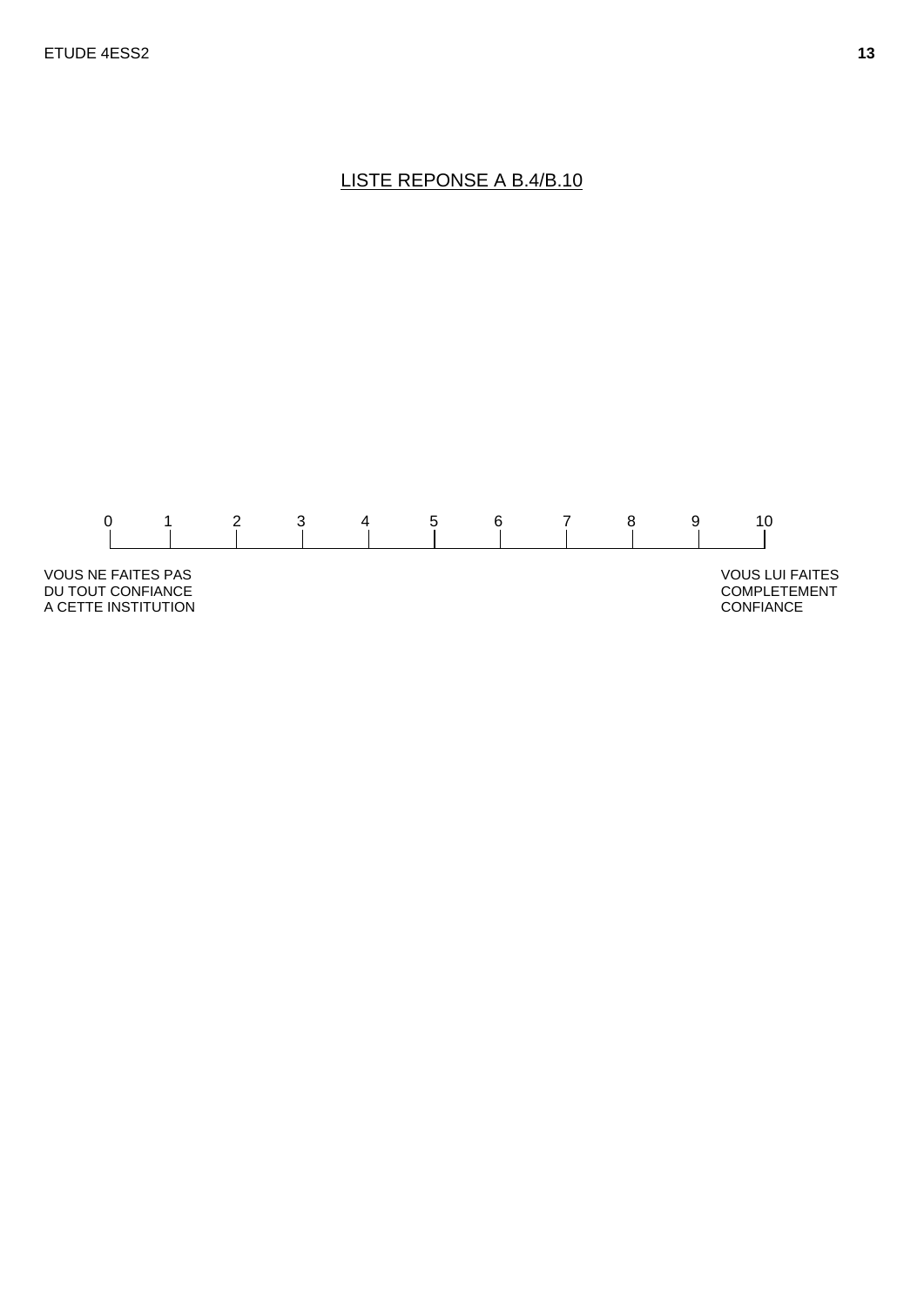- **A** BAYROU
- **B**  BESANCENOT
- **C**  BOUTIN
- **D** CHEVENEMENT
- **E** CHIRAC
- **F**  GLUCKSTEIN
- **G** HUE
- **H**  JOSPIN
- **I** LAGUILLER
- **J** LEPAGE
- **K** LE PEN
- **L** MADELIN
- **M** MAMERE
- **N** MEGRET
- **O** SAINT JOSSE
- **P** TAUBIRA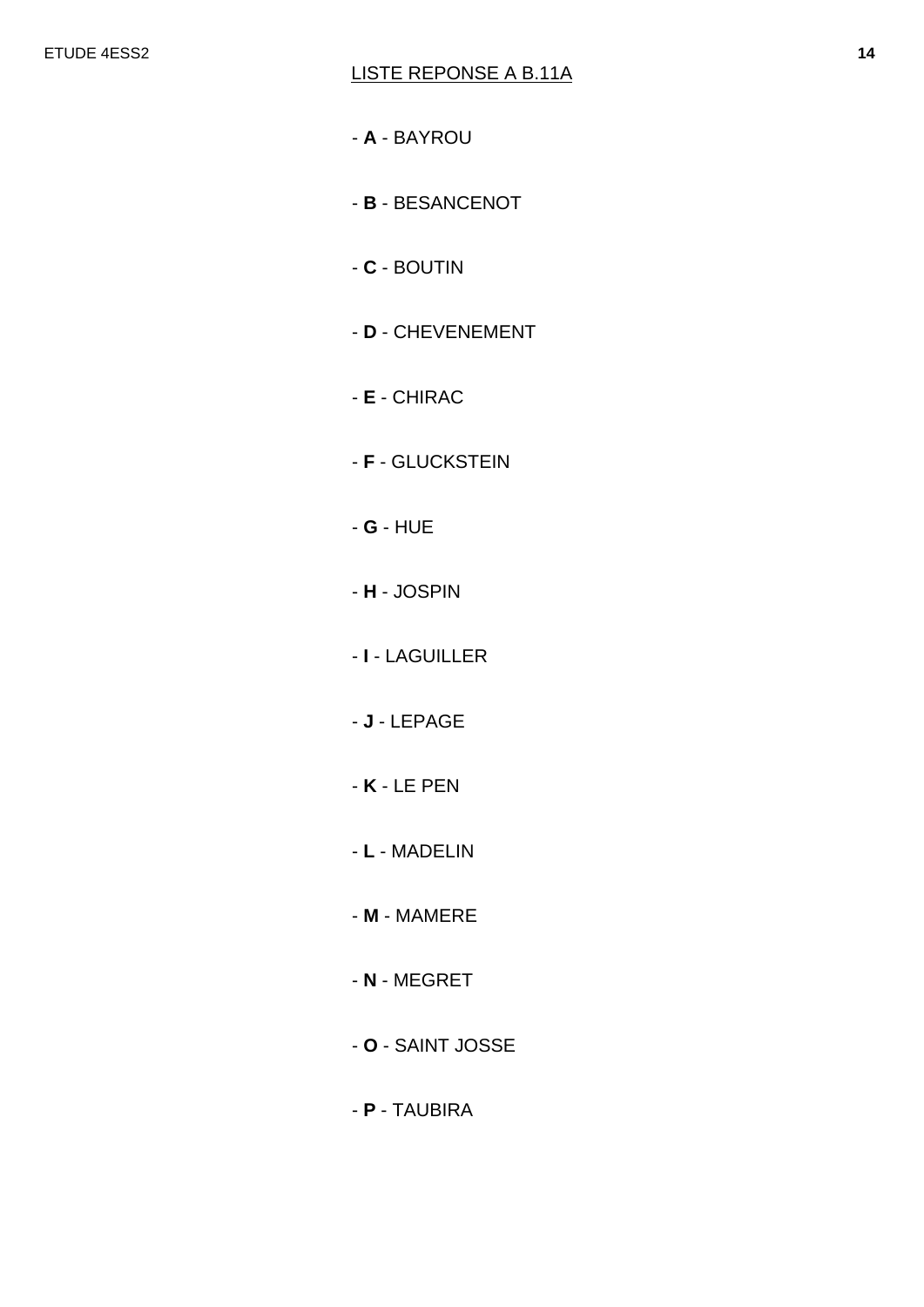### LISTE REPONSE A B.12A/B.20B/B.22

- **A** CPNT (CHASSE, PECHE, NATURE ET TRADITIONS)
- **B** DL (DEMOCRATIE LIBERALE)
- **C** FN (FRONT NATIONAL)
- **D** LCR (LIGUE COMMUNISTE REVOLUTIONNAIRE)
- **E** LO (LUTTE OUVRIERE)
- **F** MDC (MOUVEMENT DES CITOYENS)
- **G** MNR (MOUVEMENT NATIONAL REPUBLICAIN)
- **H** MPF (MOUVEMENT POUR LA FRANCE)
- **I** PC (PARTI COMMUNISTE)
- **J** PS (PARTI SOCIALISTE)
- **K** RPF (RASSEMBLEMENT DU PEUPLE FRANÇAIS)
- **L** UMP (UNION DE LA MAJORITE PRESIDENTIELLE)
- **M** UDF (UNION POUR LA DEMOCRATIE FRANÇAISE)
- **N** LES VERTS
- **O** AUTRES MOUVEMENTS ECOLOGISTES
- AUTRE (PRECISEZ)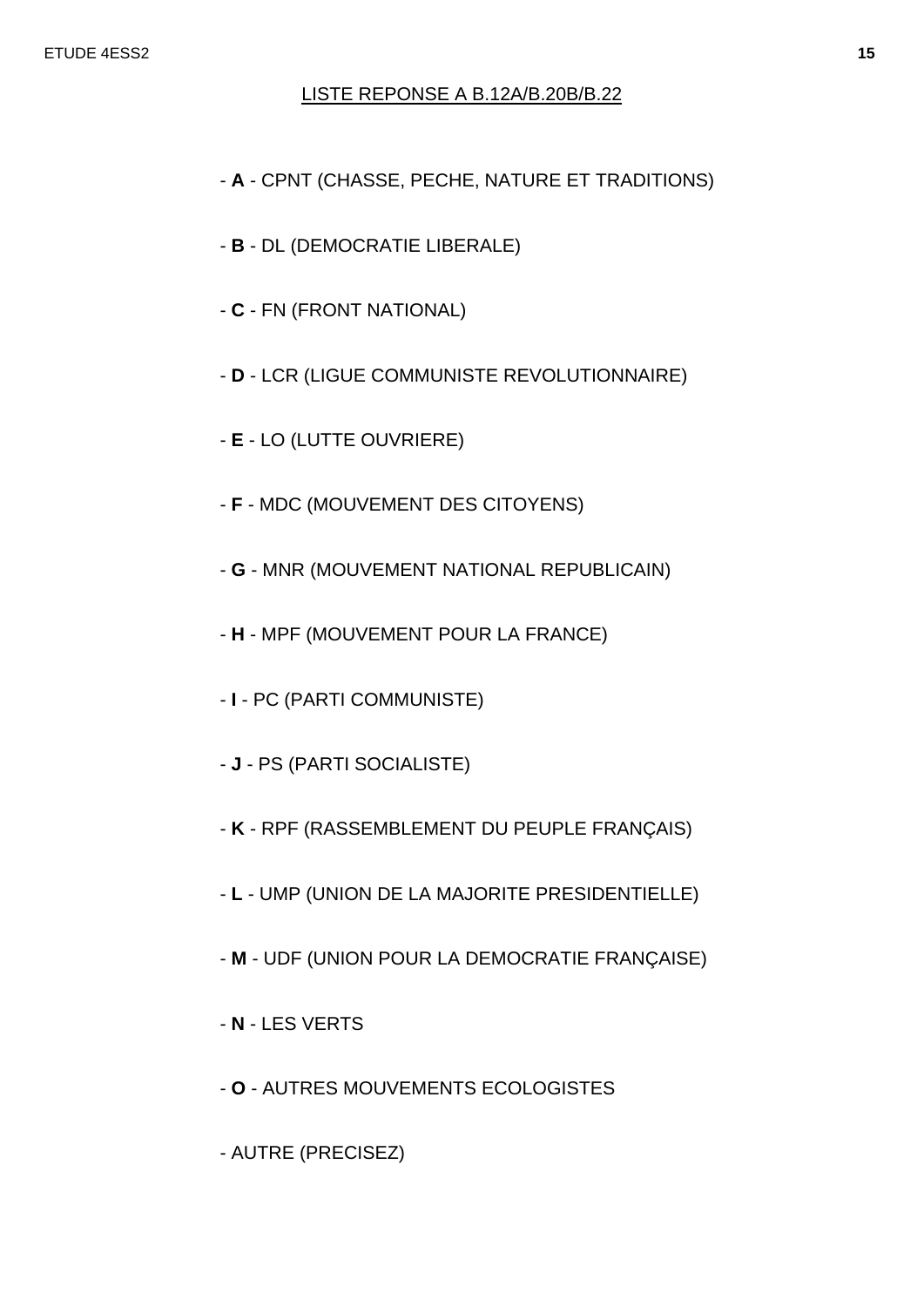

A GAUCHE

A DROITE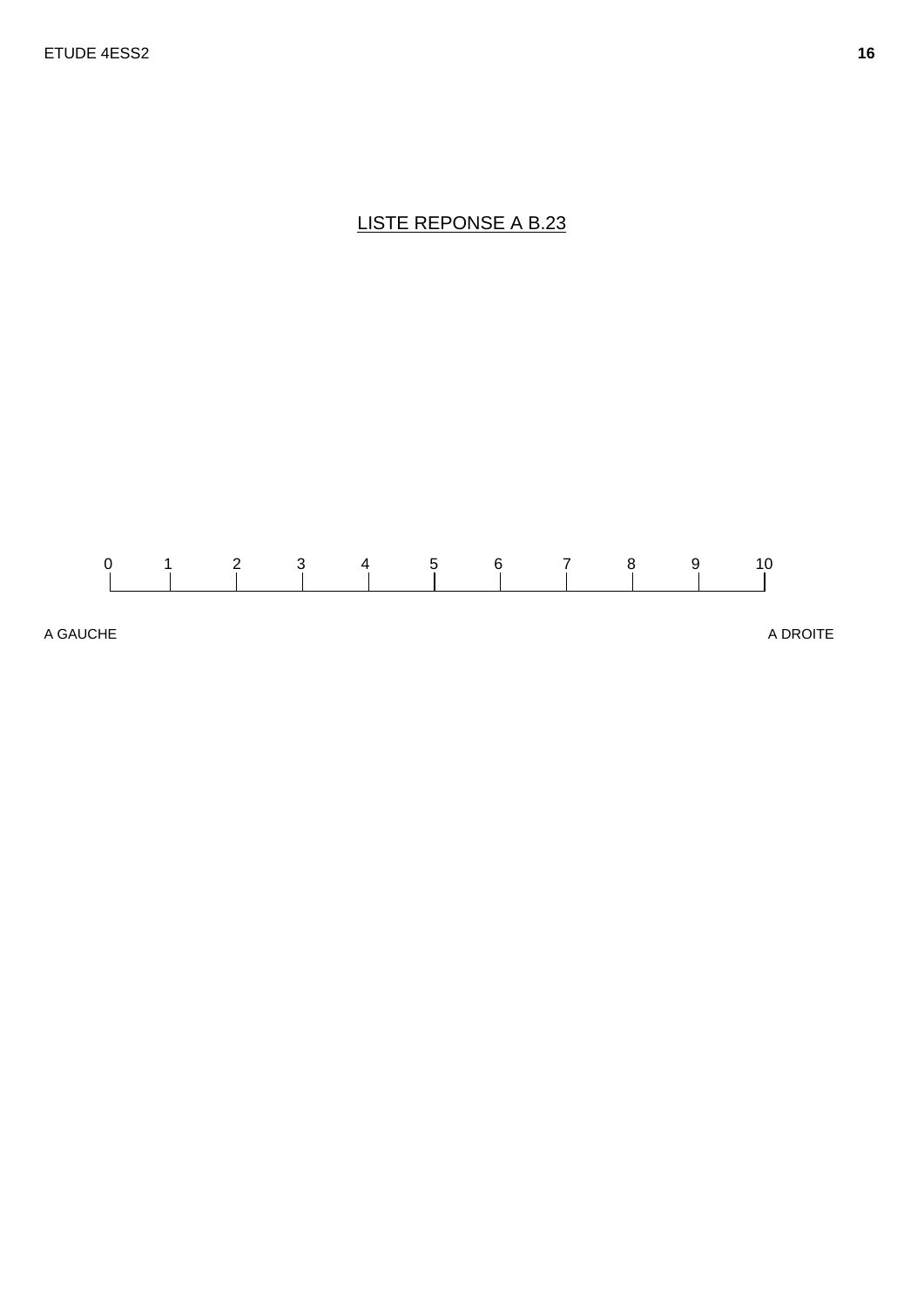LISTE REPONSE A B.24/B.25/B.26/B.27



PAS DU TOUT SATISFAIT

 TOUT A FAIT SATISFAIT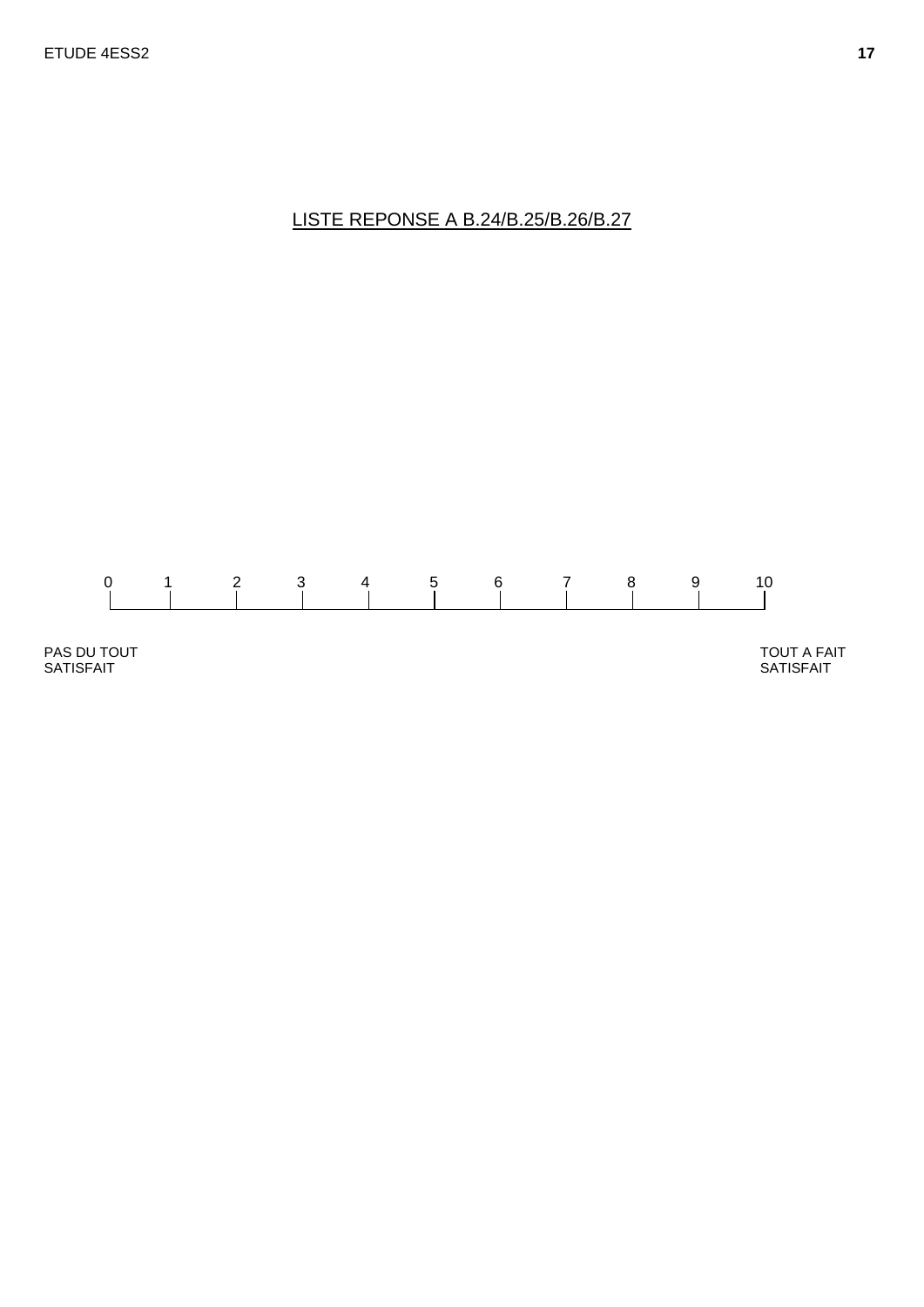LISTE REPONSE A B.28/B.29



EXTREMEMENT MAL

 EXTREMEMENT BIEN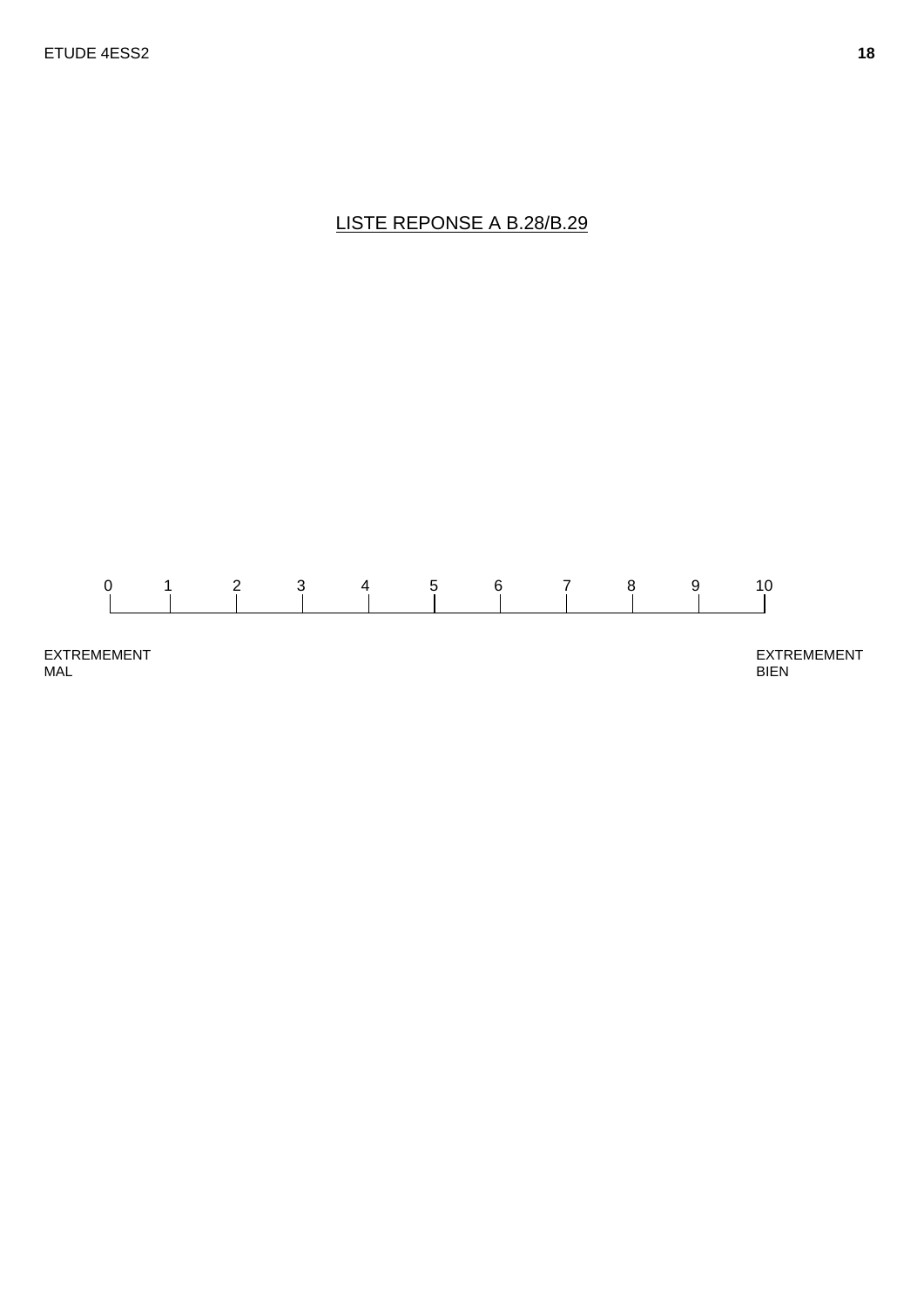LISTE REPONSE A B.30/B.33

- TOUT A FAIT D'ACCORD

- PLUTOT D'ACCORD

- NI D'ACCORD, NI PAS D'ACCORD

- PLUTOT PAS D'ACCORD

- PAS DU TOUT D'ACCORD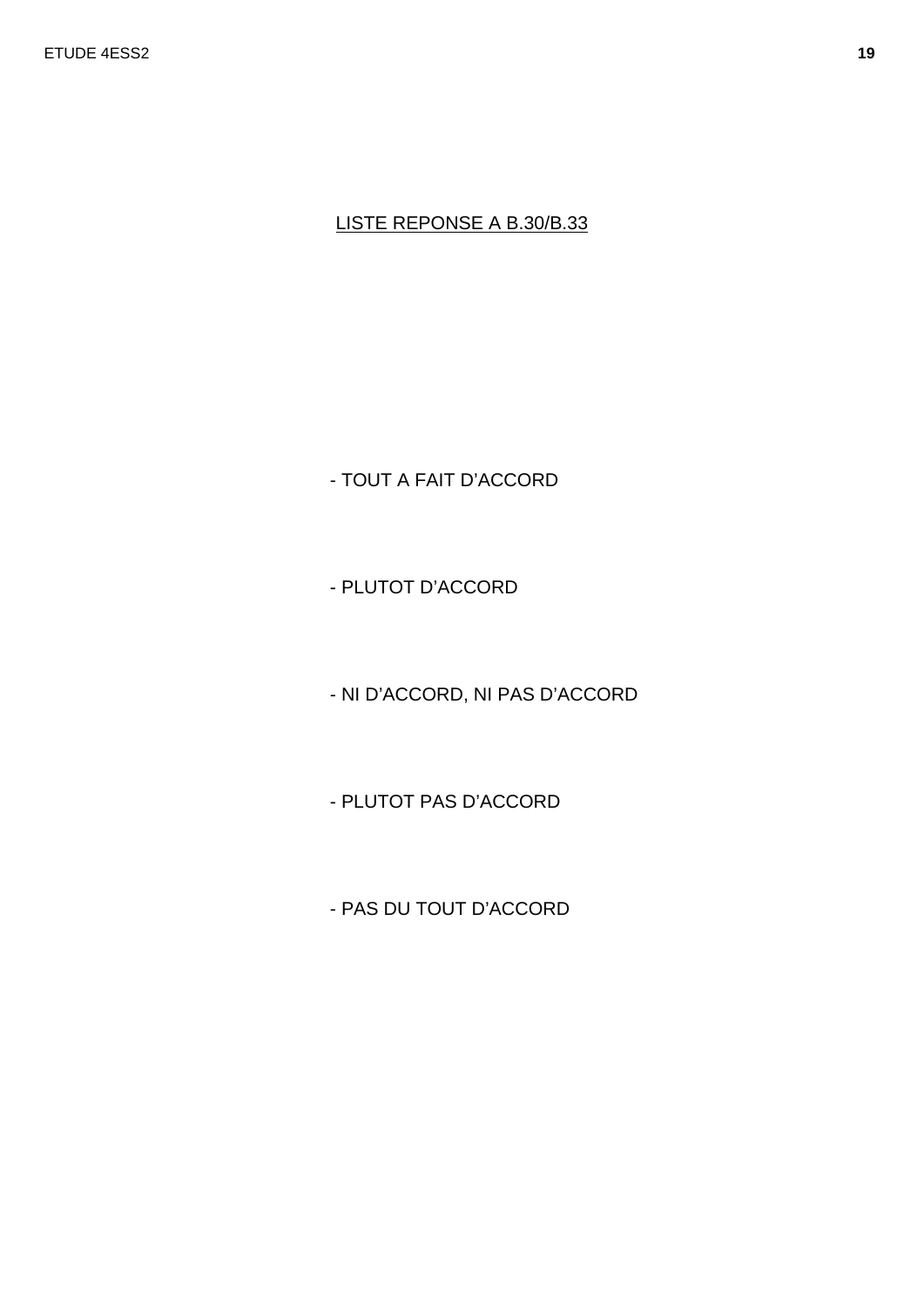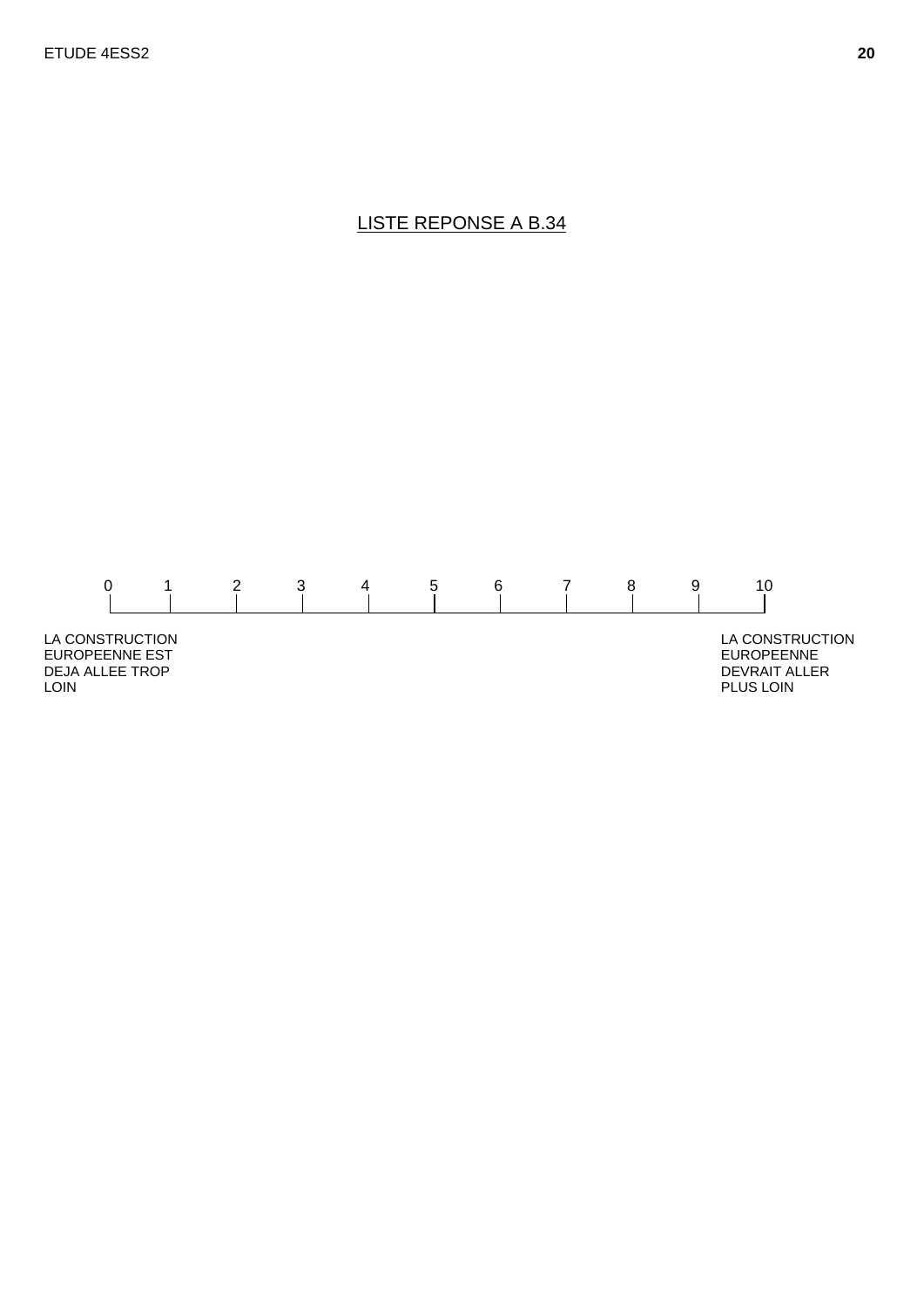LISTE REPONSE A B.35/B.36/B.37

- UN GRAND NOMBRE

- UN CERTAIN NOMBRE

- QUELQUES UNS

- AUCUN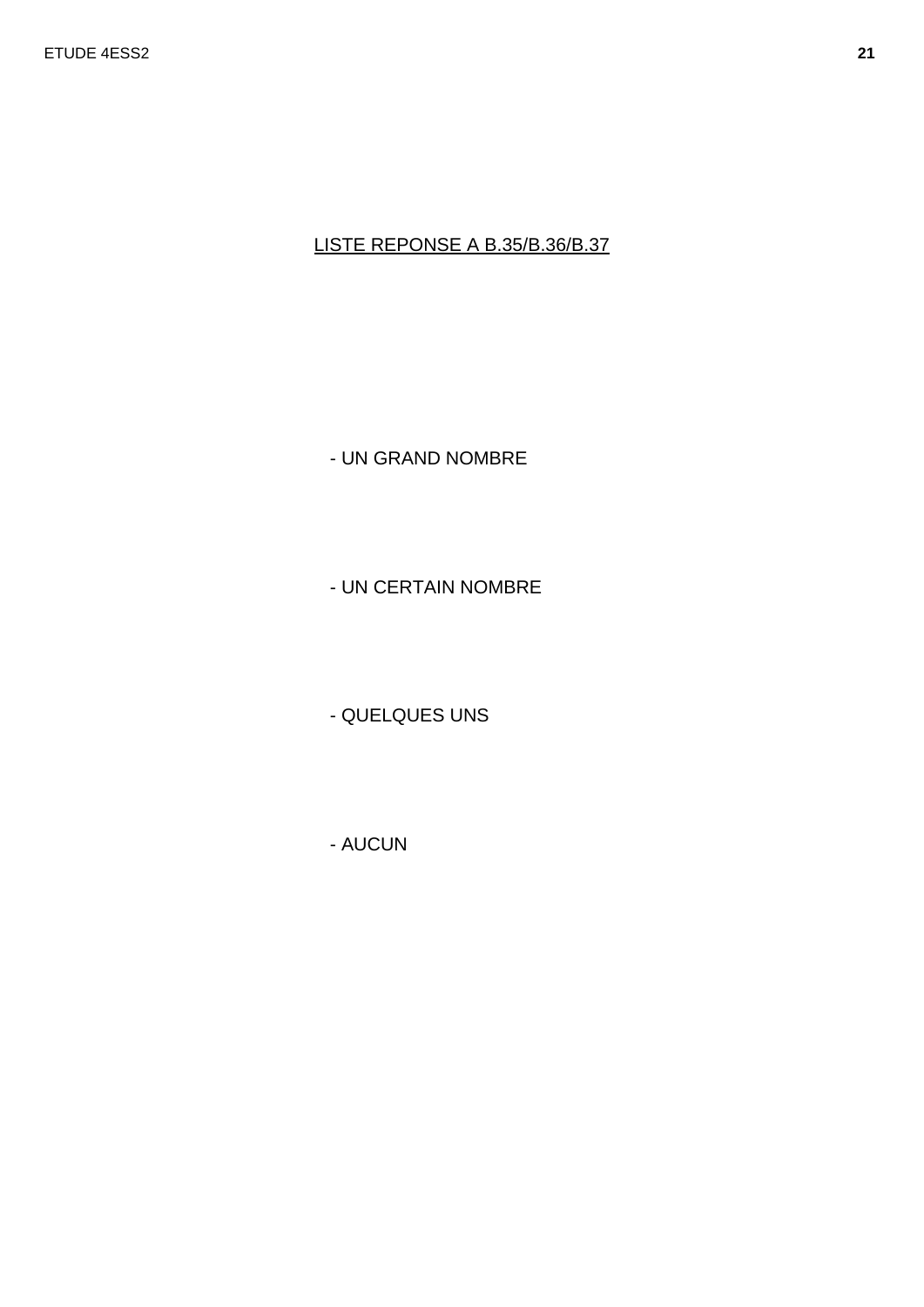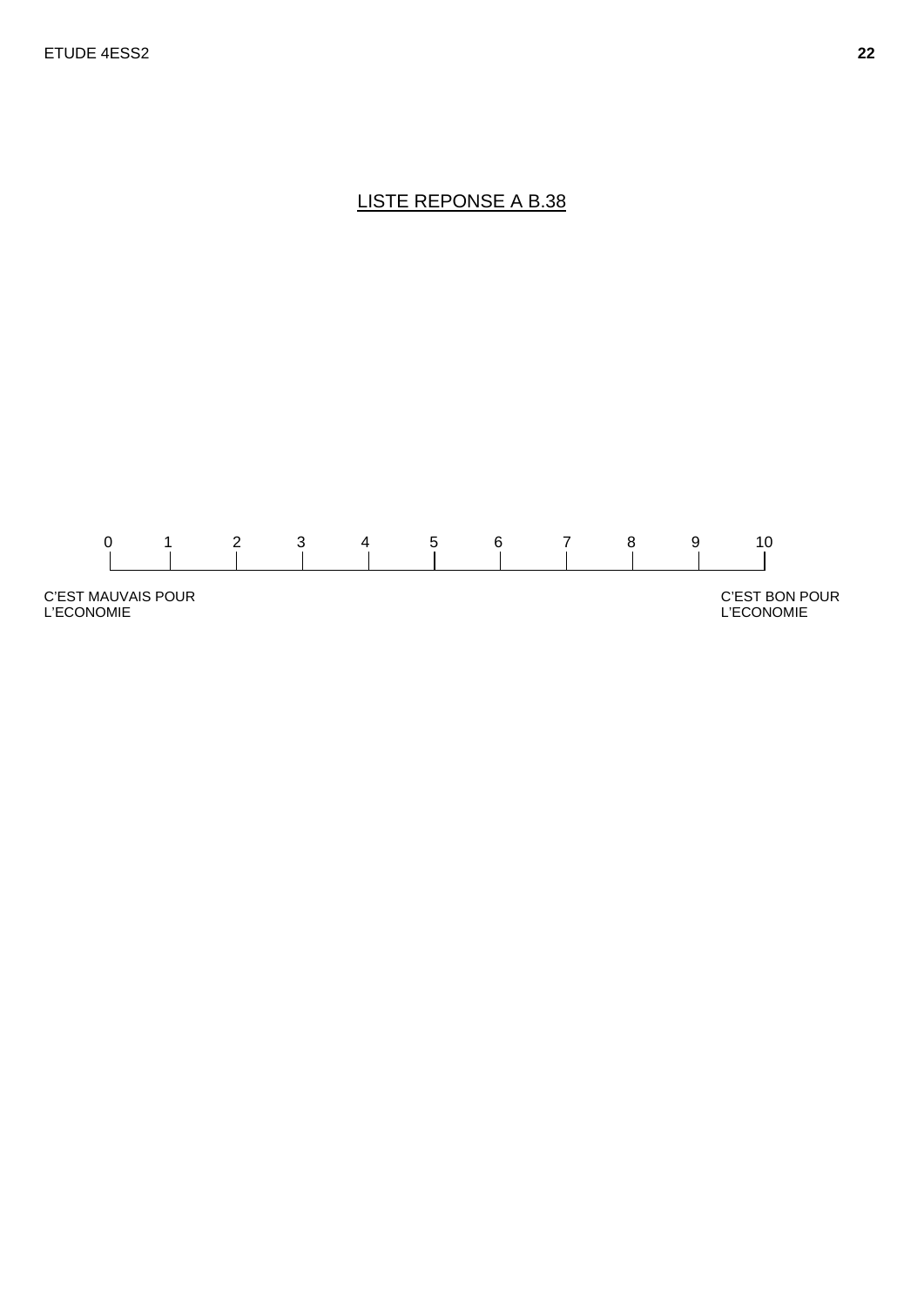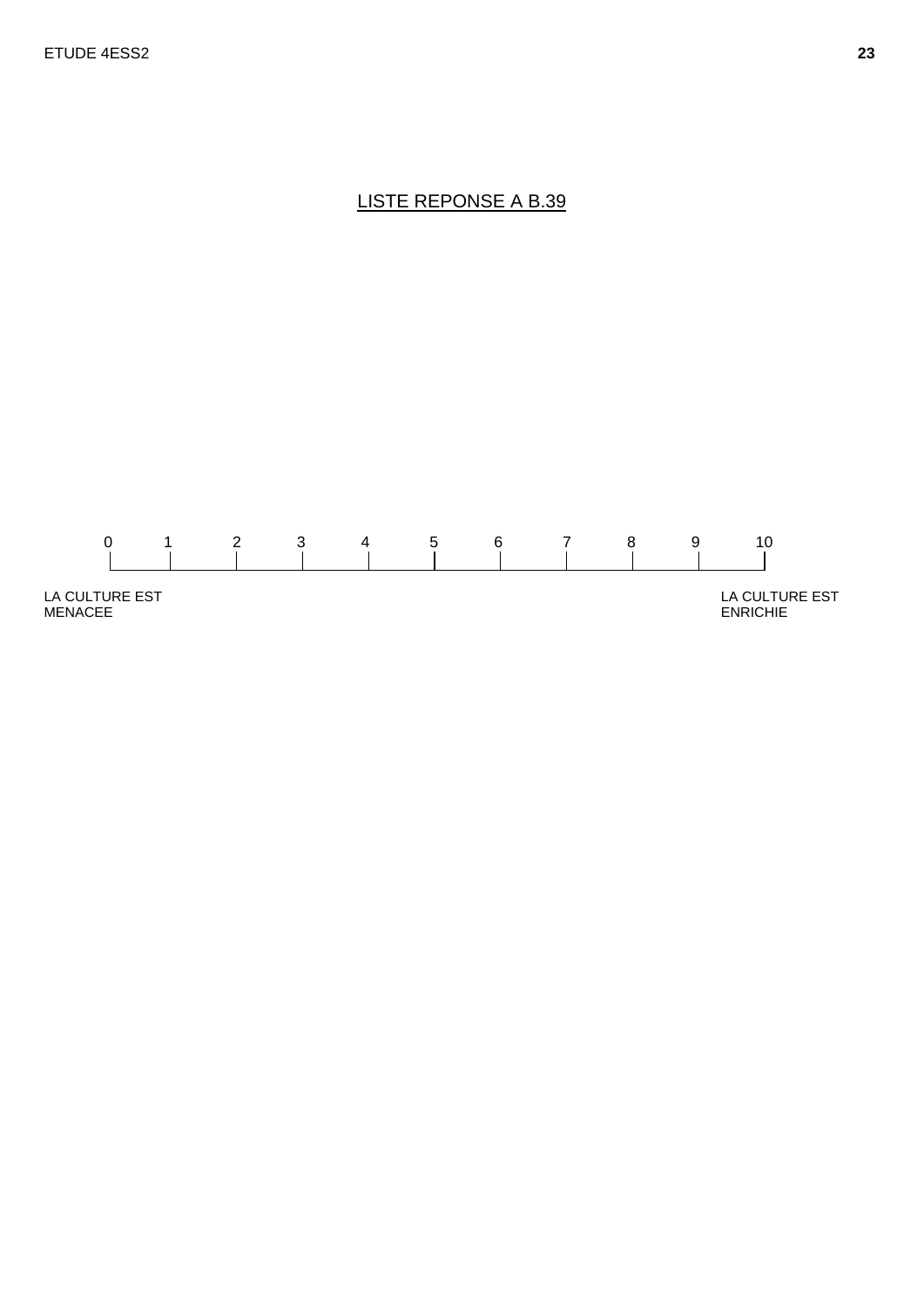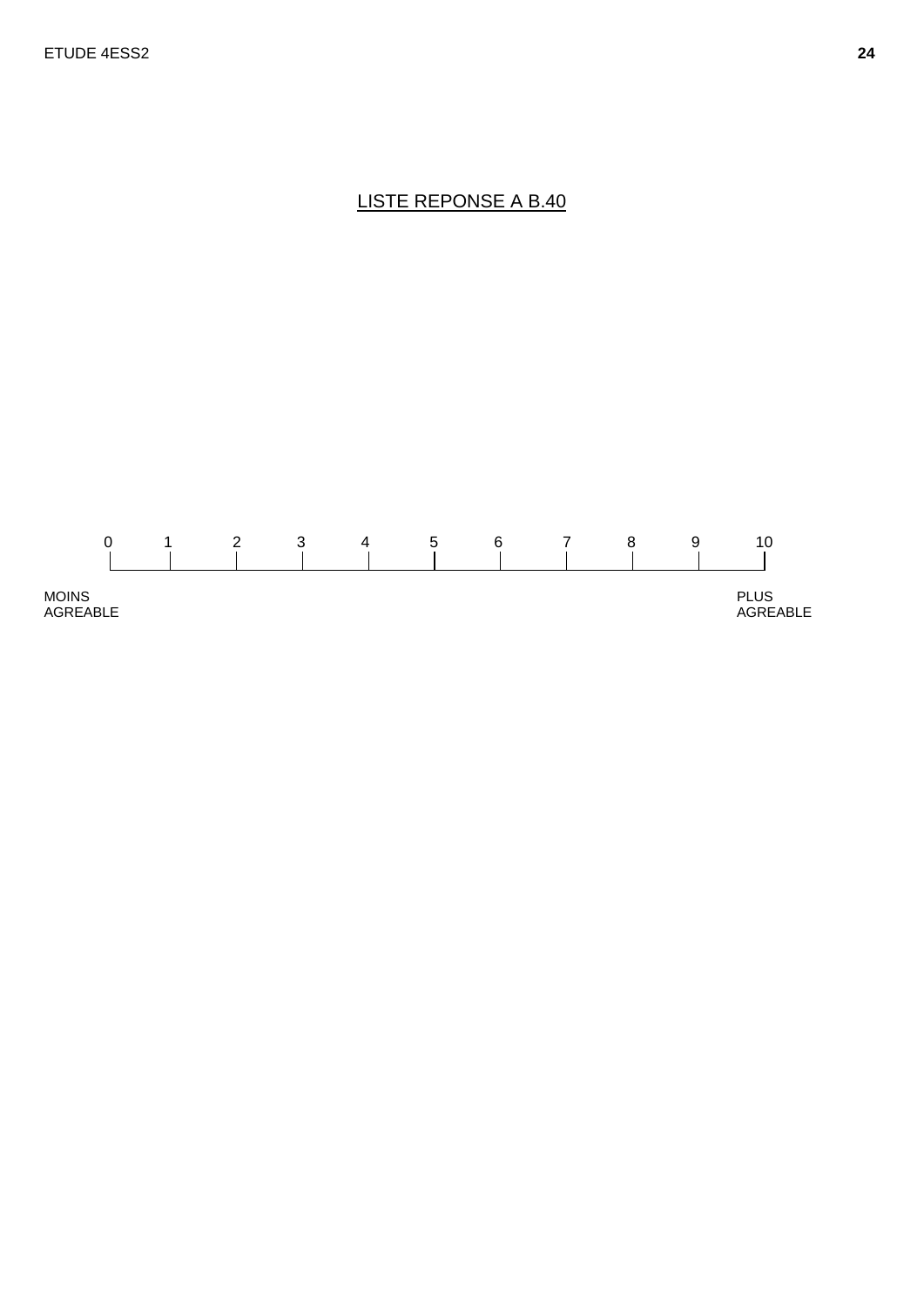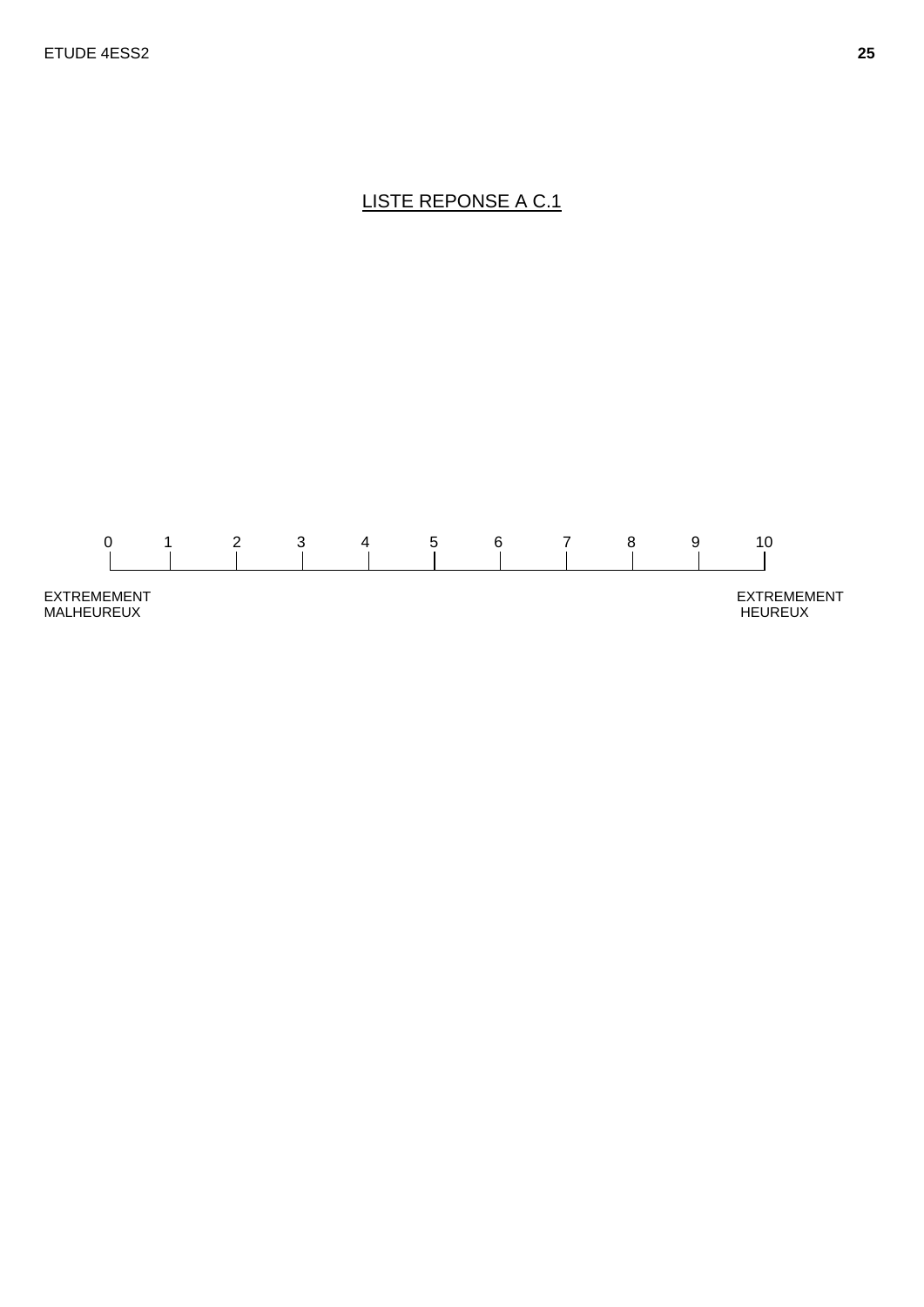- JAMAIS

- MOINS D'UNE FOIS PAR MOIS

- UNE FOIS PAR MOIS

- PLUSIEURS FOIS PAR MOIS

- UNE FOIS PAR SEMAINE

- PLUSIEURS FOIS PAR SEMAINE

- TOUS LES JOURS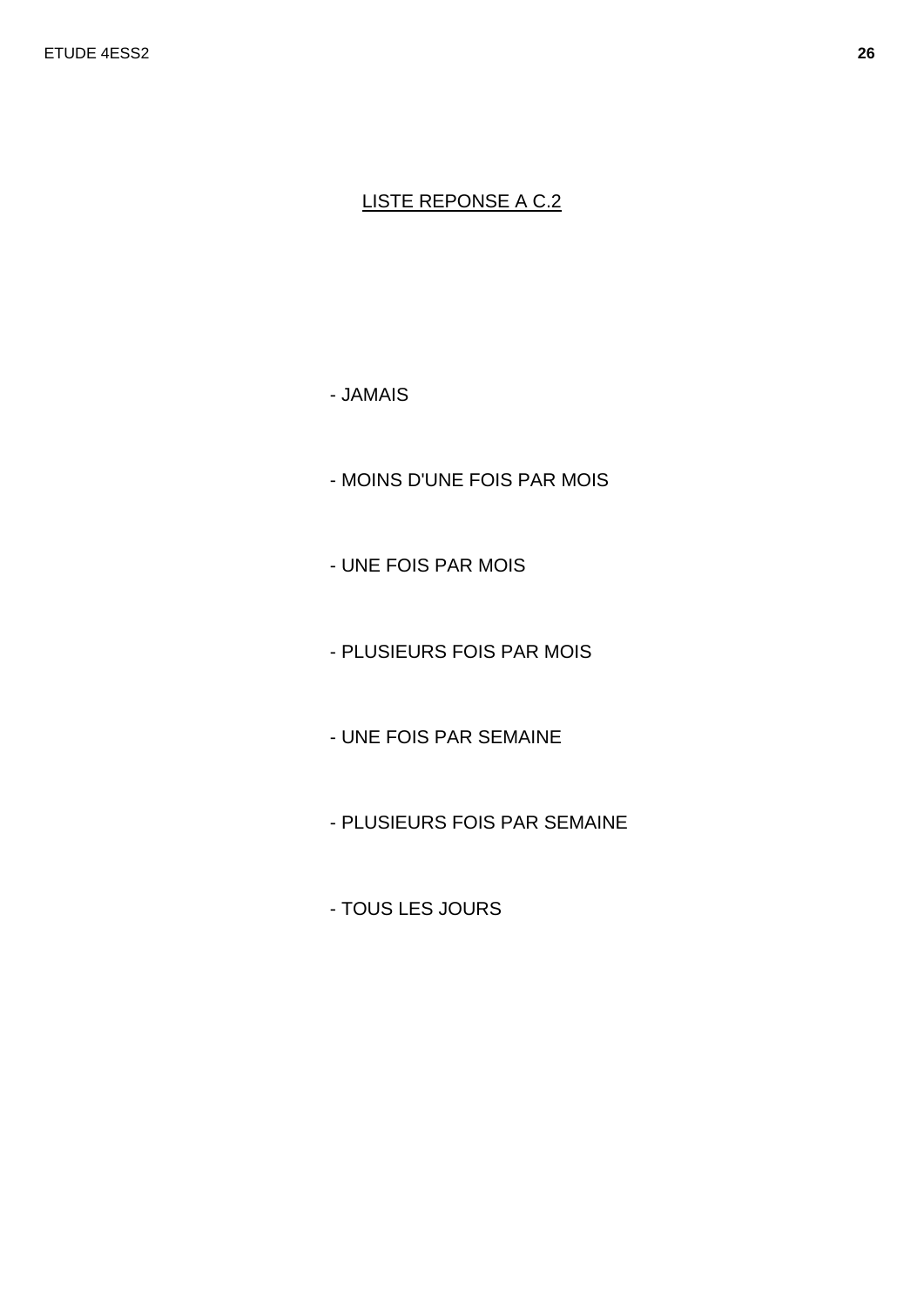#### - BEAUCOUP PLUS REDUITE QUE LA PLUPART D'ENTRE ELLES

- PLUS REDUITE

- A PEU PRES LA MEME

- PLUS IMPORTANTE

- BEAUCOUP PLUS IMPORTANTE QUE LA PLUPART D'ENTRE ELLES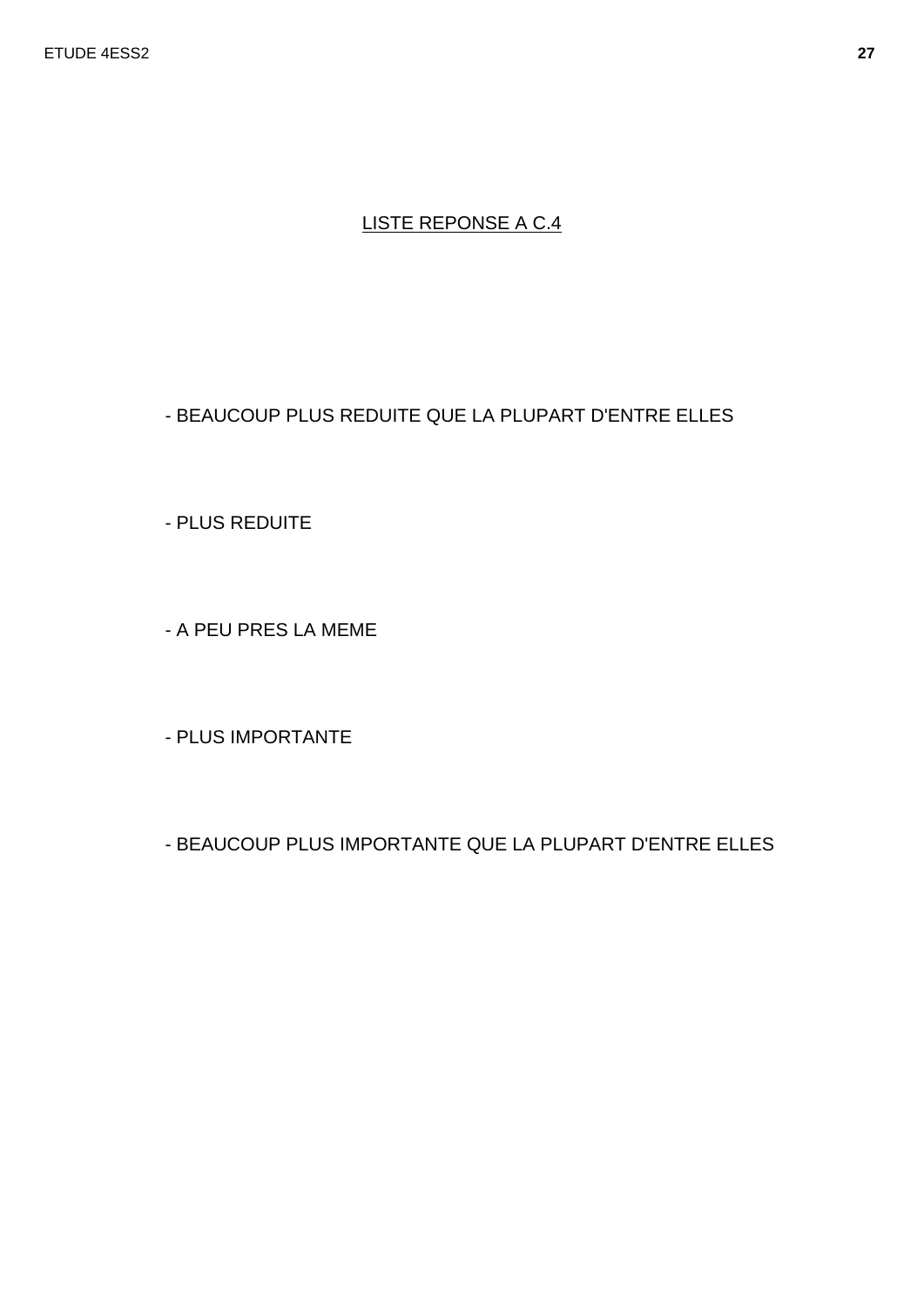- TRES BONNE

- BONNE

- ASSEZ BONNE

- MAUVAISE

- TRES MAUVAISE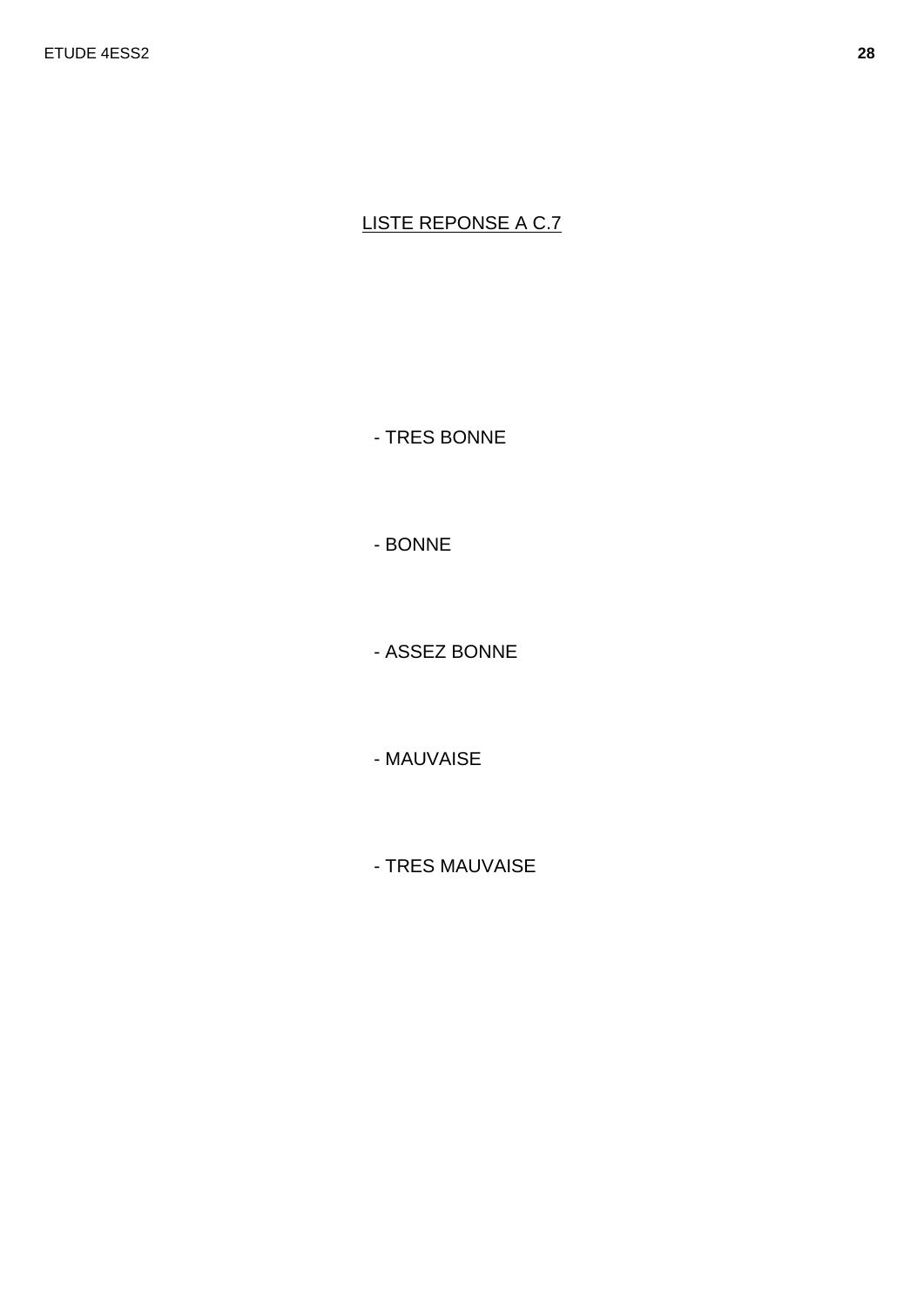LISTE REPONSE A C.10/C.12

- BOUDHISTE

- CATHOLIQUE

- HINDOUE

- JUIVE

- MULSUMANE

- ORTHODOXE

- PROTESTANTE

- AUTRES (PRECISER)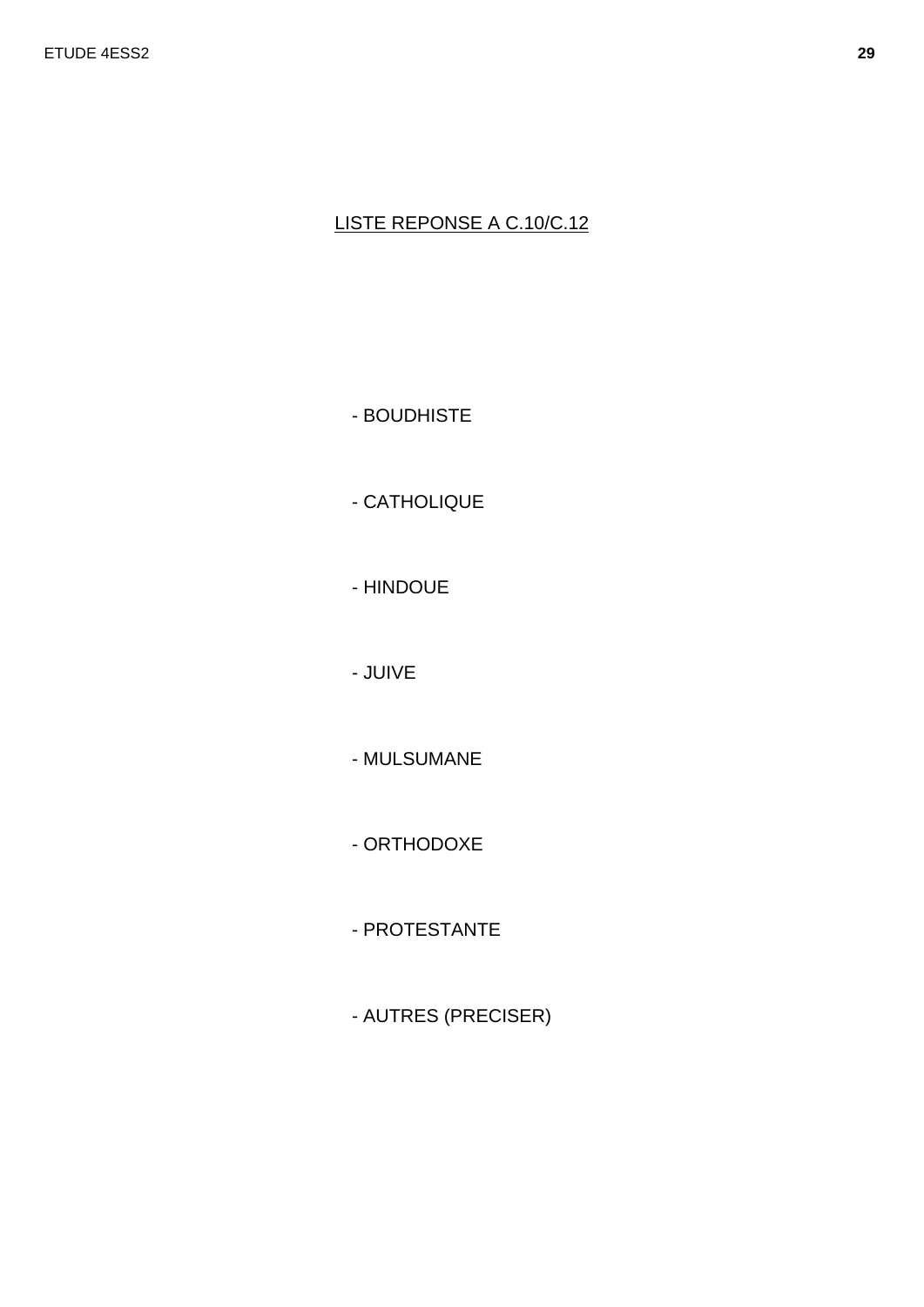

PAS DU TOUT RELIGIEUX

TRES RELIGIEUX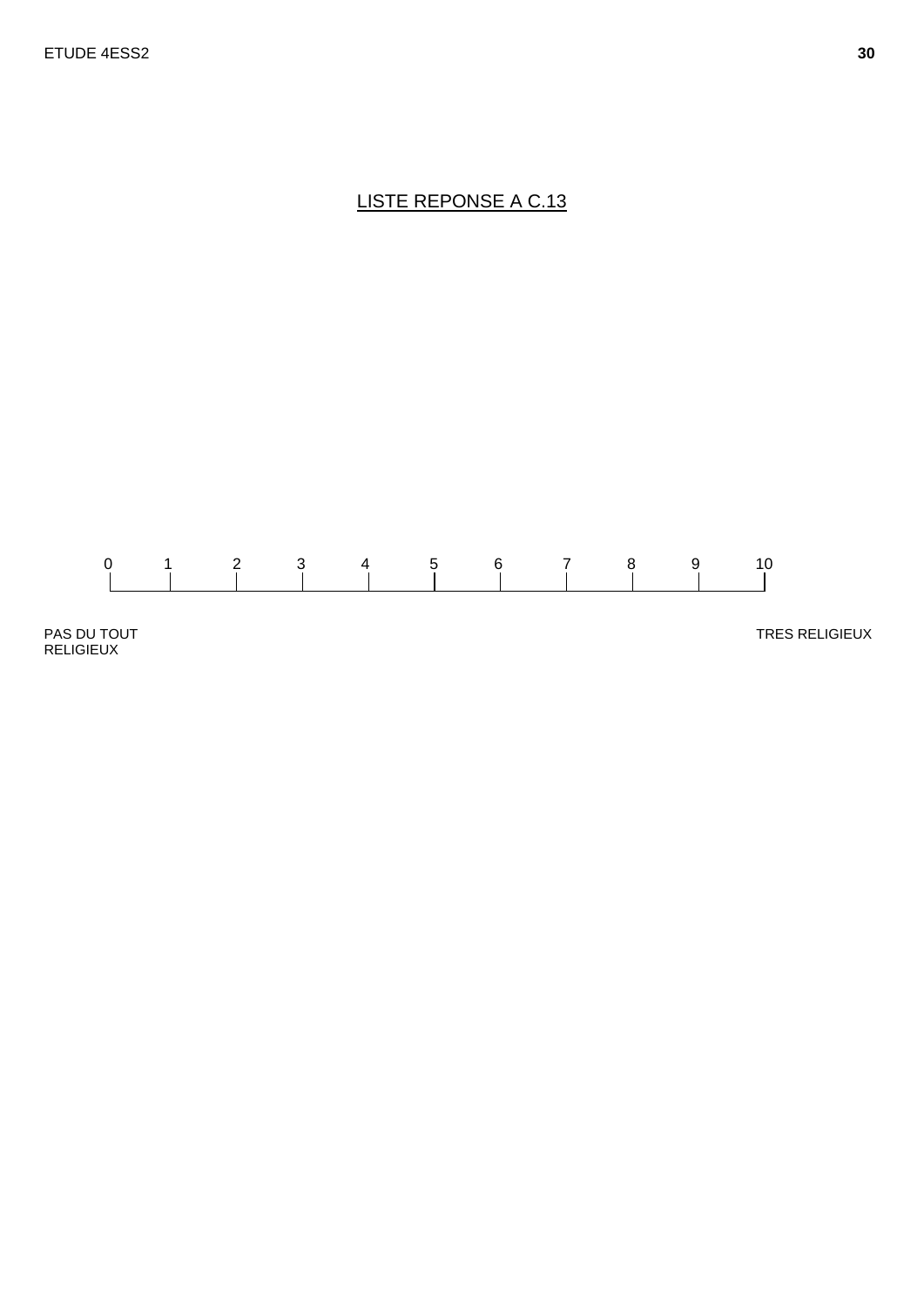### LISTE REPONSE A C.14/C.15

- CHAQUE JOUR

- PLUSIEURS FOIS PAR SEMAINE
- UNE FOIS PAR SEMAINE
- AU MOINS UNE FOIS PAR MOIS
- SEULEMENT A L'OCCASION DES FETES RELIGIEUSES
- MOINS SOUVENT
- JAMAIS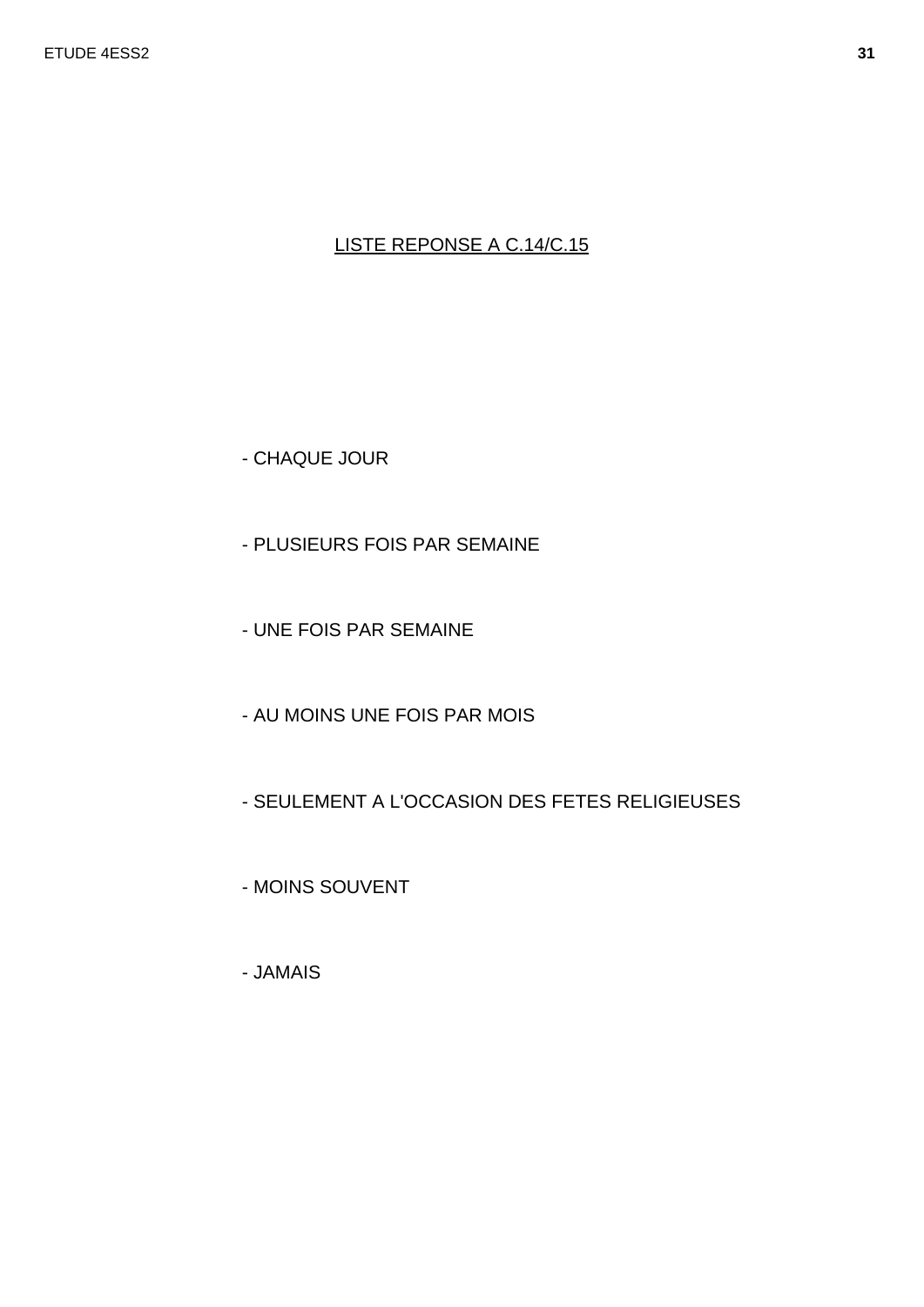- MOINS D'UN AN

- ENTRE 1 ET 5 ANS

- ENTRE 6 ET 10 ANS

- ENTRE 11 ET 20 ANS

- IL Y A PLUS DE 20 ANS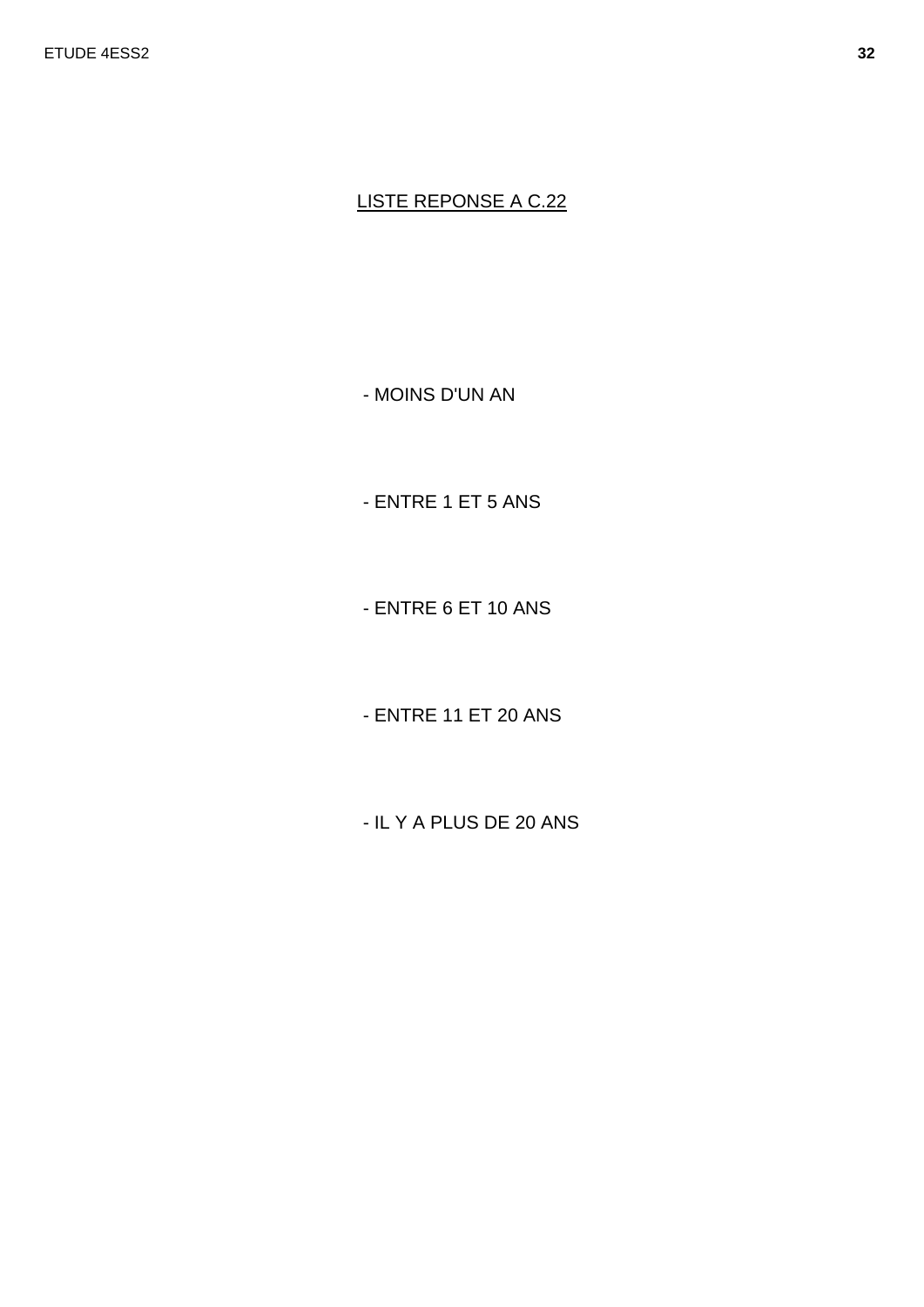LISTE REPONSE A D.1/D.5

- APPROUVE TOUT A FAIT

- APPROUVE

- NI N'APPROUVE, NI NE DESAPPROUVE

- DESAPPROUVE

- DESAPPROUVE TOUT A FAIT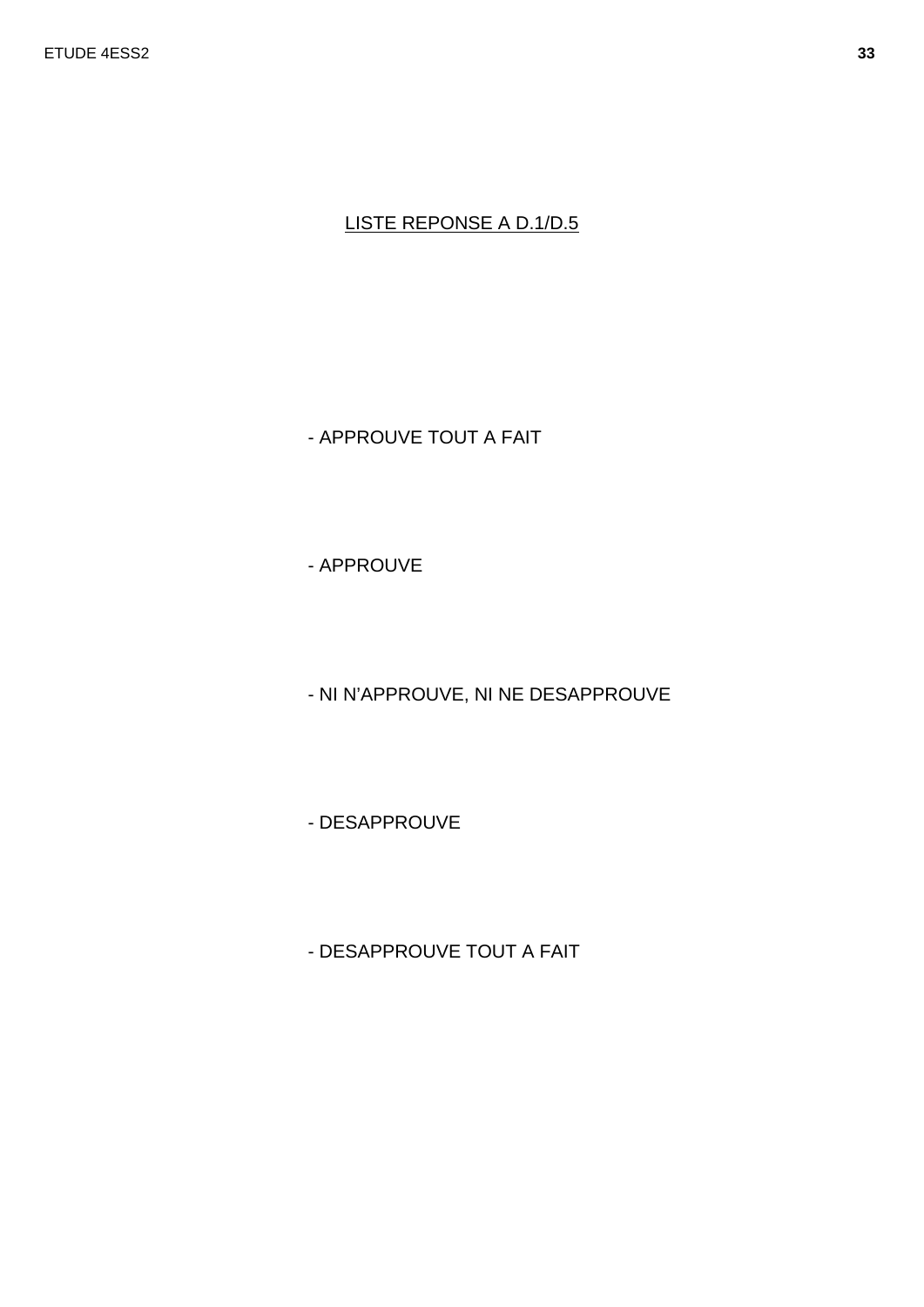LISTE REPONSE A D.6/D.7/D.8

- JAMAIS OU PRATIQUEMENT JAMAIS

- DE TEMPS EN TEMPS

- UNE FOIS SUR DEUX ENVIRON

- LA PLUPART DU TEMPS

- TOUJOURS OU PRATIQUEMENT TOUJOURS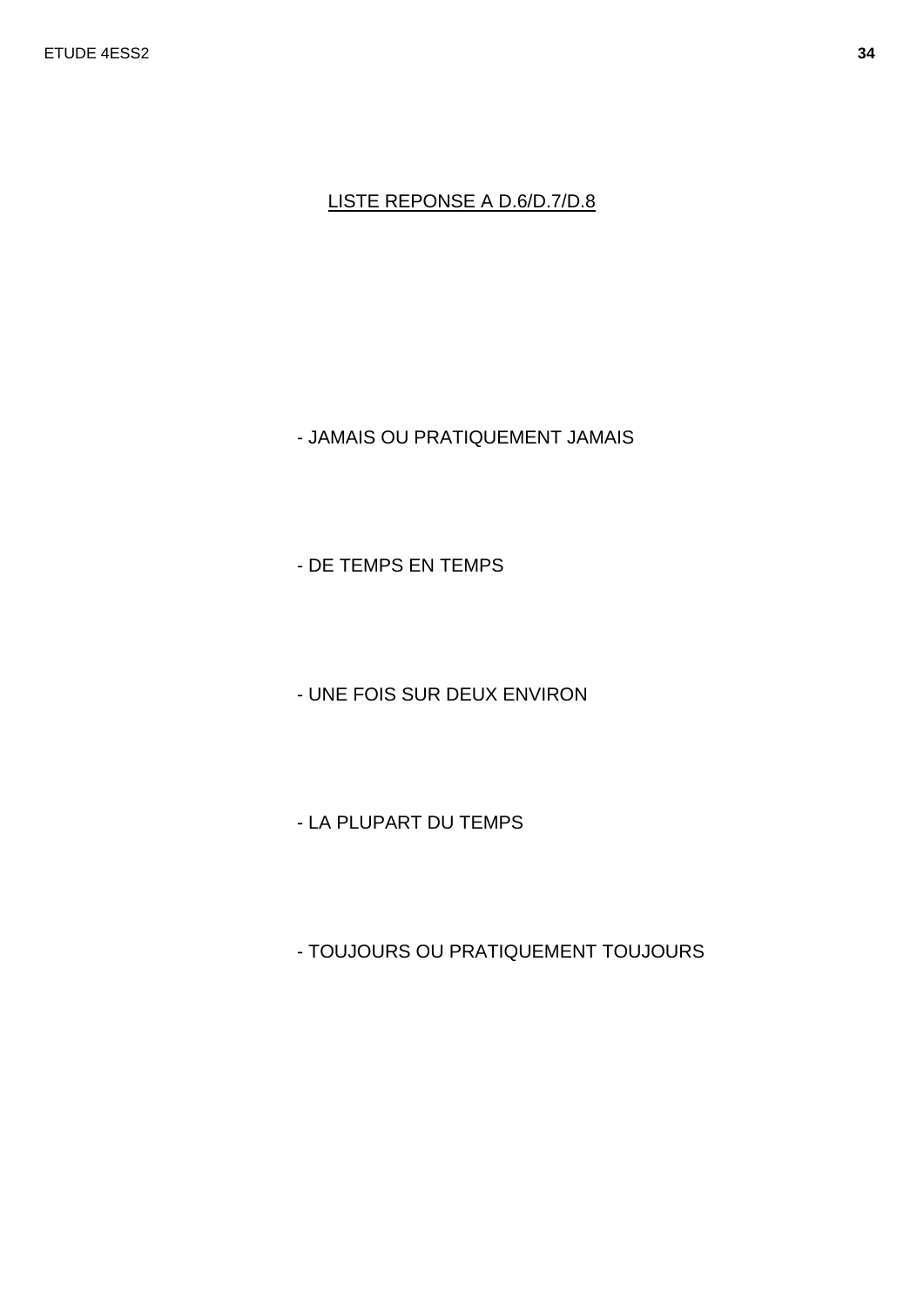#### - JE NE SUIS PAS ALLE CHERCHER CE MEDICAMENT A LA PHARMACIE

#### - J'AI ETE CHERCHE CE MEDICAMENT A LA PHARMACIE, MAIS JE NE L'AI PAS PRIS

#### - J'AI PRIS CE MEDICAMENT, MAIS PAS EXACTEMENT COMME IL ETAIT PRESCRIT

#### - J'AI PRIS CE MEDICAMENT EXACTEMENT COMME IL M'AVAIT ETE PRESCRIT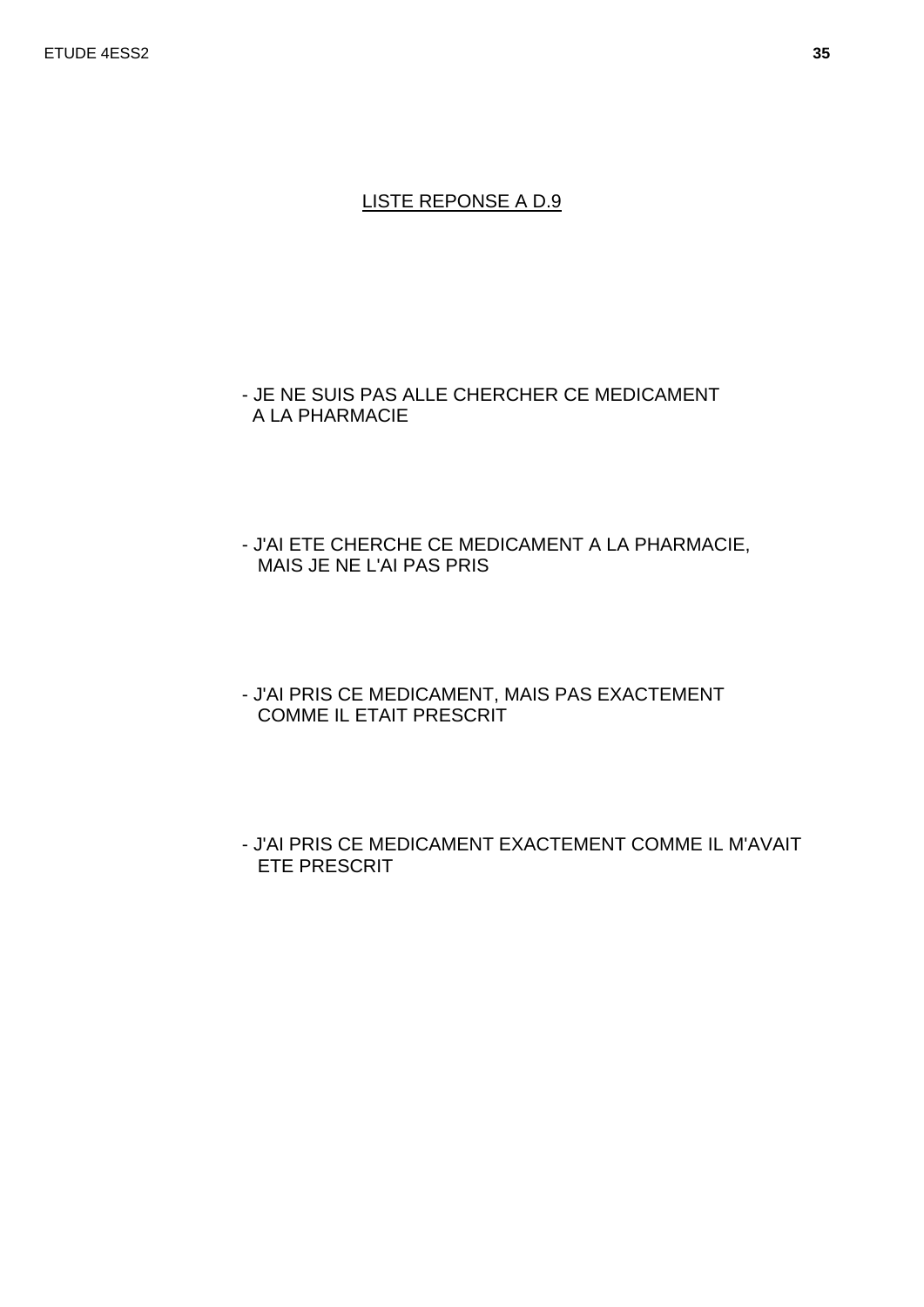- 4 FOIS OU PLUS

- 2 OU 3 FOIS

- 1 FOIS

- JAMAIS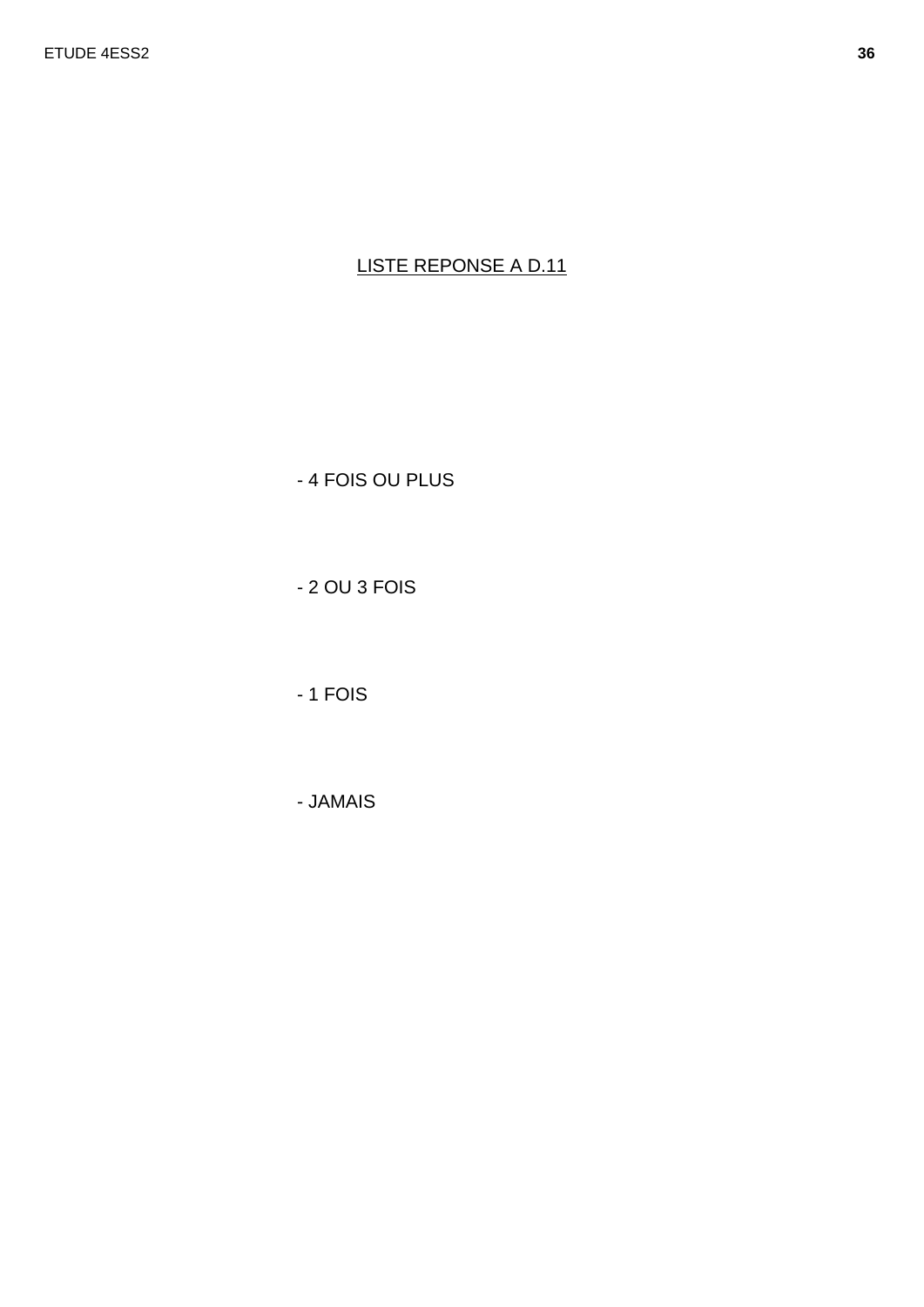### LISTE REPONSE A D.12/D.15

- PERSONNE

- AMIS OU FAMILLE

- PHARMACIEN OU PARA-PHARMACIEN

- MEDECIN GENERALISTE

- MEDECIN SPECIALISTE

- INFIRMIERE

- SUR INTERNET

- SERVICE D'INFORMATION MEDICALE PAR TELEPHONE

- AUTRES PROFESSIONNELS DE SANTE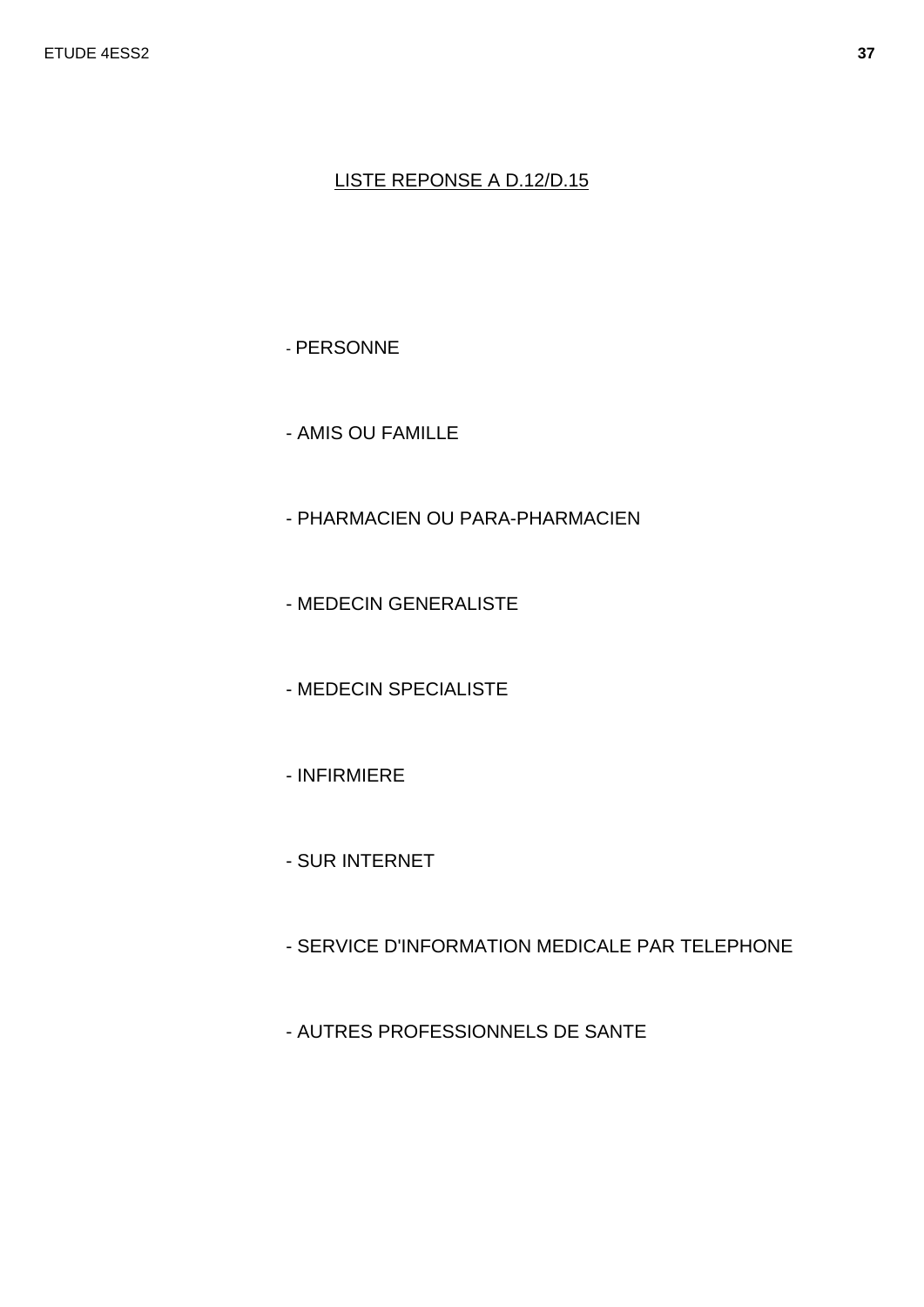### LISTE REPONSE A D.12A/D.15A

### - ACUPUNCTEUR

- SPECIALISTE DE MEDECINE CHINOISE
- CHIROPRACTEUR OU OSTHEOPATHE
- PHYTOTHERAPISTE
- HYPNOTISEUR, MAGNETISEUR
- THERAPIE PAR LES MASSAGES
- PHYSIOTHERAPISTE
- REFLEXOTHERAPISTE
- AUTRES PROFESSIONNELS DE SANTE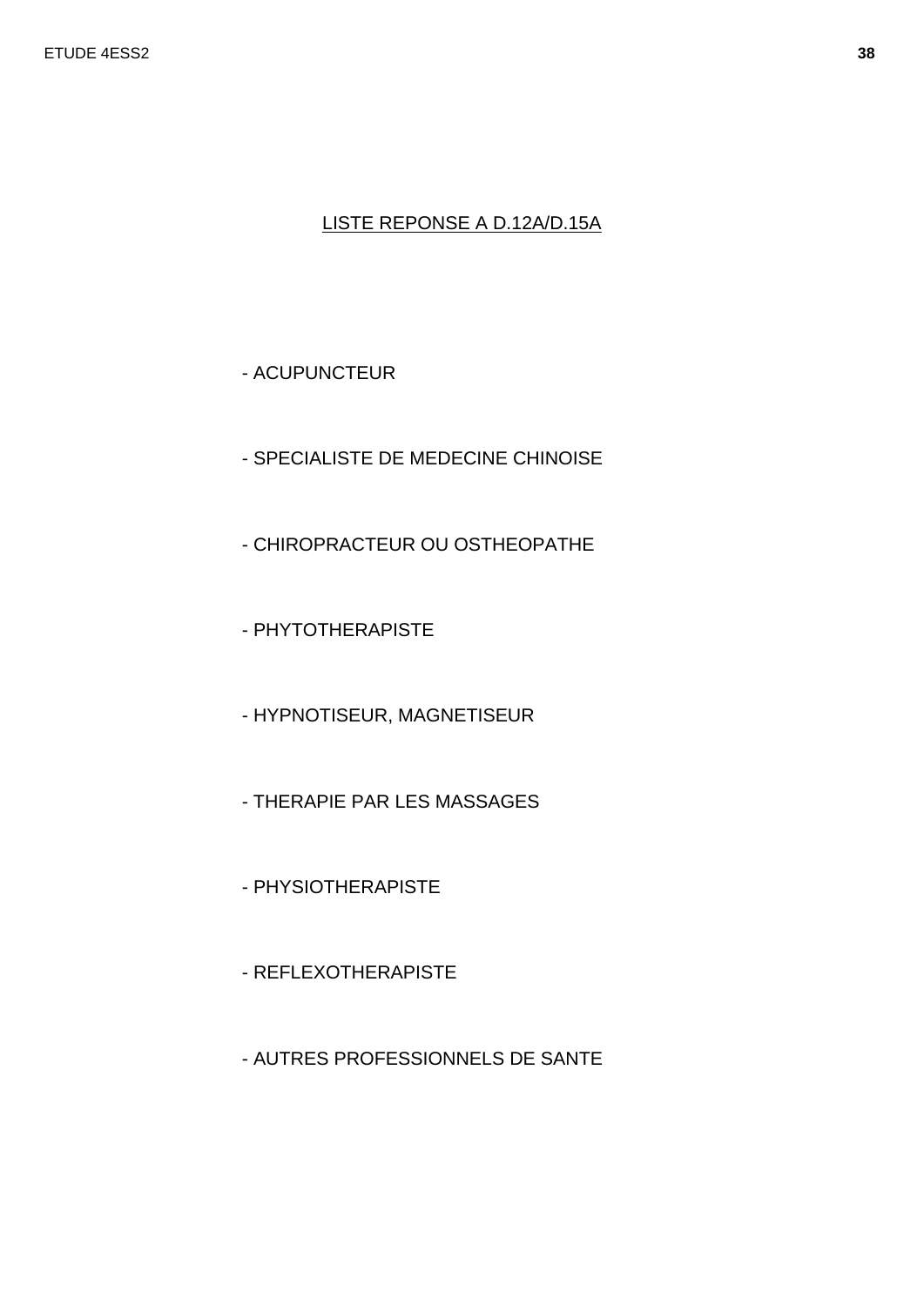- JAMAIS

- 1 OU 2 FOIS

- DE 3 A 5 FOIS

- DE 6 A 10 FOIS

- PLUS DE 10 FOIS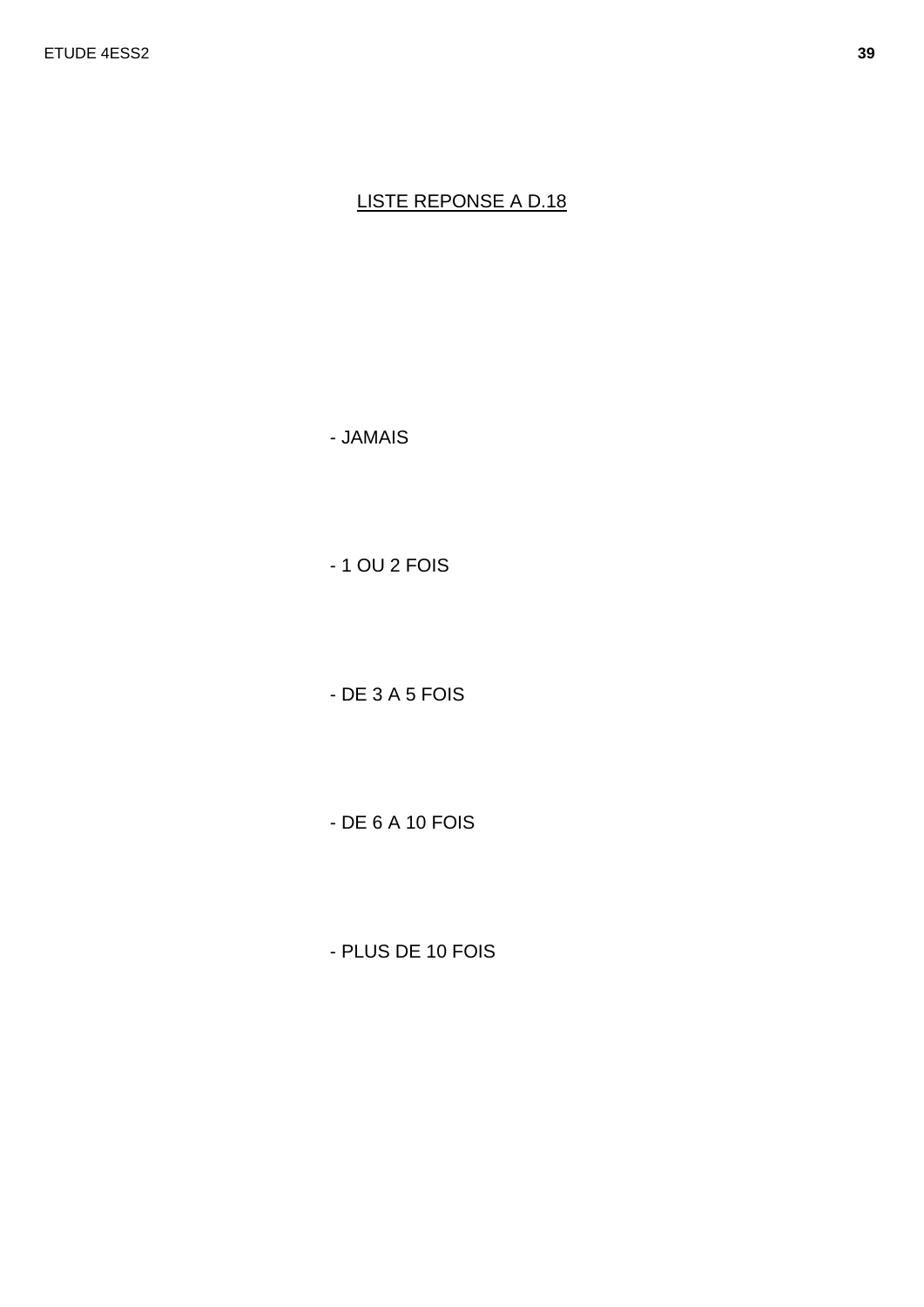LISTE REPONSE A D.19/D.24

- TOUT A FAIT D'ACCORD

- PLUTOT D'ACCORD

- NI D'ACCORD, NI PAS D'ACCORD

- PLUTOT PAS D'ACCORD

- PAS DU TOUT D'ACCORD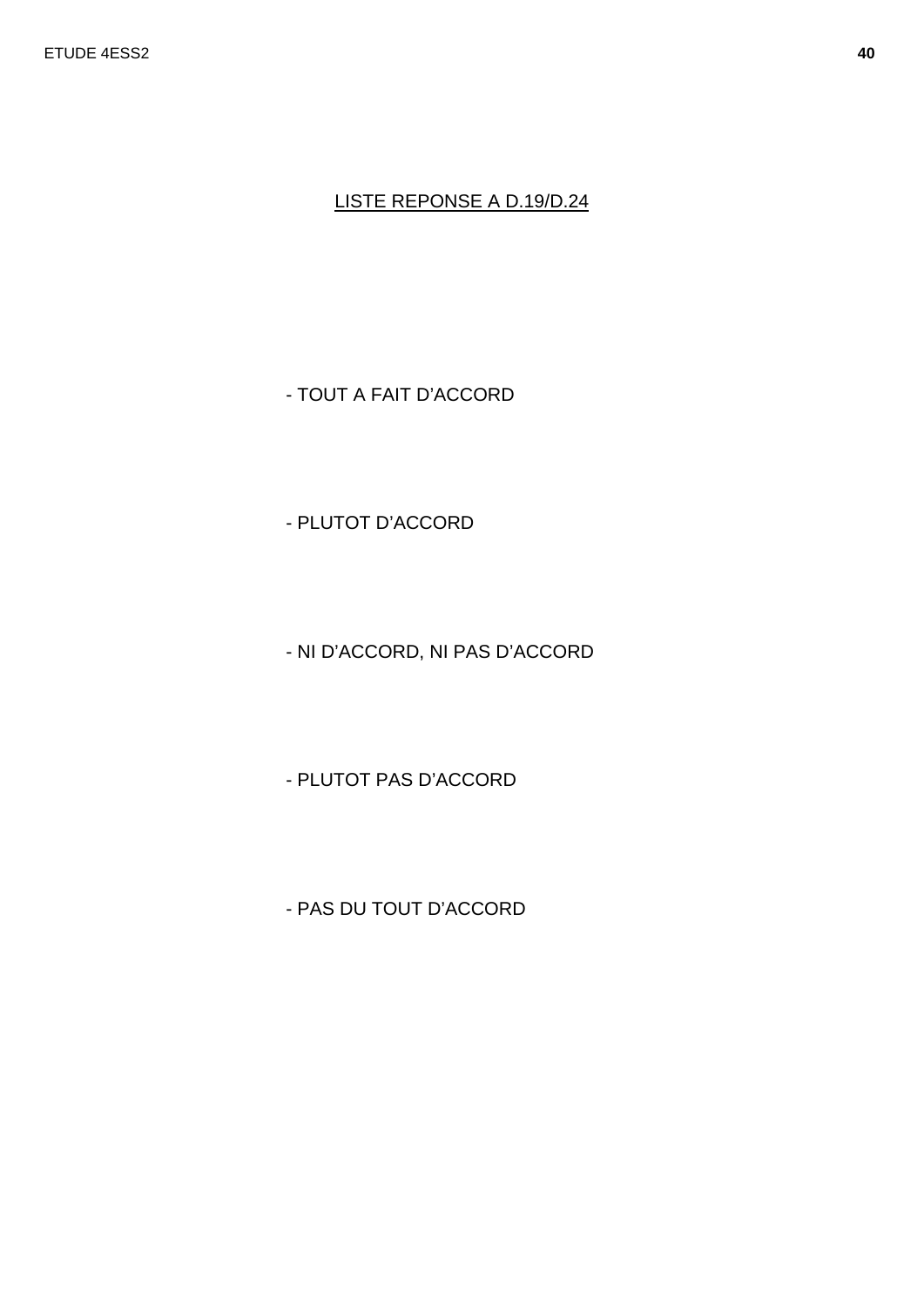LISTE REPONSE A D.25/D.30

- JAMAIS OU PRATIQUEMENT JAMAIS

- DE TEMPS EN TEMPS

- DANS UN CAS SUR DEUX

- LA PLUPART DU TEMPS

- TOUJOURS OU PRATIQUEMENT TOUJOURS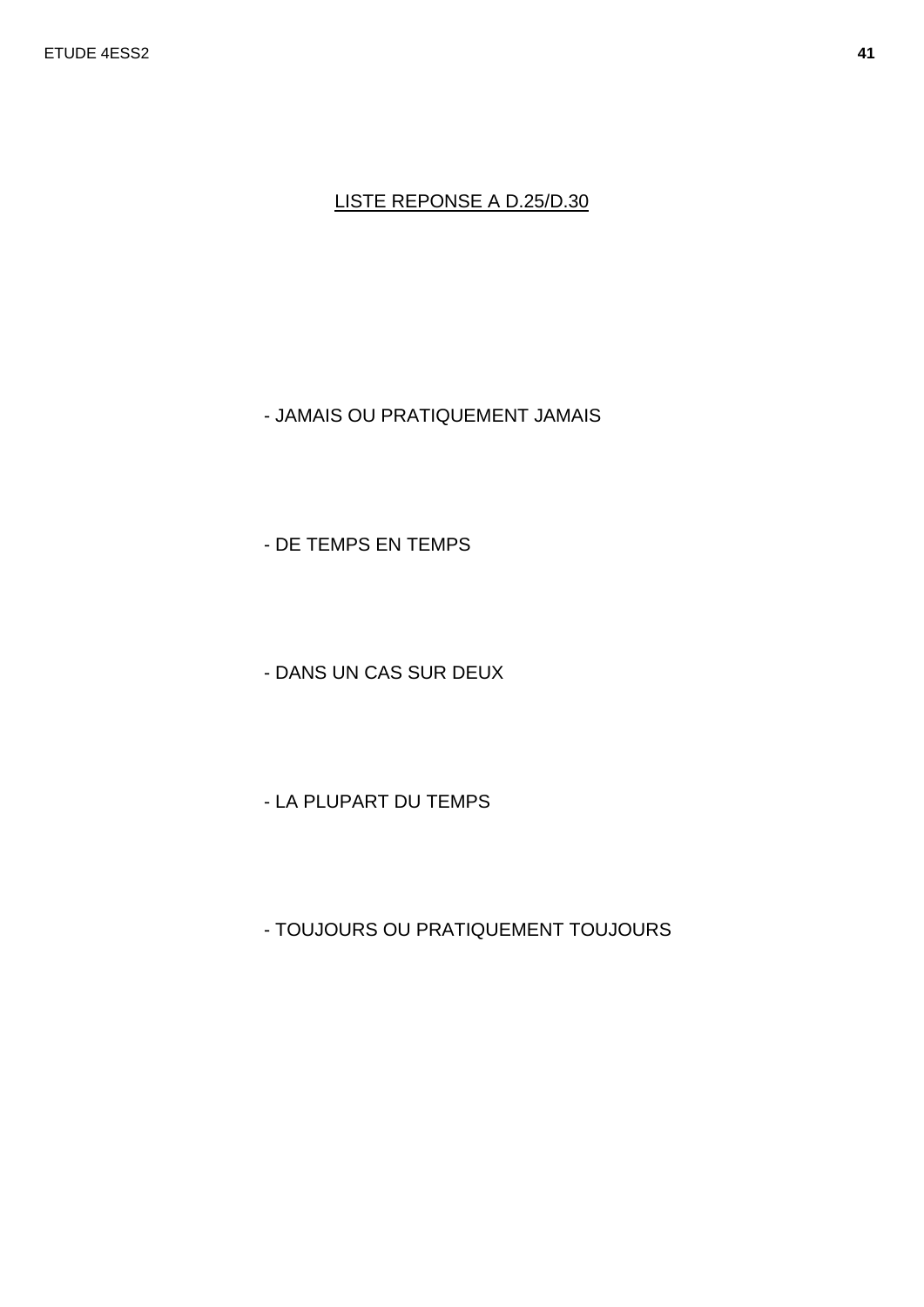LISTE REPONSE A E.1/E.3

- TOUT A FAIT D'ACCORD

- PLUTOT D'ACCORD

- NI D'ACCORD, NI PAS D'ACCORD

- PLUTOT PAS D'ACCORD

- PAS DU TOUT D'ACCORD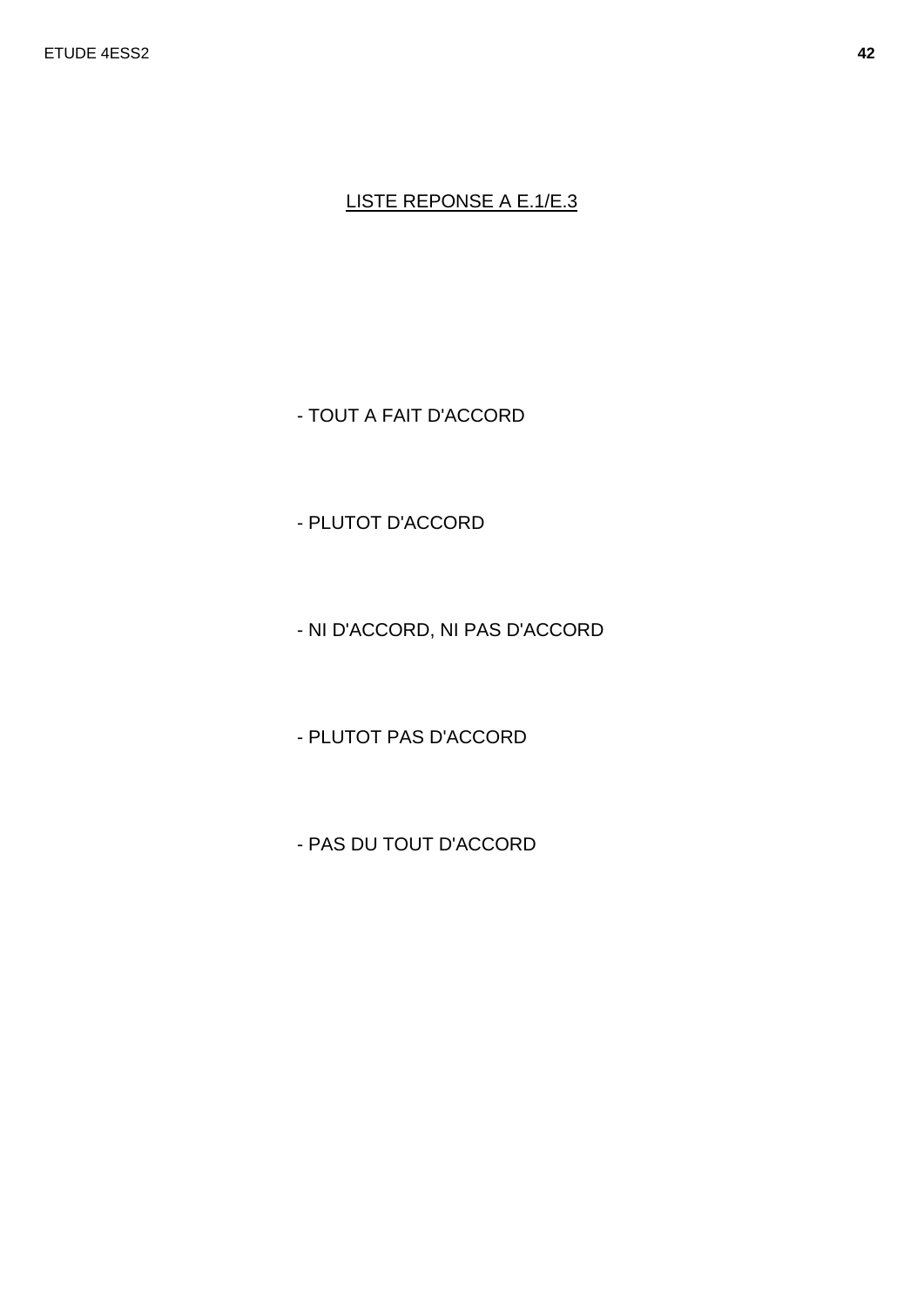# LISTE REPONSE A E.4/E.6

- PAS DU TOUT CONFIANCE

- PAS OU PEU CONFIANCE

- NI CONFIANCE, NI PAS CONFIANCE

- CONFIANCE OU ASSEZ CONFIANCE

- TOUT A FAIT CONFIANCE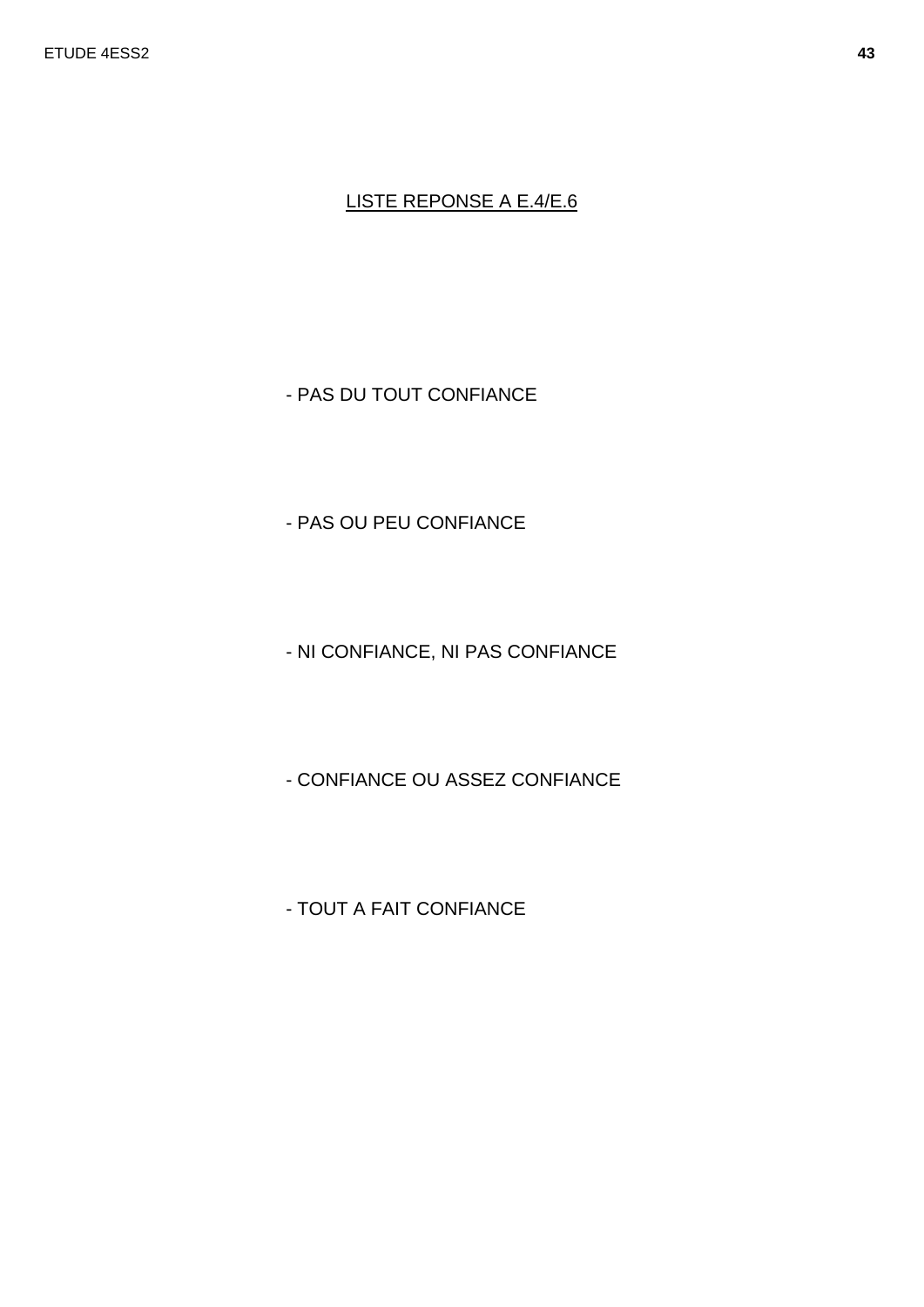# LISTE REPONSE A E.7/E.11

- JAMAIS

- 1 FOIS

- 2 FOIS

- 3 OU 4 FOIS

- 5 FOIS OU PLUS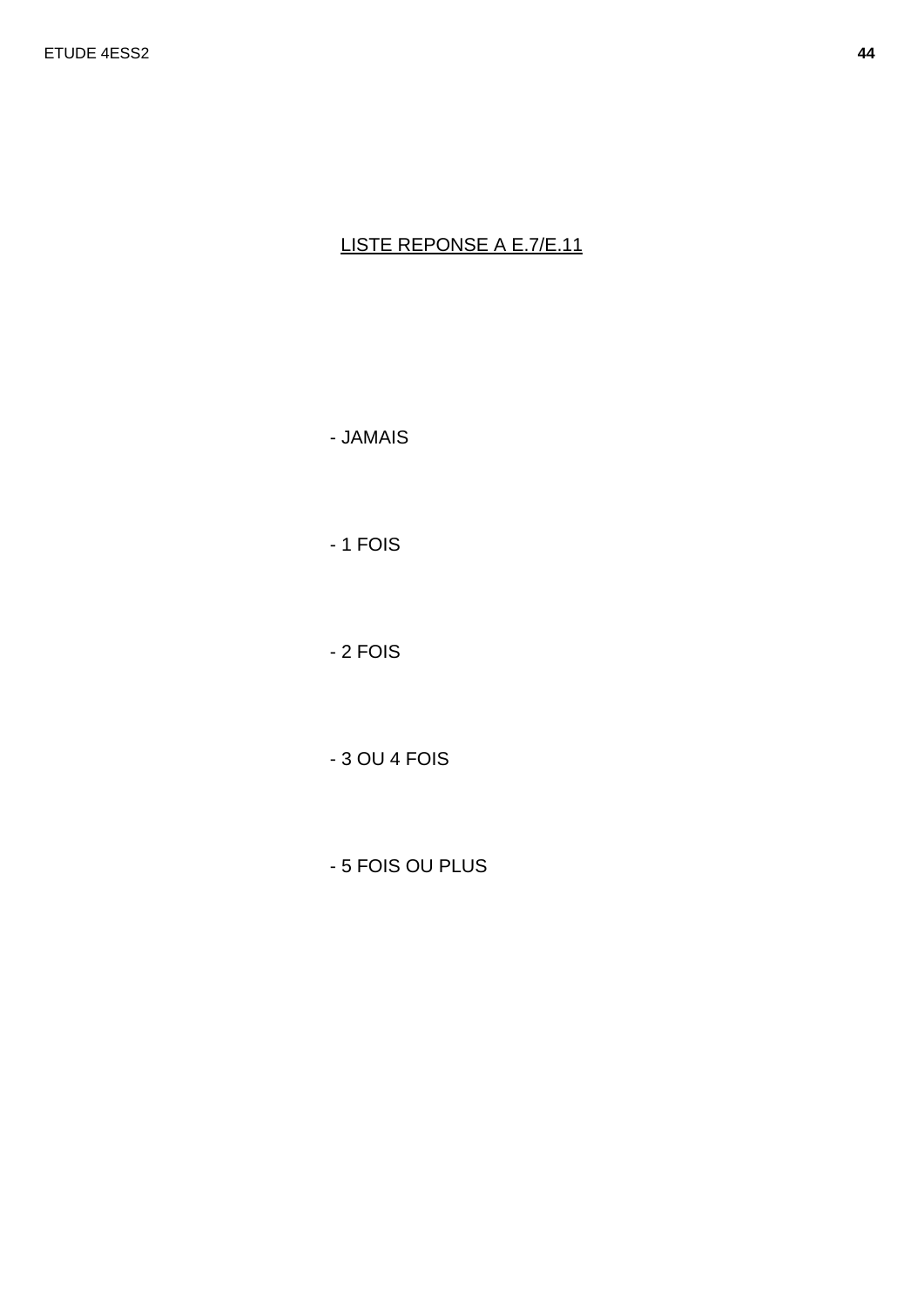- PAS DU TOUT

- UN PEU

- ASSEZ

- BEAUCOUP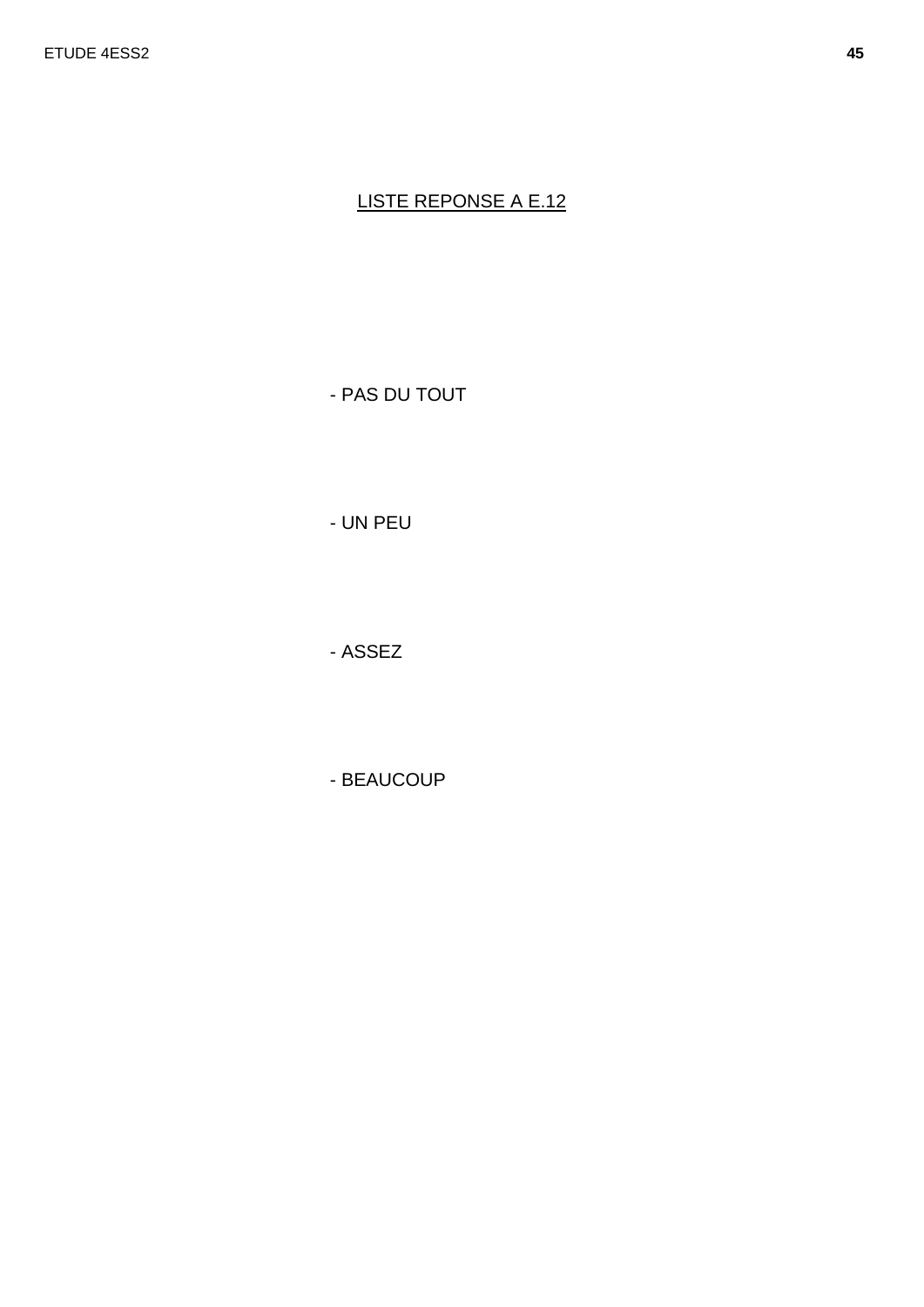LISTE REPONSE A E.13/E.16

- PAS CONDAMNABLE DU TOUT

- UN PEU CONDAMNABLE

- CONDAMNABLE

- GRAVEMENT CONDAMNABLE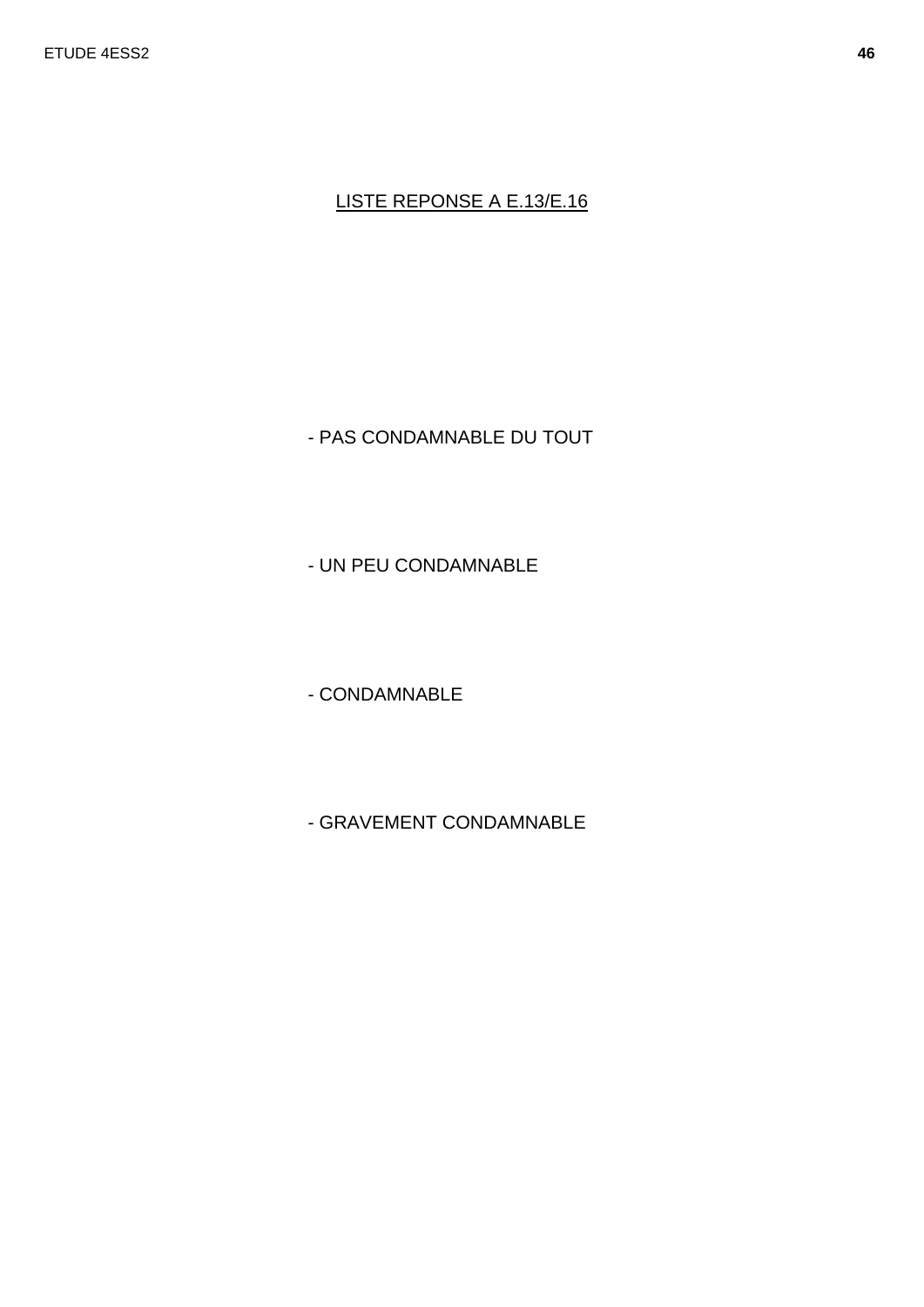LISTE REPONSE A E.17/E.19/E.20/E.22

- TOUT A FAIT D'ACCORD

- PLUTOT D'ACCORD

- NI D'ACCORD, NI PAS D'ACCORD

- PLUTOT PAS D'ACCORD

- PAS DU TOUT D'ACCORD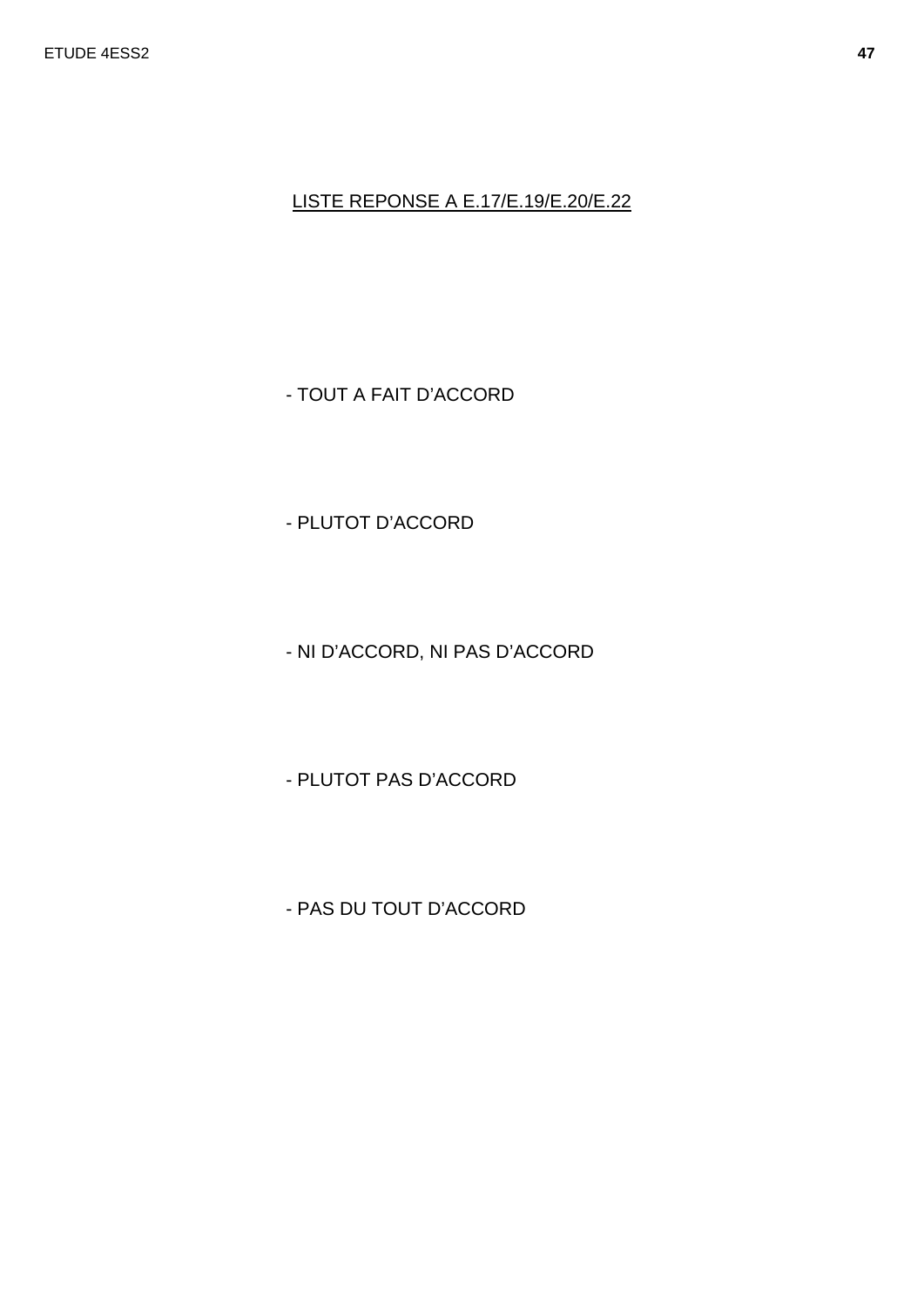- AUCUN

- QUELQUES UNS

- PAS MAL

- LA PLUPART OU TOUS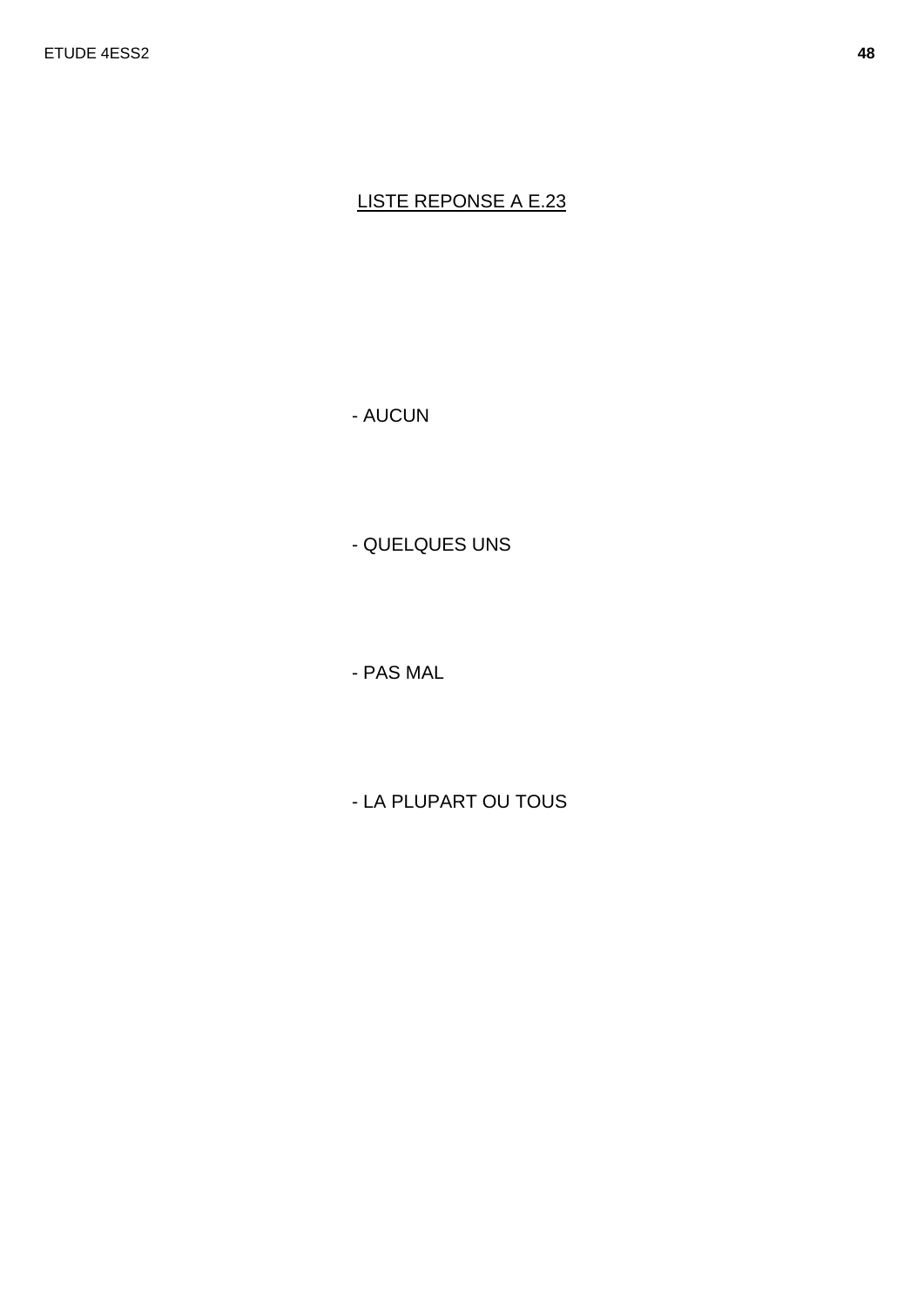LISTE REPONSE A E.24/E.30

- JAMAIS

- 1 SEULE FOIS

- 2 FOIS

- 3 OU 4 FOIS

- 5 FOIS ET PLUS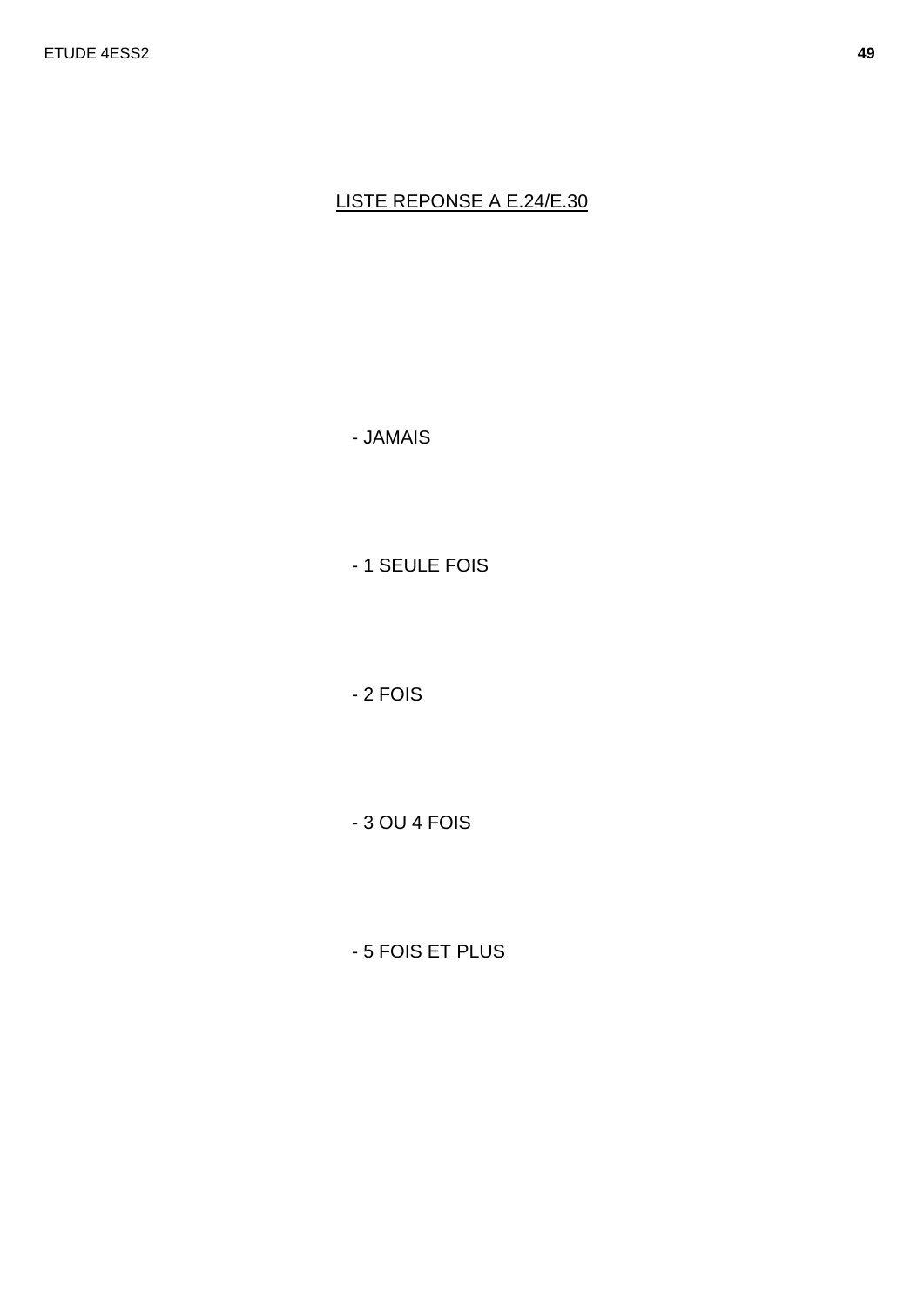- CONJOINTE/CONJOINT, COMPAGNE/COMPAGNON

- FILS, FILLE (Y COMPRIS BEAU-FILS/BELLE FILLE OU ADOPTES, ENFANT PLACE DANS UNE FAMILLE D'ACCUEIL, ENFANT DU CONJOINT OU COMPAGNON)
- PARENTS/BEAUX-PARENTS/PARENTS DU CONJOINT/CONJOINTE OU COMPAGNON/COMPAGNE
- FRERE/SŒUR (Y COMPRIS DEMI-FRERE ET DEMI-SŒUR, ADOPTES)

- AUTRES MEMBRES DE LA FAMILLE

- AUTRE PERSONNE NON MEMBRE DE LA FAMILLE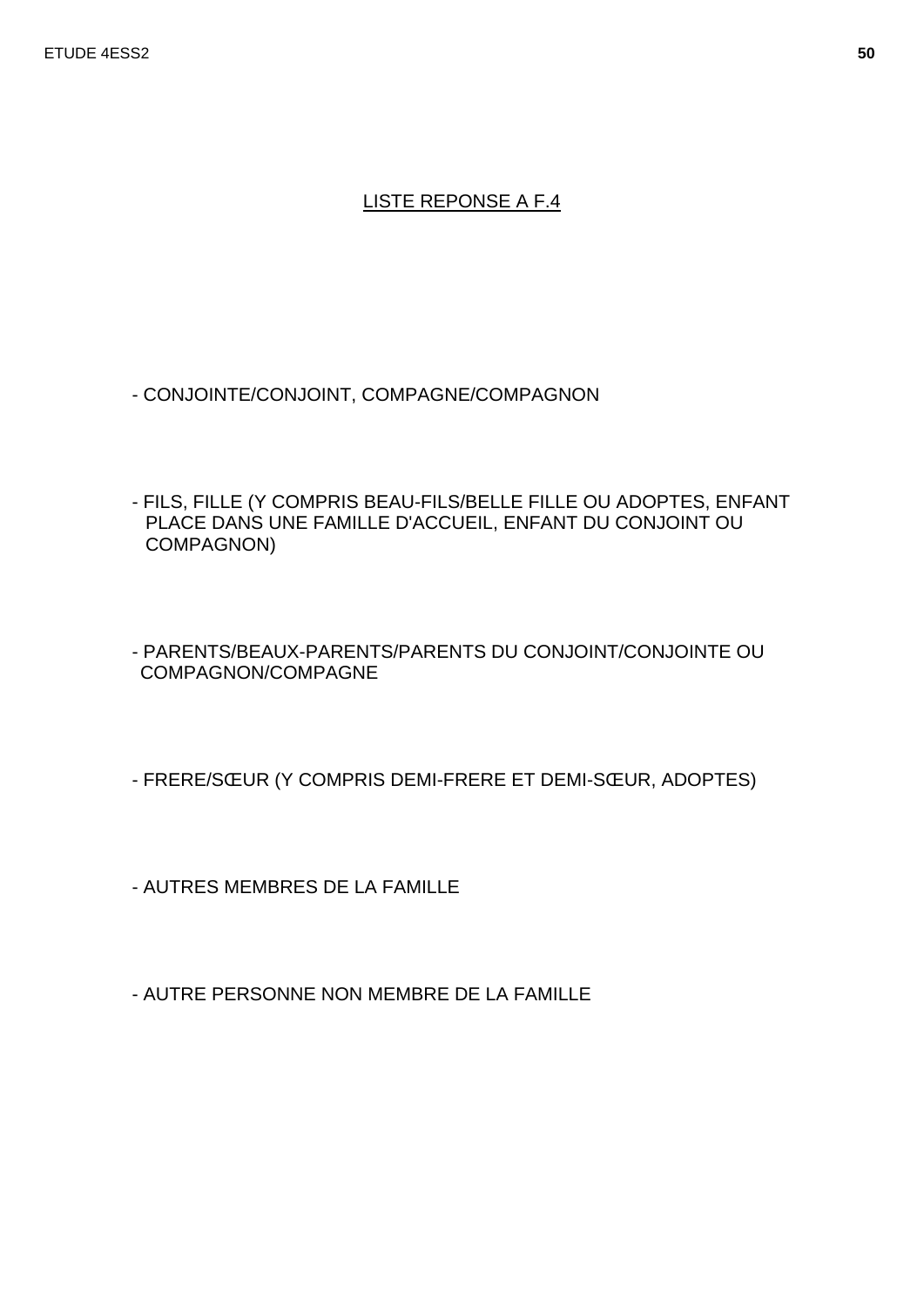#### - DANS UNE GRANDE VILLE

# - A LA PERIPHERIE D'UNE GRANDE VILLE

### - DANS UNE PETITE VILLE OU UNE VILLE MOYENNE

- DANS UN VILLAGE

# - DANS UNE FERME OU UNE MAISON A LA CAMPAGNE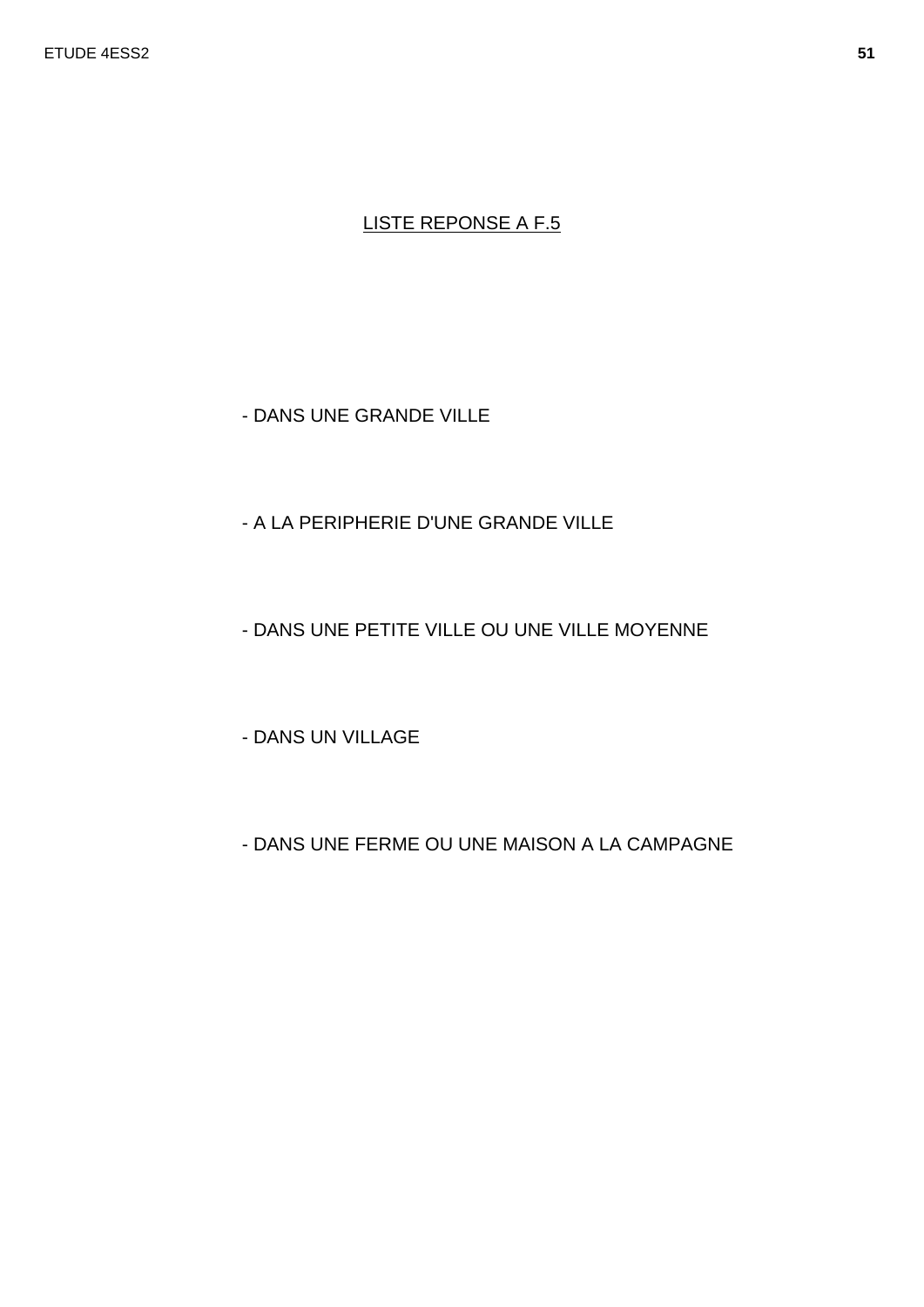- SANS DIPLOME

- NON DIPLOMES JUSQU'A LA FIN 3EME, 2ND, 1ERE FILIERE GENERALE

- NON DIPLOMES DU CAP BEP FILIERE PROFESSIONNELLE
- CERTIFICAT D'ETUDES PRIMAIRES

- CAP, EXAMEN DE FIN D'APPRENTISSAGE ARTISANAL

- BEP, BP, BEA, BEC, BEI, BES
- BREVET ELEMENTAIRE, BREVET D'ETUDE DU PREMIER CYCLE, BREVET DES COLLEGES
- BACCALAUREAT GENERAL, BREVET SUPERIEUR
- BREVET DE TECHNICIEN, BACCALAUREAT DE TECHNICIEN, BACCALAUREAT TECHNOLOGIQUE, BACCALAUREAT PROFESSIONNEL
- DIPLOME UNIVERSITAIRES DU PREMIER CYCLE (DEUG), DIPLOME UNIVERSITAIRE DE TECHNOLOGIE (DUT), BREVET DE TECHNICIEN SUPERIEUR (BTS), CERTIFICAT D'APTITUDE PEDAGOGIQUE
- DIPLOME UNIVERSITAIRE DES DEUXIEME ET TROISIEME CYCLES, DOCTORAT, CAPES, AGREGATION, DIPLOME DE GRANDES ECOLES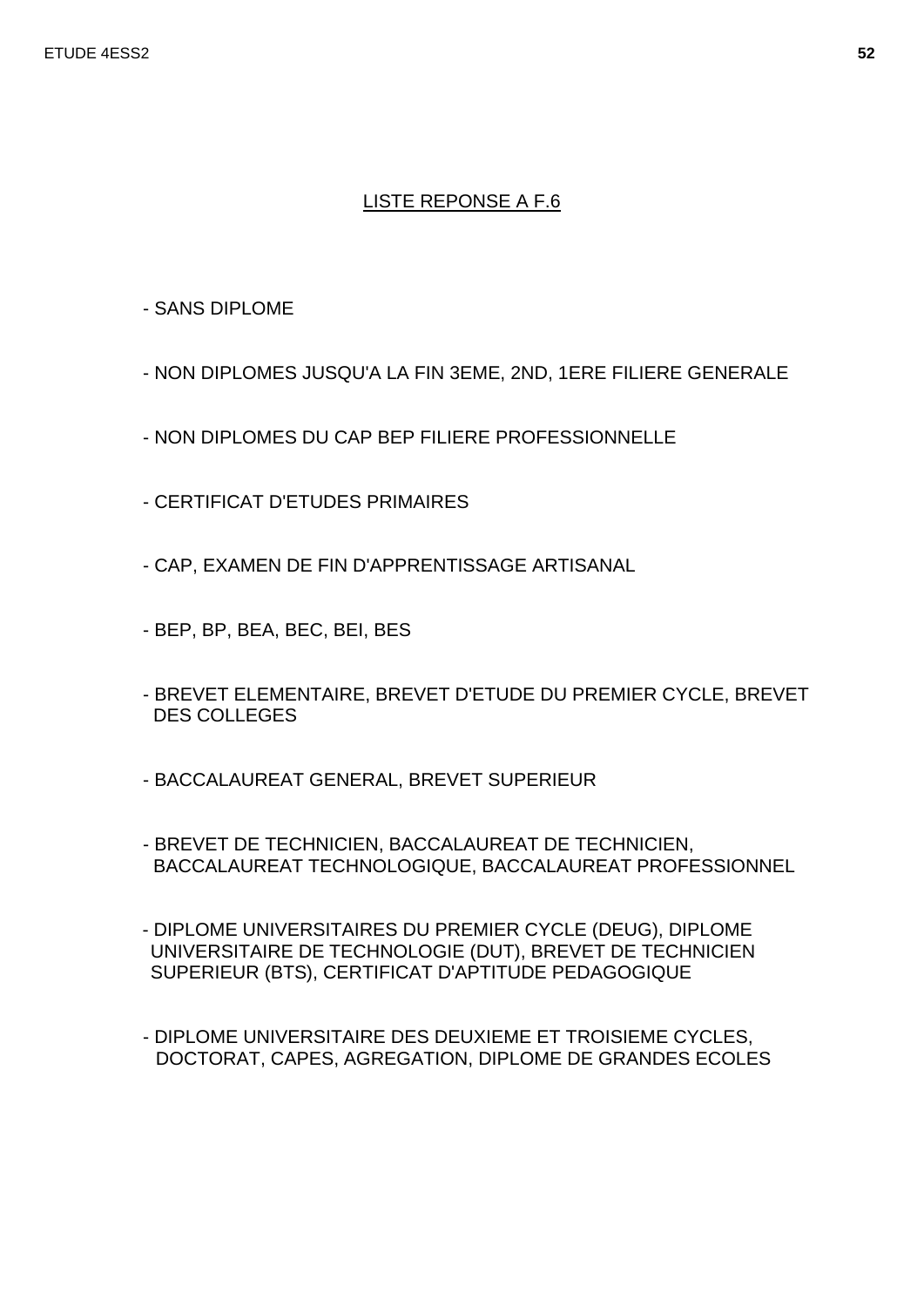#### LISTE REPONSE A F.8A - F.8C

- TRAVAIL REMUNERE MEME SI ABSENCE TEMPORAIRE (SALARIE, A SON COMPTE, AIDE FAMILIALE, EN FORMATION)
- EN FORMATION REMUNEREE (NON PAYEE PAR L'EMPLOYEUR)
- SANS EMPLOI ET RECHERCHANT ACTIVEMENT UN EMPLOI
- SANS EMPLOI ET VOULANT TROUVER UN EMPLOI, MAIS SANS LE CHERCHER ACTIVEMENT POUR LE MOMENT
- MALADE OU HANDICAPE DE MANIERE PERMANENTE
- RETRAITE OU PRE-RETRAITE
- SERVICE NATIONAL VOLONTAIRE/ SERVICE CIVIL/BENEVOLAT/TRAVAIL D'INTERET GENERAL
- AU FOYER, S'OCCUPANT DES ENFANTS OU D'UNE AUTRE PERSONNE
- APPRENTI SOUS CONTRAT
- ETUDIANT, LYCEEN, COLLEGIEN
- AUTRES (PRECISER)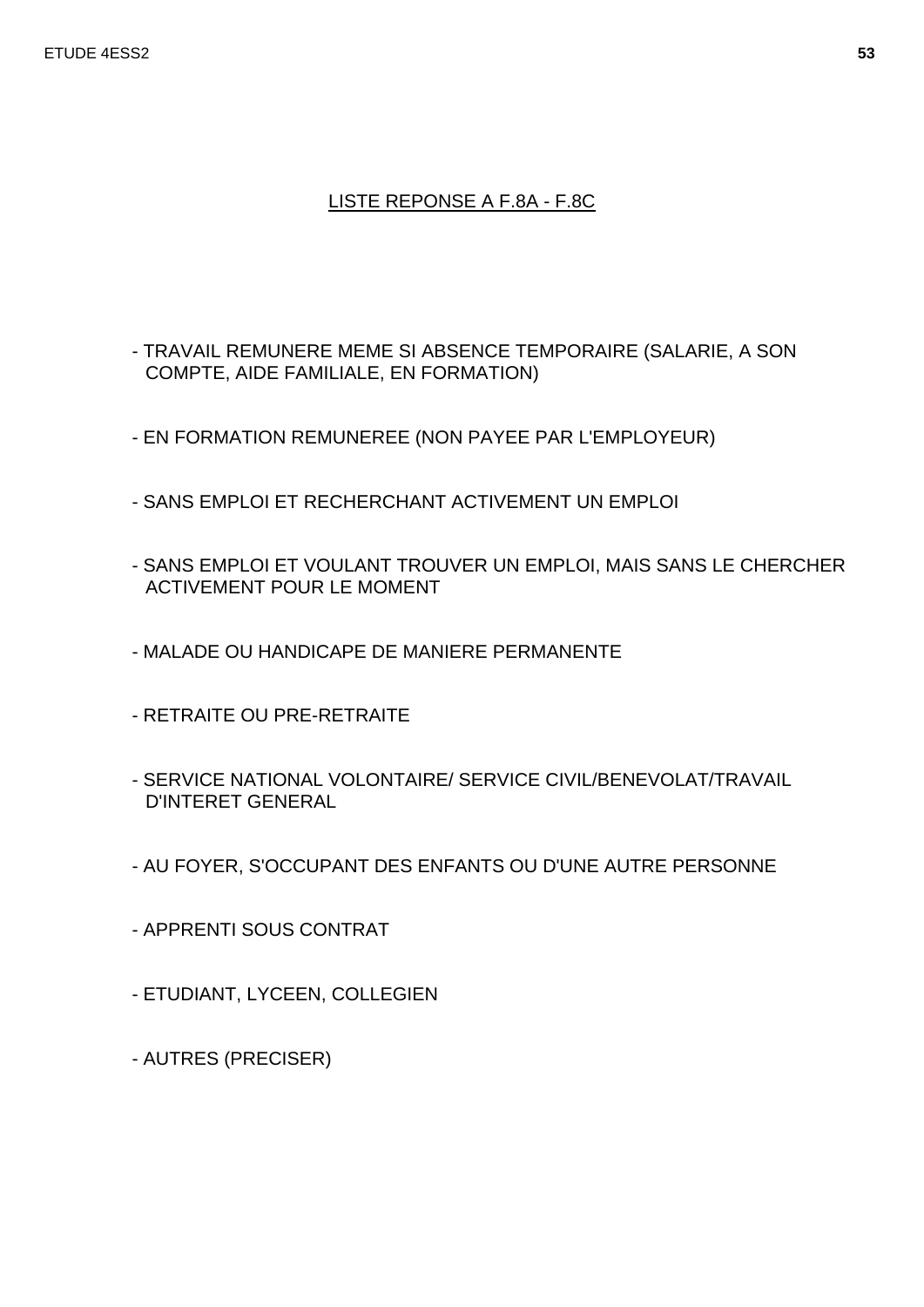- A VOTRE COMPTE, TRAVAILLEUR INDEPENDANT, EMPLOYEUR

- SALARIE DU PRIVE

- SALARIE D'UNE ENTREPRISE PUBLIQUE

- SALARIE DE L'ETAT OU DES COLLECTIVITES LOCALES

- AIDE FAMILIALE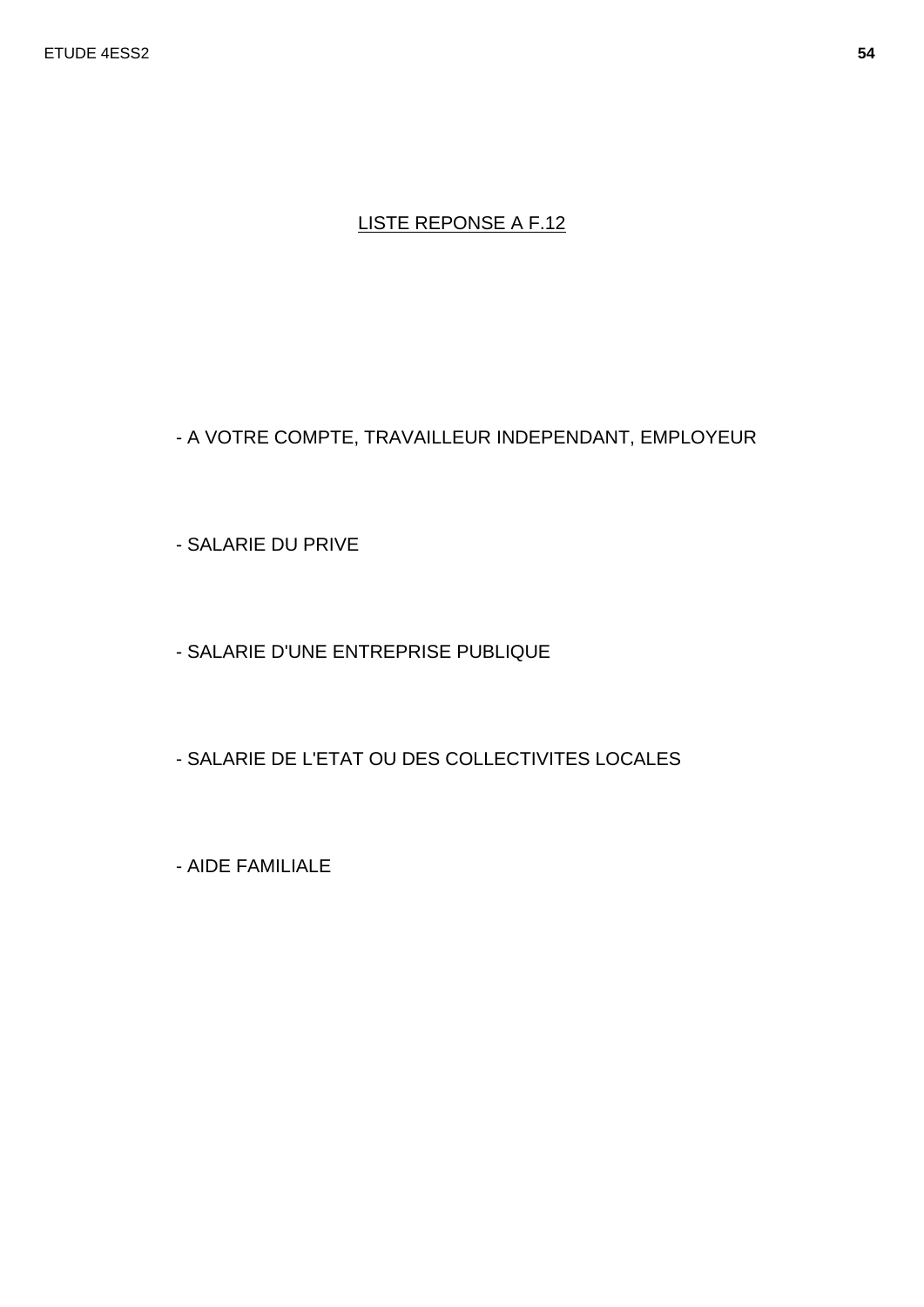#### - UN CONTRAT A DUREE INDETERMINEE

# - UN CONTRAT A DUREE DETERMINEE

- STAGIAIRE, INTERIMAIRE

- CONTRAT SAISONNIER

- AUTRE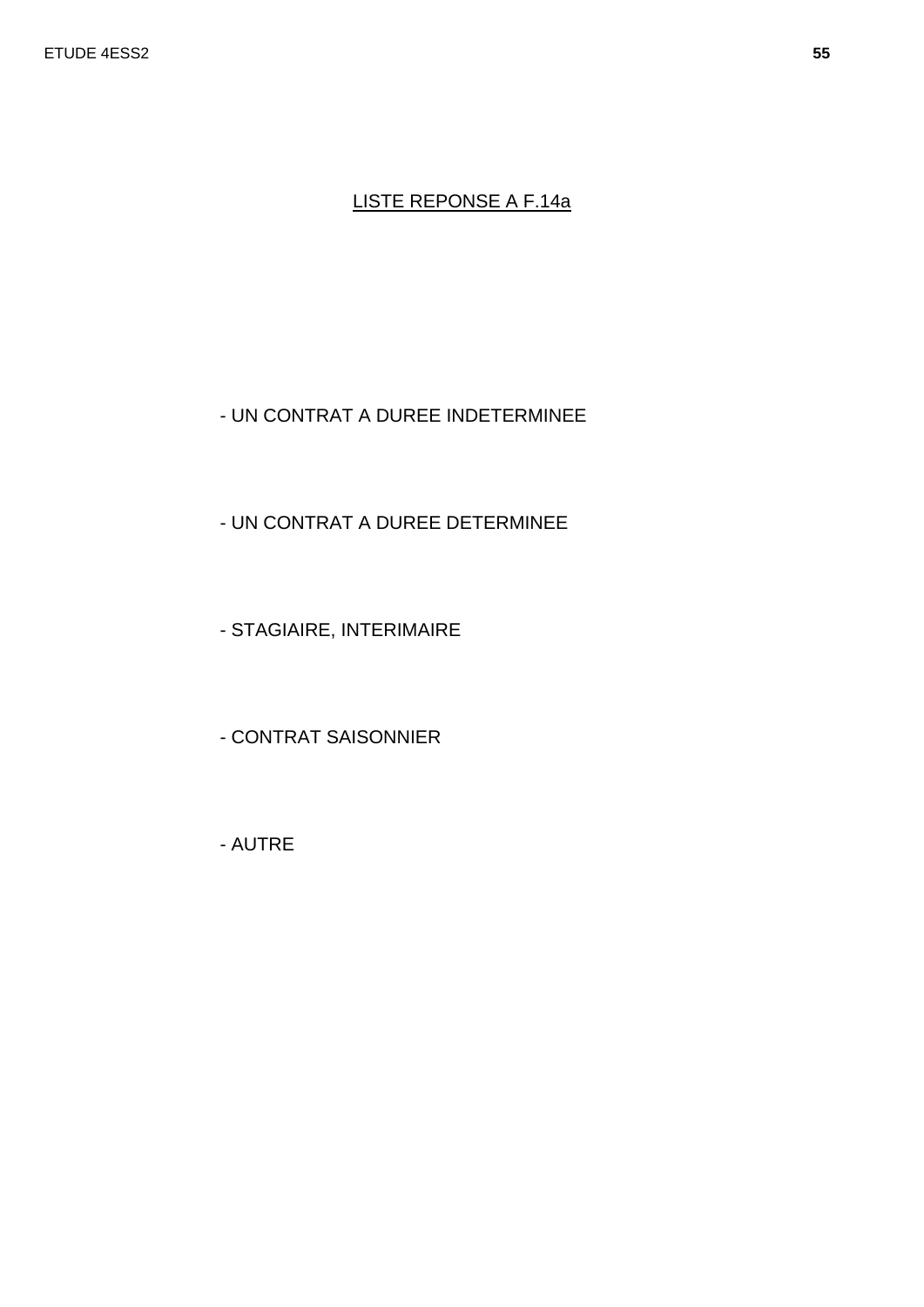- MOINS DE 10

- 10 A 24

- 25 A 99

- 100 A 499

- 500 ET PLUS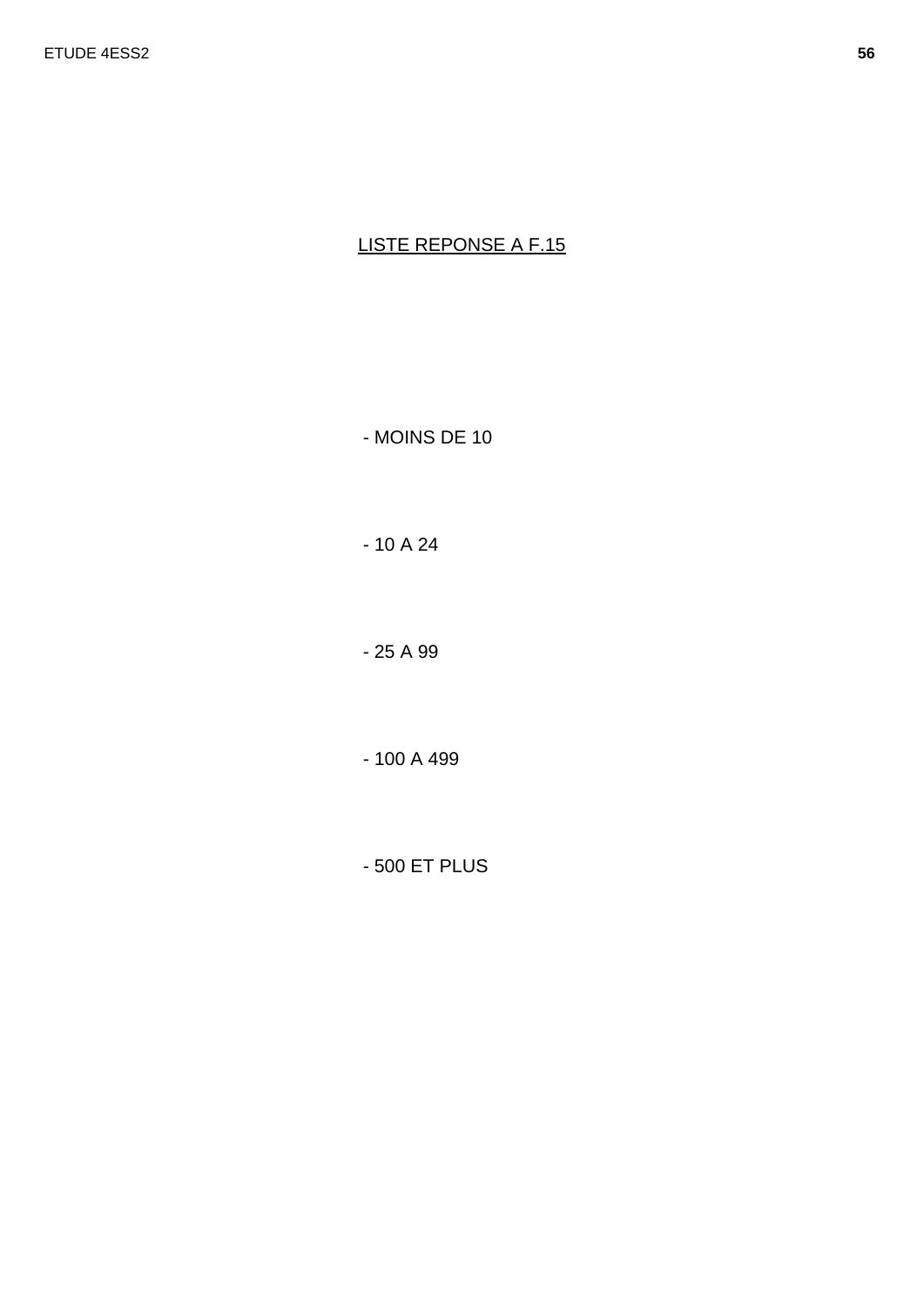LISTE REPONSE A F.18/F.19B



JE N'AI(AVAIS) PAS DU TOUT D'INFLUENCE

DECIDE (DECIDAIT)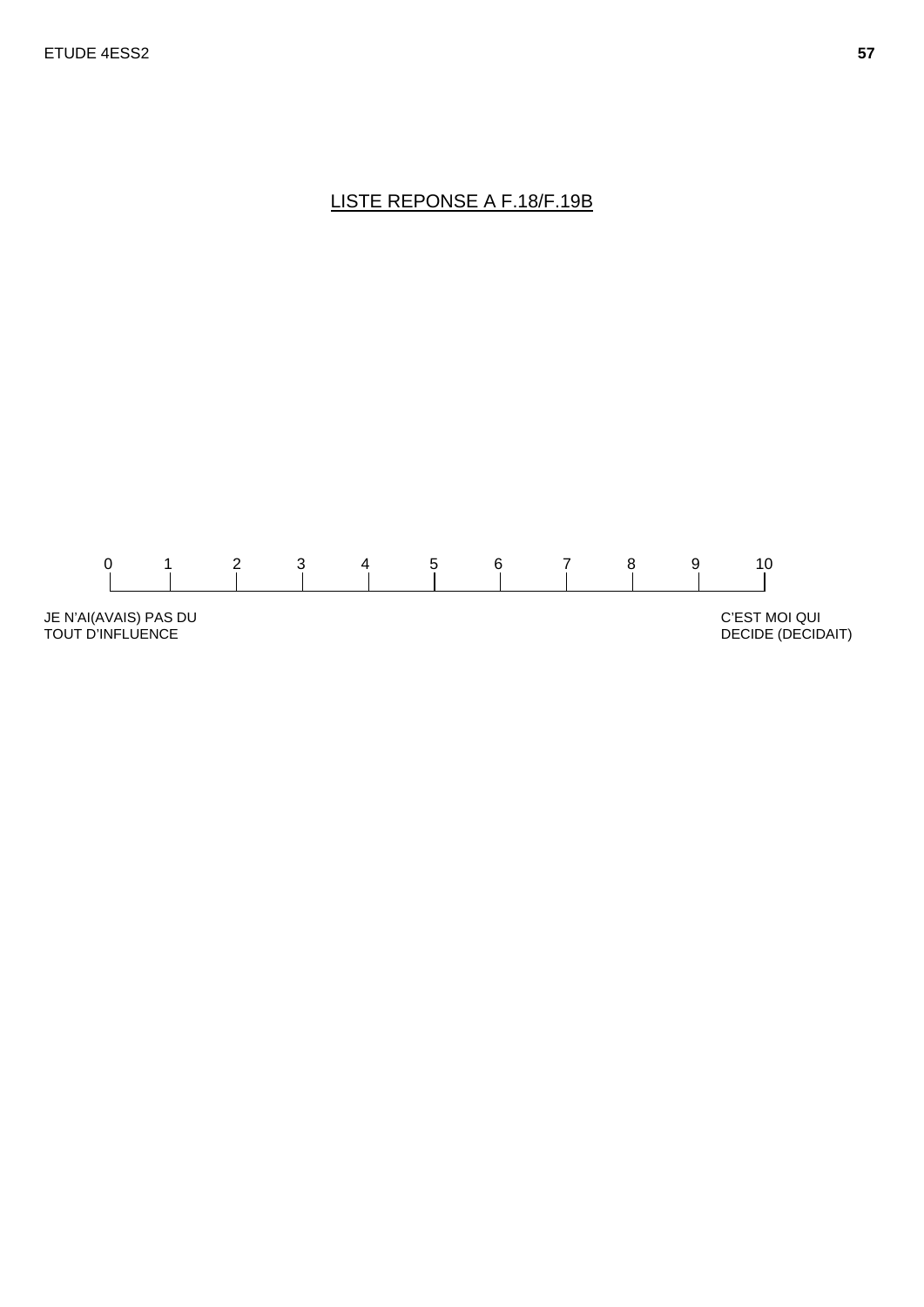- SALAIRES

- REVENU DE TRAVAILLEUR INDEPENDANT, HONORAIRES
- REVENU D'UNE EXPLOITATION AGRICOLE
- RENTES, PENSIONS DE RETRAITE
- ALLOCATION DE CHOMAGE, INDEMNITES DE LICENCIEMENT
- AUTRES AIDES SOCIALES OU BOURSES
- REVENUS IMMOBILIERS , DE PLACEMENT, D'EPARGNE, D'ASSURANCES
- AUTRES SOURCES DE REVENUS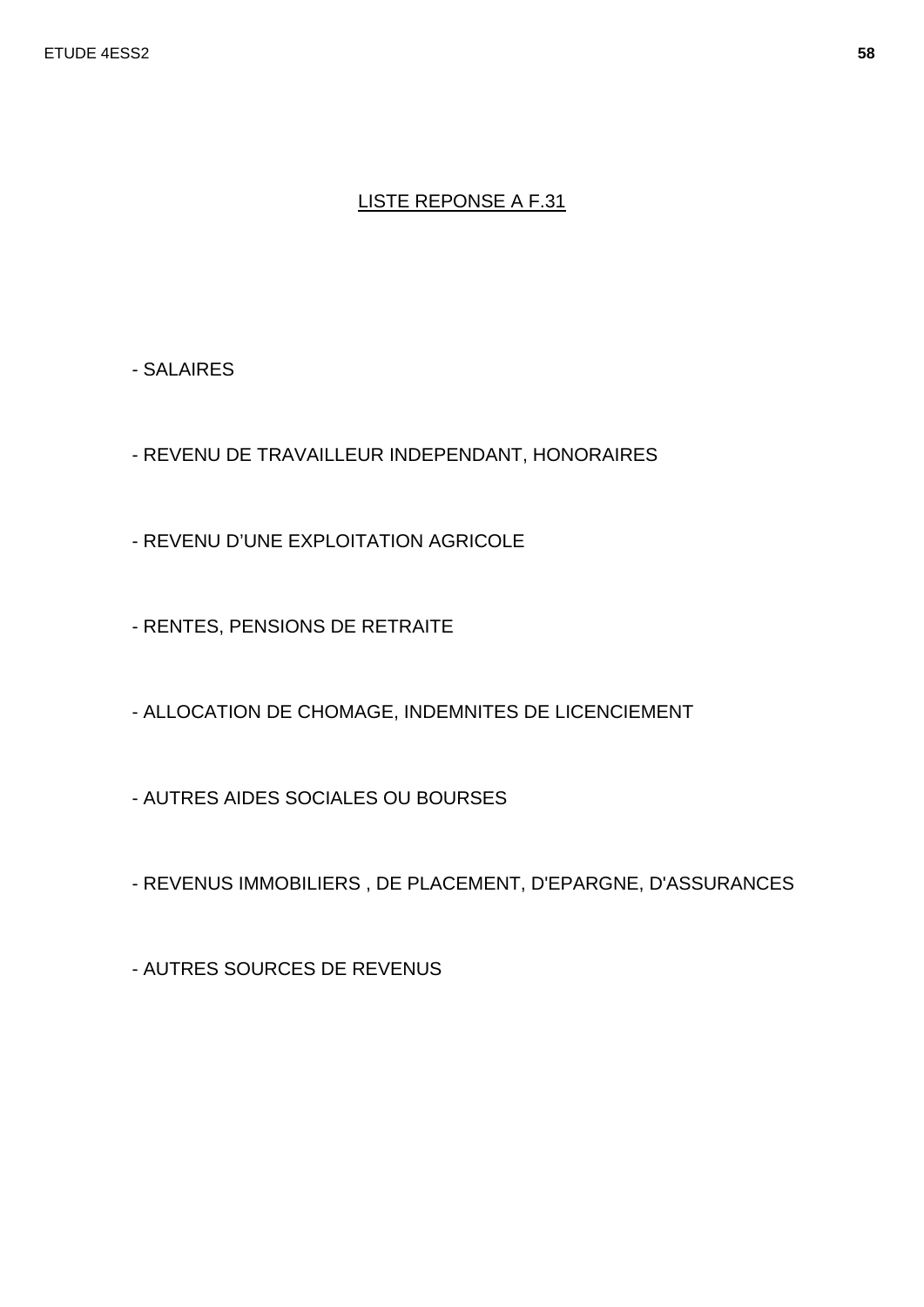#### **EN EUROS**

|   | <b>Hebdomadaire</b> | <b>Mensuel</b>      | <b>Annuel</b>        |
|---|---------------------|---------------------|----------------------|
| A | MOINS DE 40 EUROS   | MOINS DE 150 EUROS  | MOINS DE 1800 EUROS  |
| B | 40 A 70 EUROS       | 150 A 300 EUROS     | 1800 A 3600 EUROS    |
| C | 71 A 120 EUROS      | 301 A 500 EUROS     | 3601 A 6000 EUROS    |
| D | 121 A 230 EUROS     | 501 A 1000 EUROS    | 6001 A 12000 EUROS   |
| Е | 231 A 350 EUROS     | 1001 A 1500 EUROS   | 12001 A 18000 EUROS  |
| F | 351 A 460 EUROS     | 1501 A 2000 EUROS   | 18001 A 24000 EUROS  |
| G | 461 A 580 EUROS     | 2001 A 2500 EUROS   | 24001 A 30000 EUROS  |
| Н | 581 A 690 EUROS     | 2501 A 3000 EUROS   | 30001 A 36000 EUROS  |
| L | 691 A 1150 EUROS    | 3001 A 5000 EUROS   | 36001 A 60000 EUROS  |
| J | 1151 A 1730 EUROS   | 5001 A 7500 EUROS   | 60001 A 90000 EUROS  |
| Κ | 1731 A 2310 EUROS   | 7501 A 10000 EUROS  | 90001 A 120000 EUROS |
|   | PLUS DE 2310 EUROS  | PLUS DE 10000 EUROS | PLUS DE 120000 EUROS |

# **EN FRANCS**

|   | <b>Hebdomadaire</b>  | <b>Mensuel</b>       | <b>Annuel</b>          |
|---|----------------------|----------------------|------------------------|
| A | MOINS DE 262 FRANCS  | MOINS DE 984 FRANCS  | MOINS DE 11807 FRANCS  |
| B | 262 A 459 FRANCS     | 984 A 1968 FRANCS    | 11807 A 23614 FRANCS   |
| C | 460 A 787 FRANCS     | 1969 A 3280 FRANCS   | 23615 A 39357 FRANCS   |
| D | 788 A 1509 FRANCS    | 3281 A 6559 FRANCS   | 39358 A 78715 FRANCS   |
| Е | 1510 A 2296 FRANCS   | 6560 A 9839 FRANCS   | 78716 A 118072 FRANCS  |
| F | 2297 A 3017 FRANCS   | 9840 A 13119 FRANCS  | 118073 A 157430 FRANCS |
| G | 3018 A 3804 FRANCS   | 13120 A 16399 FRANCS | 157431 A 196787 FRANCS |
| н | 3805 A 4526 FRANCS   | 16400 A 19679 FRANCS | 196788 A 236145 FRANCS |
|   | 4527 A 7543 FRANCS   | 19680 A 32798 FRANCS | 236146 A 393574 FRANCS |
| J | 7544 A 11348 FRANCS  | 32799 A 49197 FRANCS | 393575 A 590361 FRANCS |
| K | 11348 A 15153 FRANCS | 49198 A 65596 FRANCS | 590362 A 787148 FRANCS |
| L | PLUS DE 15153 FRANCS | PLUS DE 65596 FRANCS | PLUS DE 787148 FRANCS  |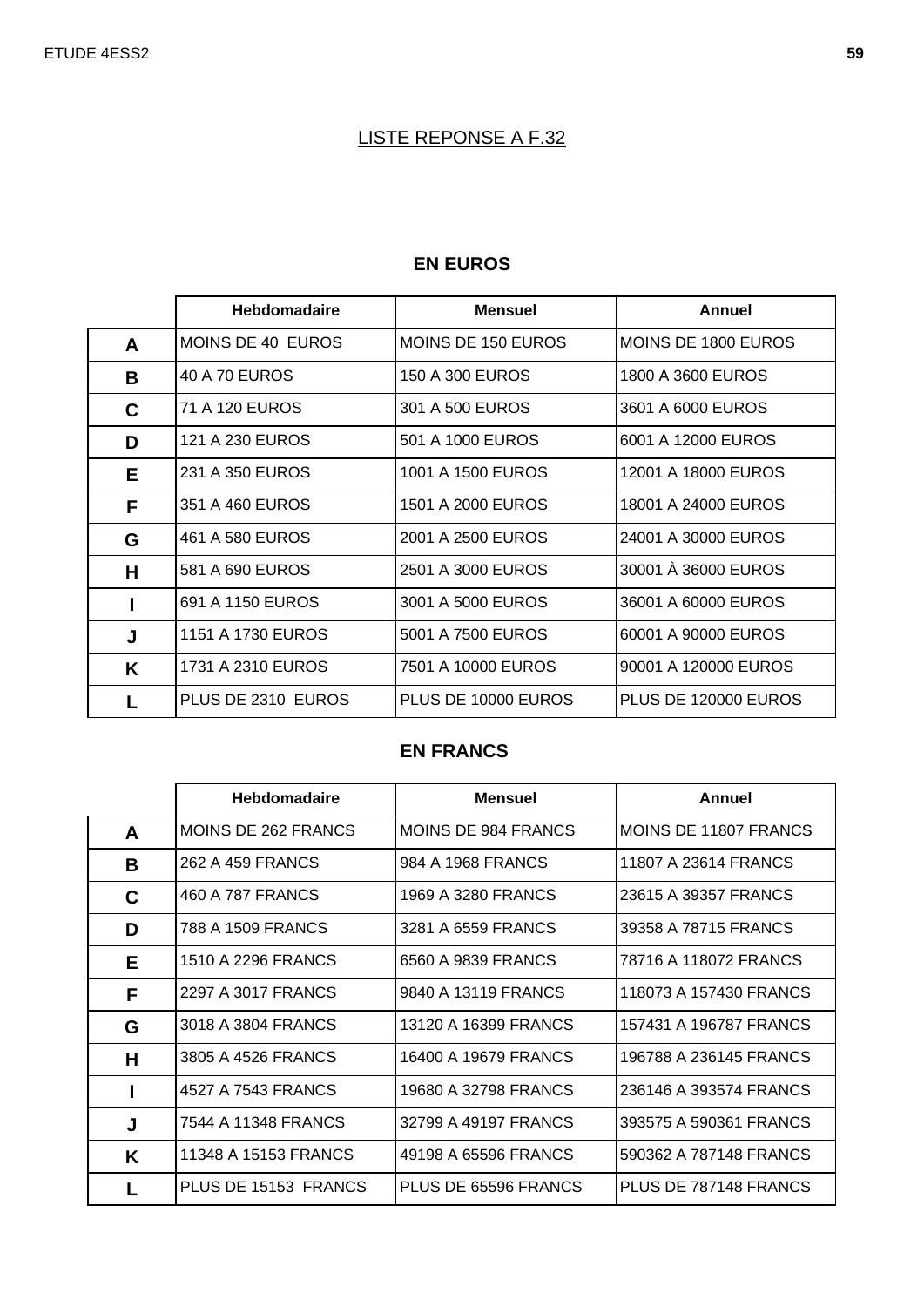- RIEN

- PRESQUE RIEN

- MOINS DE LA MOITIE

- A PEU PRES LA MOITIE

- PLUS DE LA MOITIE

- PRESQUE LA TOTALITE

- LA TOTALITE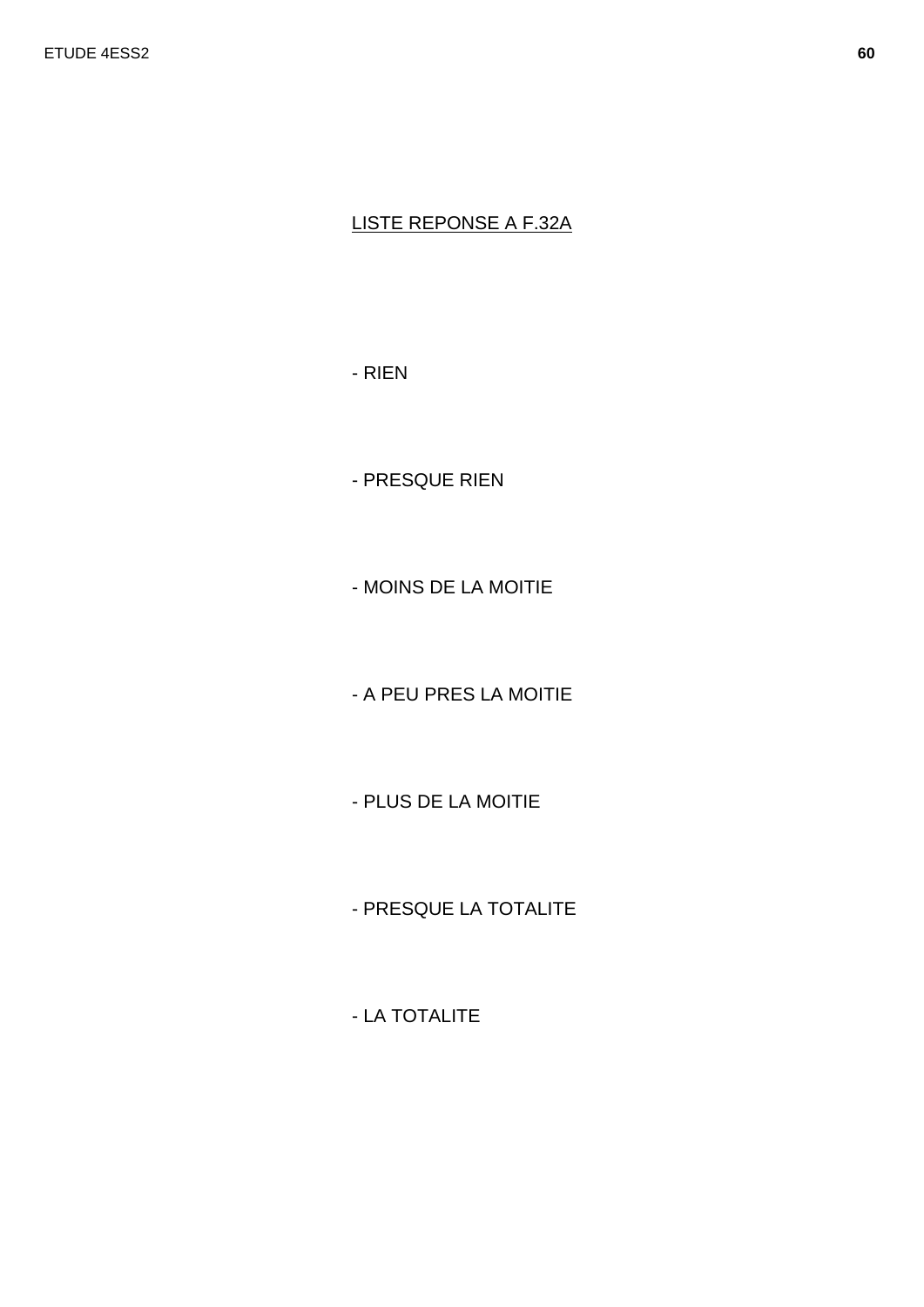- ON VIT TRES CONFORTABLEMENT

- ON VIT ASSEZ CONFORTABLEMENT

- ON ARRIVE A S'EN SORTIR

- ON A DU MAL A S'EN SORTIR

- ON NE S'EN SORT VRAIMENT PAS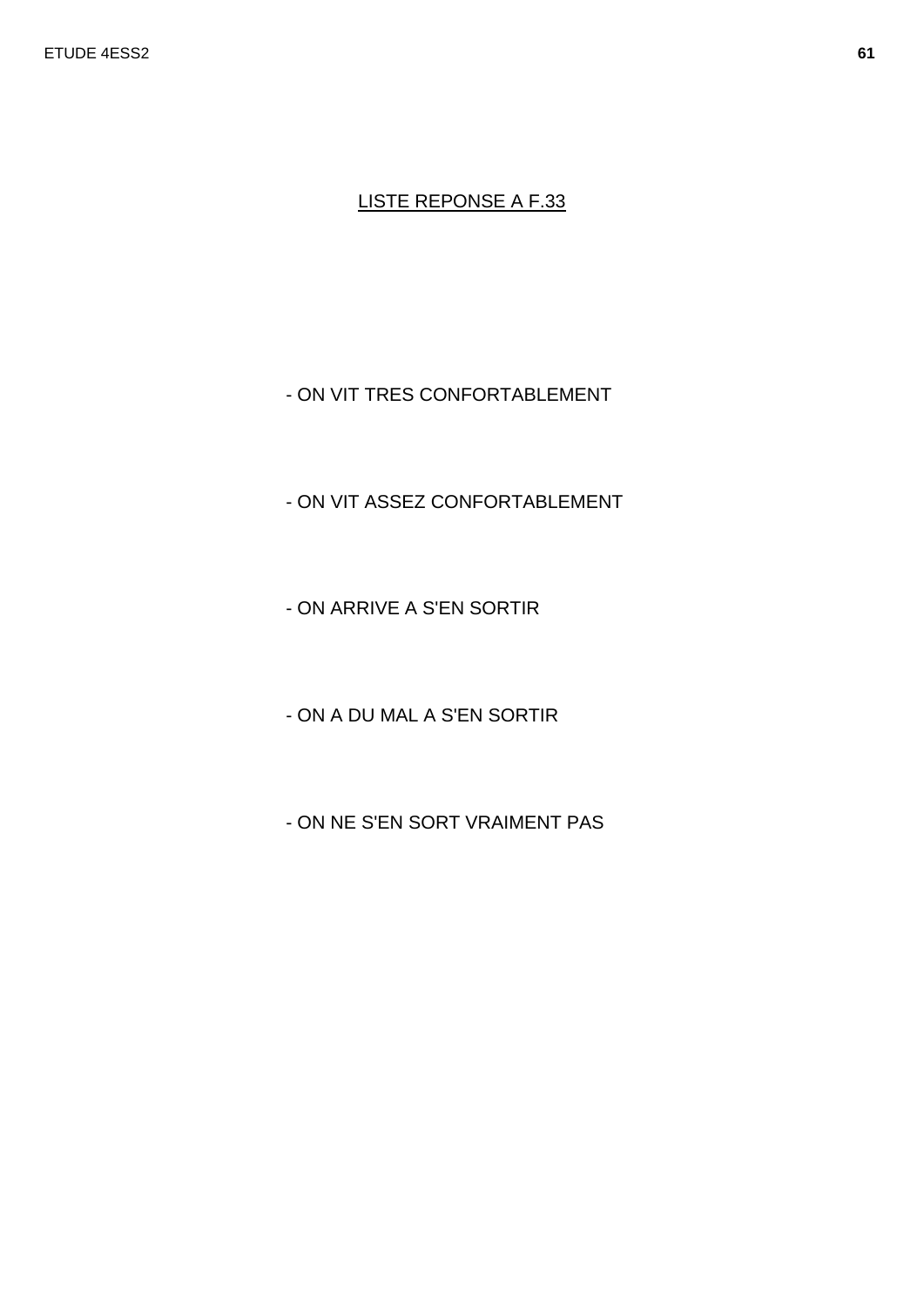- TRES DIFFICILE

- ASSEZ DIFFICILE

- NI FACILE, NI DIFFICILE

- ASSEZ FACILE

- TRES FACILE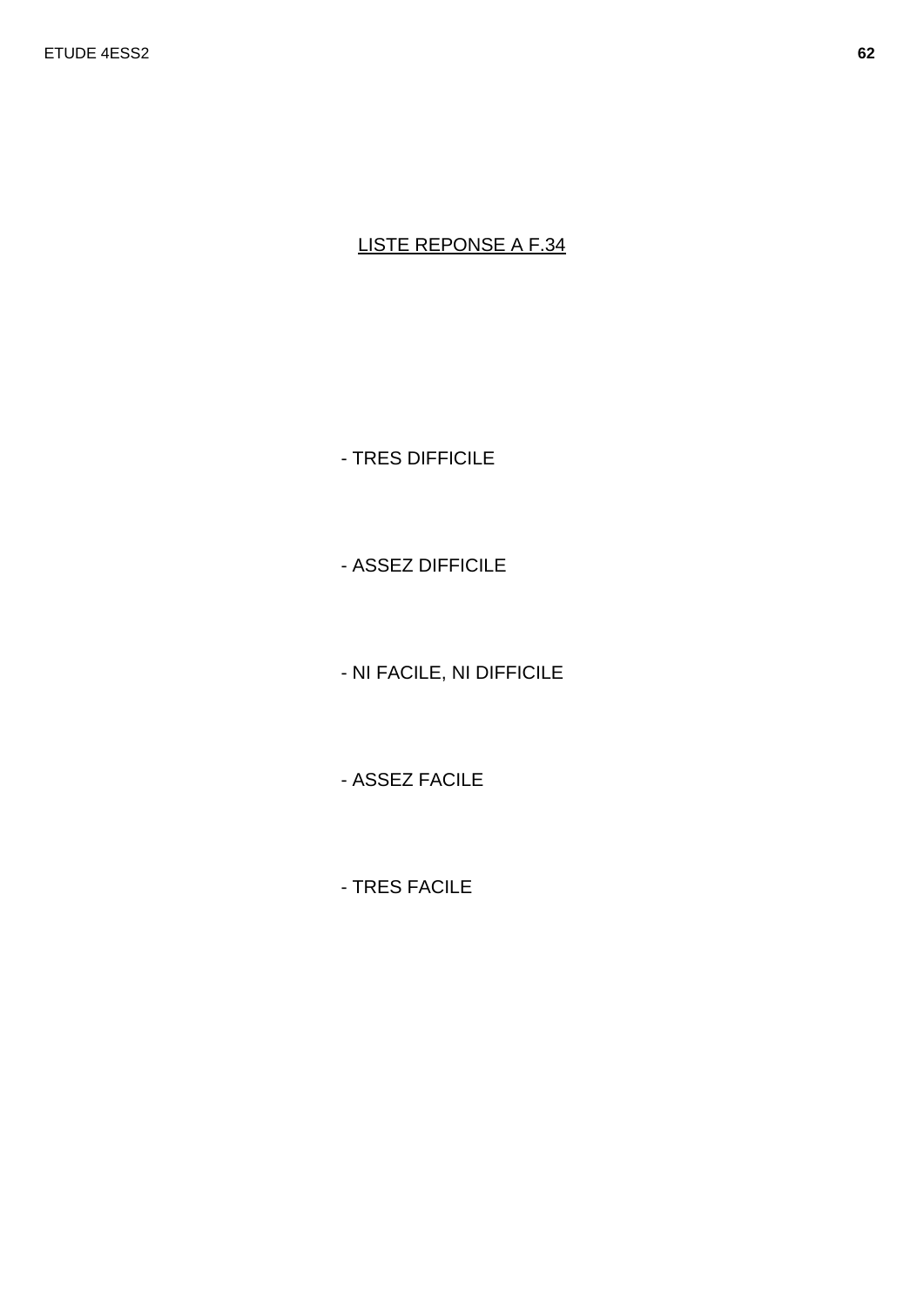- SANS DIPLOME

- NON DIPLOMES JUSQU'A LA FIN 3EME, 2ND, 1ERE FILIERE GENERALE
- NON DIPLOMES DU CAP BEP FILIERE PROFESSIONNELLE
- CERTIFICAT D'ETUDES PRIMAIRES
- CAP, EXAMEN DE FIN D'APPRENTISSAGE ARTISANAL
- BEP, BP, BEA, BEC, BEI, BES
- BREVET ELEMENTAIRE, BREVET D'ETUDE DU PREMIER CYCLE, BREVET DES COLLEGES
- BACCALAUREAT GENERAL, BREVET SUPERIEUR
- BREVET DE TECHNICIEN, BACCALAUREAT DE TECHNICIEN, BACCALAUREAT TECHNOLOGIQUE, BACCALAUREAT PROFESSIONNEL
- DIPLOME UNIVERSITAIRES DU PREMIER CYCLE (DEUG), DIPLOME UNIVERSITAIRE DE TECHNOLOGIE (DUT), BREVET DE TECHNICIEN SUPERIEUR (BTS), CERTIFICAT D'APTITUDE PEDAGOGIQUE
- DIPLOME UNIVERSITAIRE DES DEUXIEME ET TROISIEME CYCLES, DOCTORAT, CAPES, AGREGATION, DIPLOME DE GRANDES ECOLES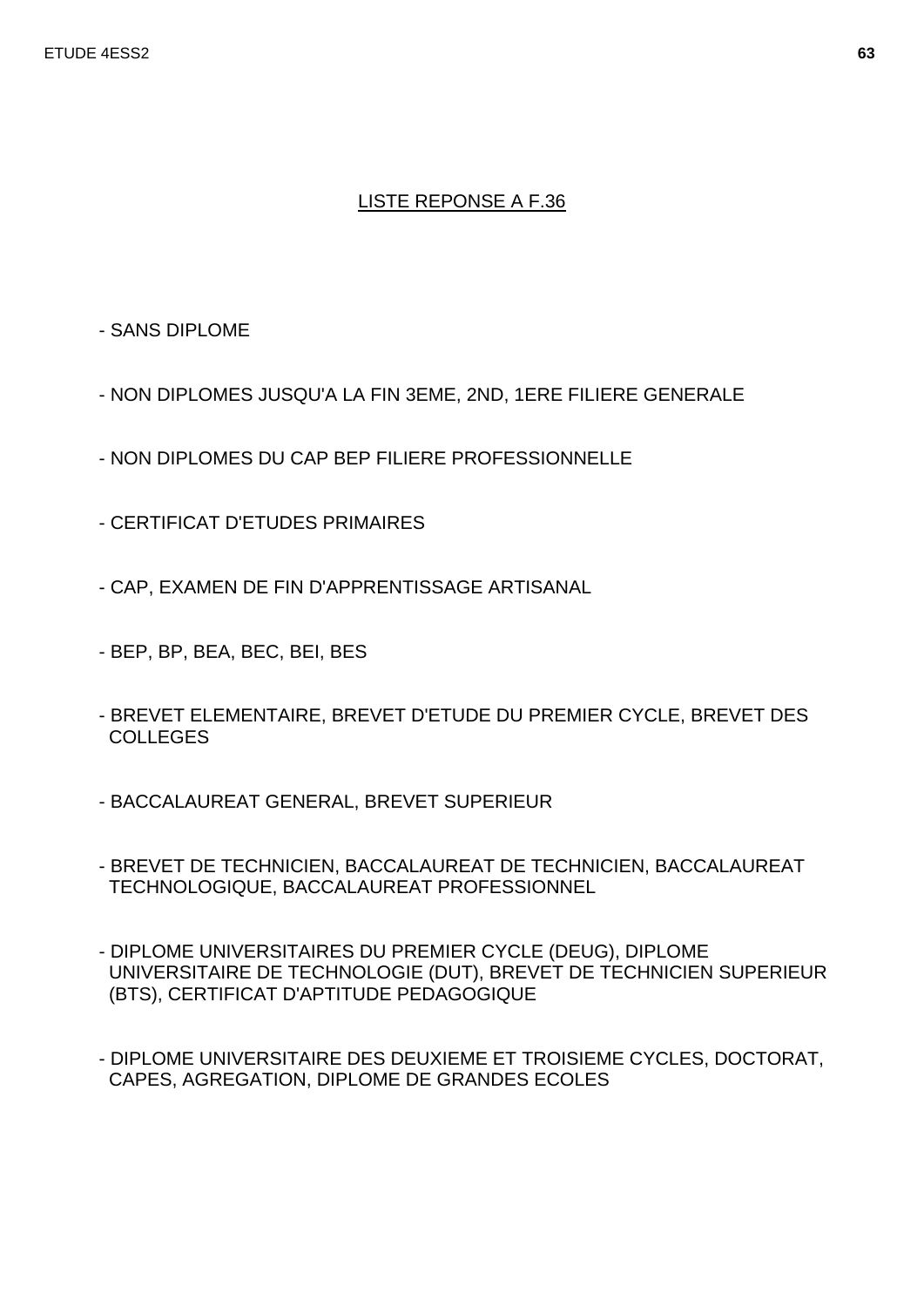# LISTE REPONSE A F.37A - F.37B

- TRAVAIL REMUNERE MEME SI ABSENCE TEMPORAIRE (SALARIE, A SON COMPTE, AIDE FAMILIALE, EN FORMATION)
- EN FORMATION REMUNEREE (NON PAYEE PAR L'EMPLOYEUR)
- SANS EMPLOI ET RECHERCHANT ACTIVEMENT UN EMPLOI
- SANS EMPLOI ET VOULANT TROUVER UN EMPLOI, MAIS SANS LE CHERCHER ACTIVEMENT POUR LE MOMENT
- MALADE OU HANDICAPE DE MANIERE PERMANENTE
- RETRAITE OU PRE-RETRAITE
- SERVICE NATIONAL VOLONTAIRE/ SERVICE CIVIL/BENEVOLAT/TRAVAIL D'INTERET GENERAL
- AU FOYER, S'OCCUPANT DES ENFANTS OU D'UNE AUTRE PERSONNE
- APPRENTI SOUS CONTRAT
- ETUDIANT, LYCEEN, COLLEGIEN
- AUTRES (PRECISER)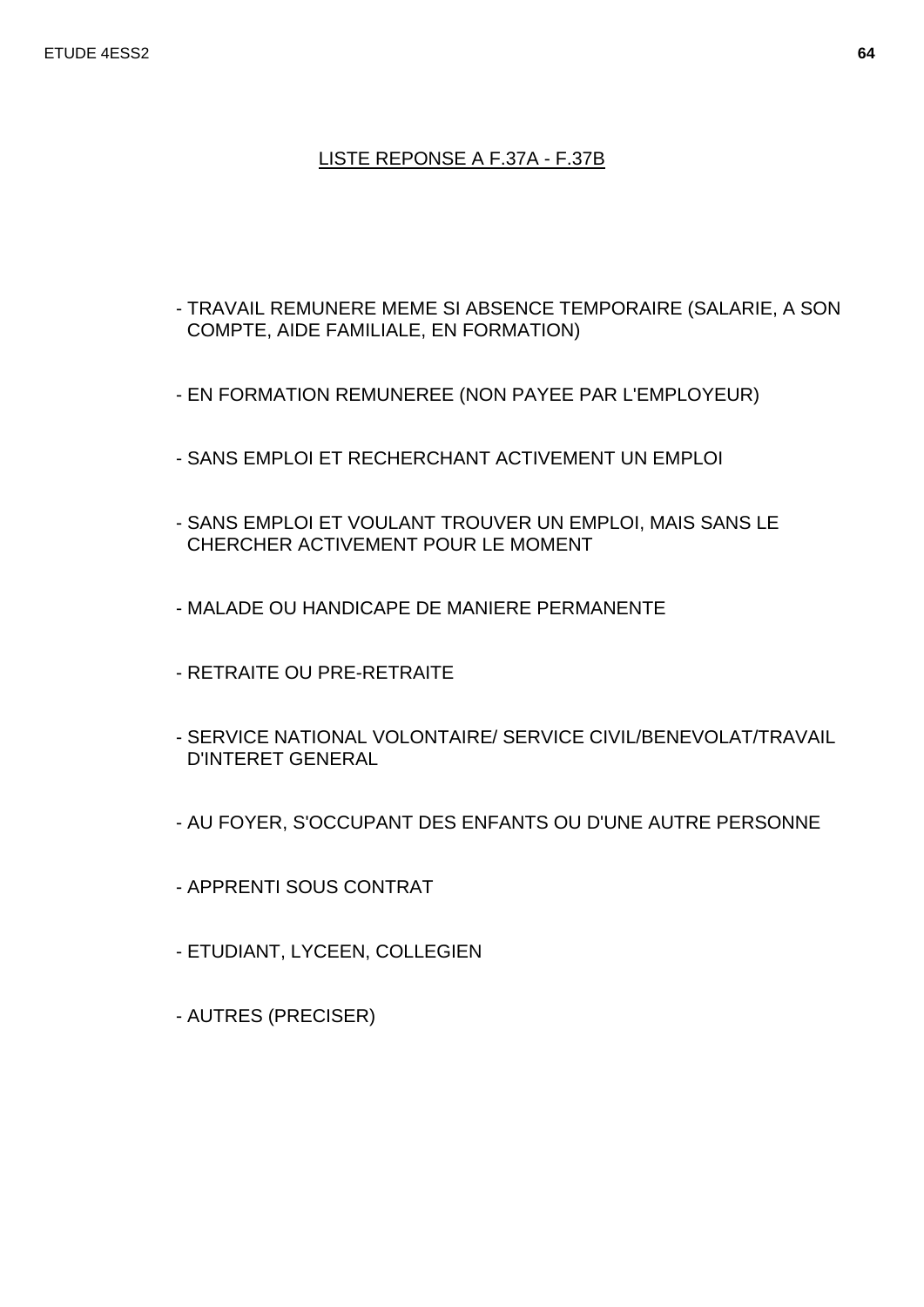- A SON COMPTE, TRAVAILLEUR INDEPENDANT, EMPLOYEUR

- SALARIE DU PRIVE

- SALARIE D'UNE ENTREPRISE PUBLIQUE

- SALARIE DE L'ETAT OU DES COLLECTIVITES LOCALES

- AIDE FAMILIALE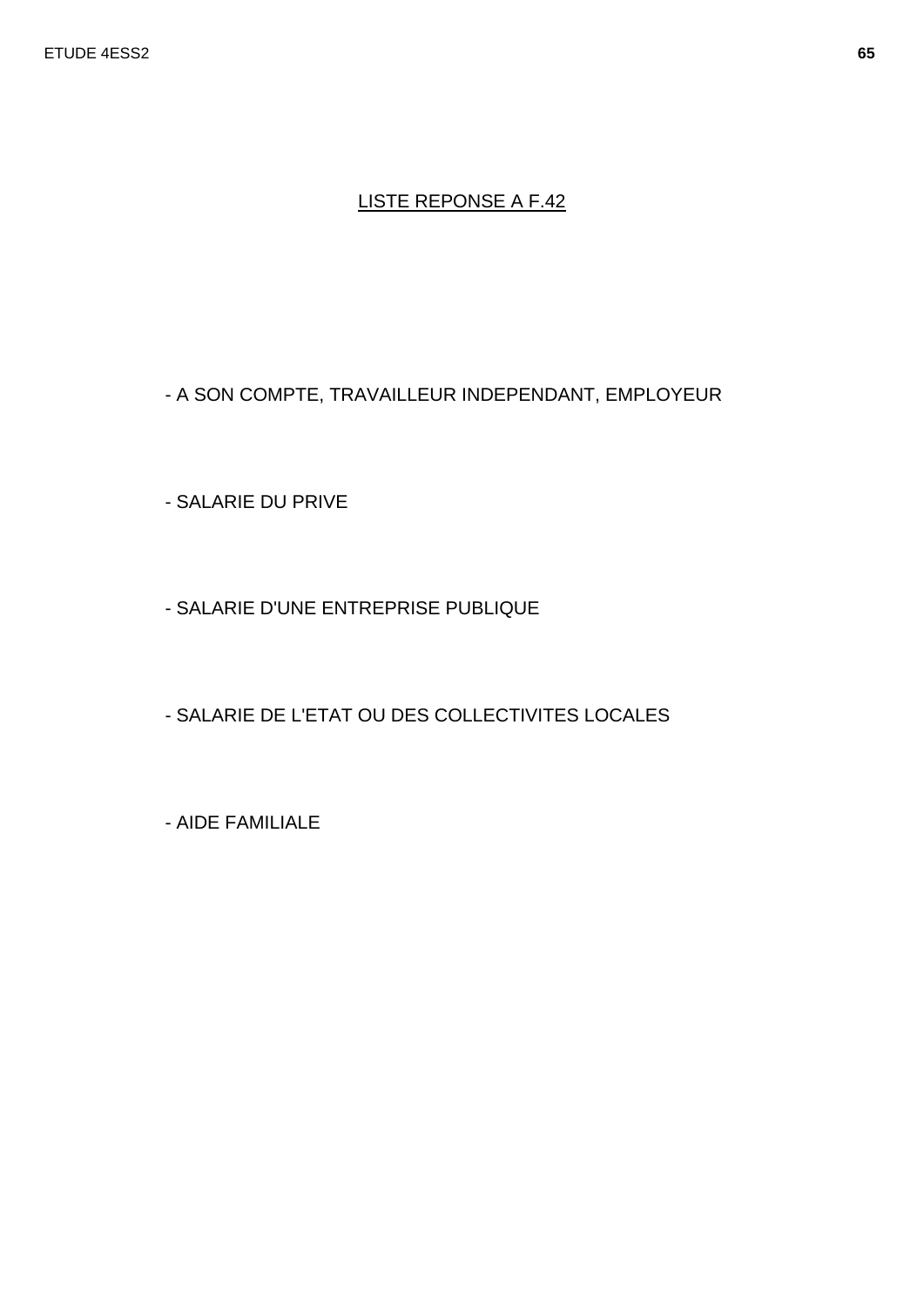# - UN CONTRAT A DUREE INDETERMINEE

# - UN CONTRAT A DUREE DETERMINEE

- STAGIAIRE, INTERIMAIRE

- CONTRAT SAISONNIER

- AUTRE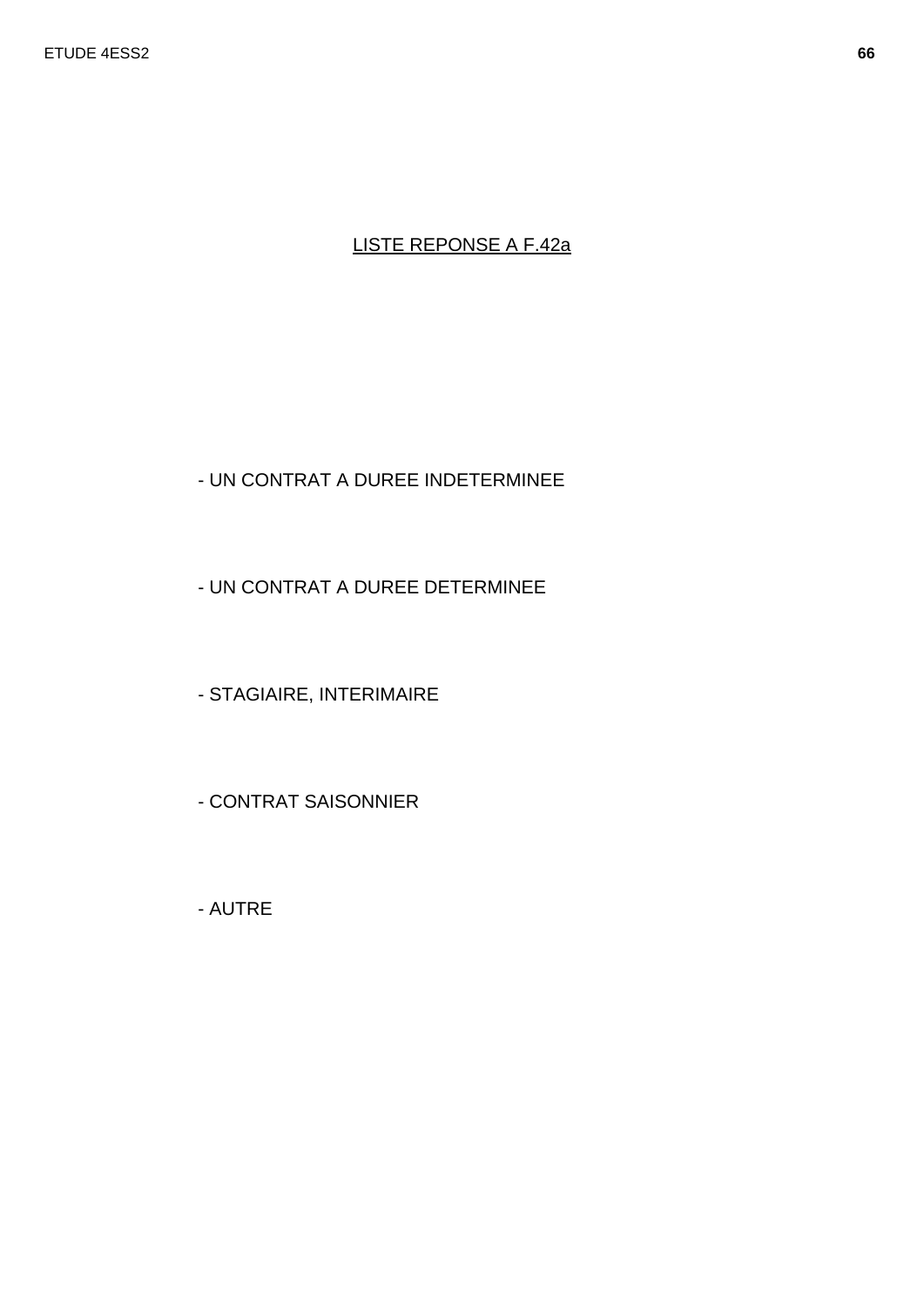





IL(ELLE) N'A(AVAIT) PAS DU TOUT D'INFLUENCE

QUI DECIDE(AIT)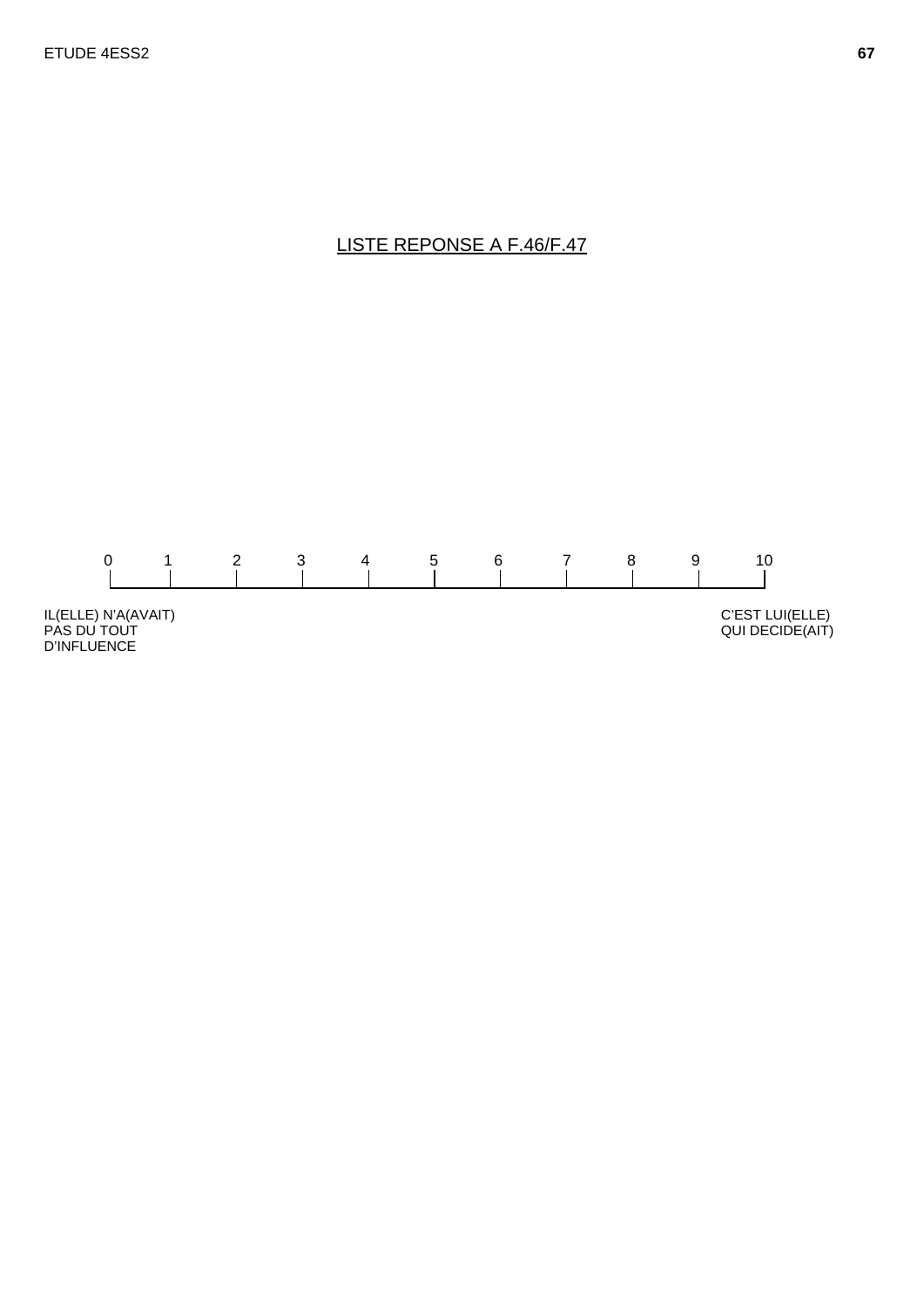- SANS DIPLOME

- NON DIPLOMES JUSQU'A LA FIN 3EME, 2<sup>ND</sup>, 1ERE FILIERE GENERALE
- NON DIPLOMES DU CAP BEP FILIERE PROFESSIONNELLE
- CERTIFICAT D'ETUDES PRIMAIRES
- CAP, EXAMEN DE FIN D'APPRENTISSAGE ARTISANAL
- BEP, BP, BEA, BEC, BEI, BES
- BREVET ELEMENTAIRE, BREVET D'ETUDE DU PREMIER CYCLE, BREVET DES COLLEGES
- BACCALAUREAT GENERAL, BREVET SUPERIEUR
- BREVET DE TECHNICIEN, BACCALAUREAT DE TECHNICIEN, BACCALAUREAT TECHNOLOGIQUE, BACCALAUREAT PROFESSIONNEL
- DIPLOME UNIVERSITAIRE DU PREMIER CYCLE (DEUG), DIPLOME UNIVERSITAIRE DE TECHNOLOGIE (DUT), BREVET DE TECHNICIEN SUPERIEUR (BTS), CERTIFICAT D'APTITUDE PEDAGOGIQUE
- DIPLOME UNIVERSITAIRE DES DEUXIEME ET TROISIEME CYCLES, DOCTORAT, CAPES, AGREGATION, DIPLOME DE GRANDES ECOLES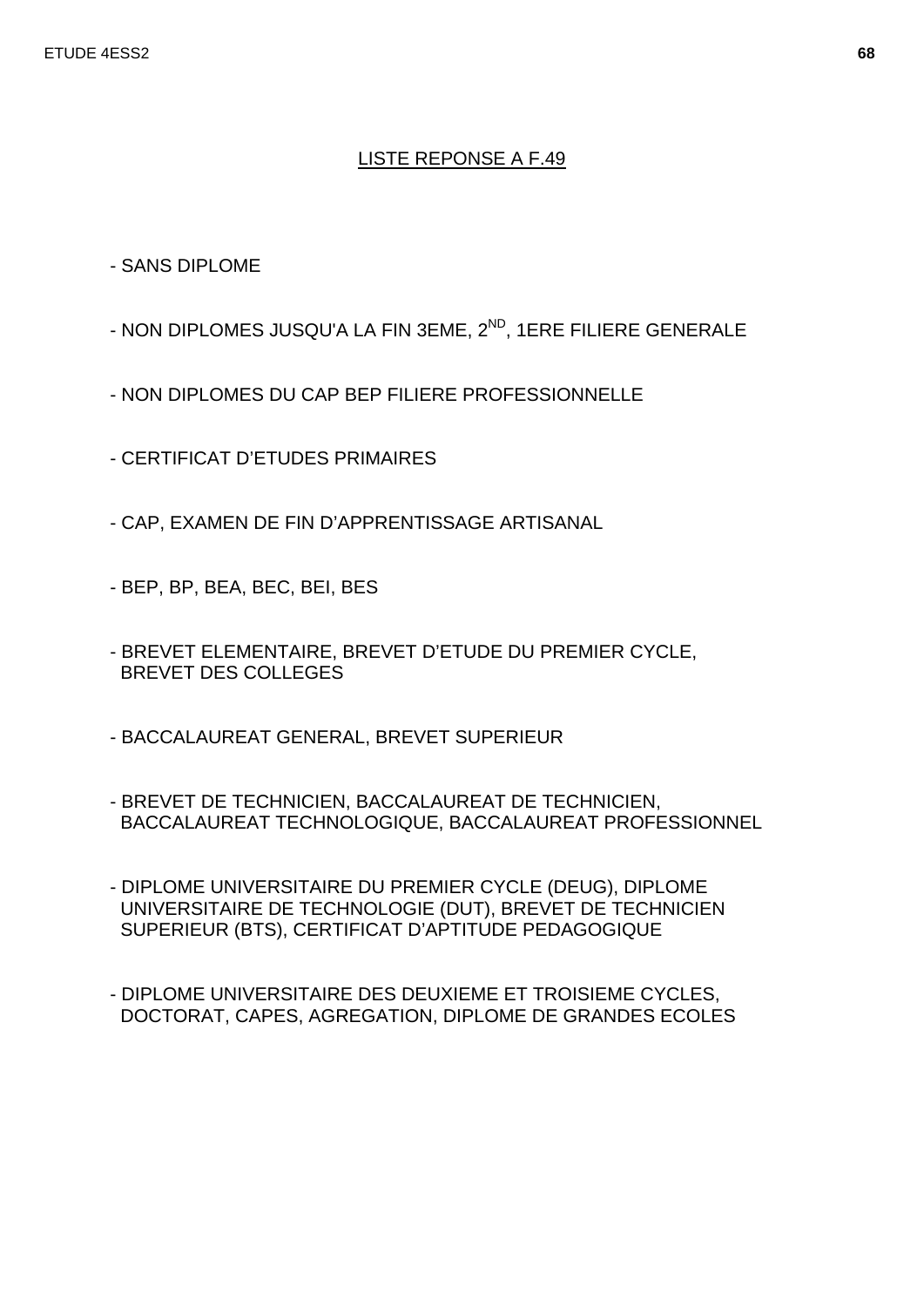- AGRICULTEURS EXPLOITANTS
- ARTISANS
- COMMERCANTS ET ASSIMILES
- CHEFS D'ENTREPRISES DE 10 SALARIES ET PLUS
- PROFESSIONS LIBERALES
- CADRES DE LA FONCTION PUBLIQUE, PROFESSIONS INTELLECTUELLES ET ARTISTIQUES
- CADRES D'ENTREPRISES
- PROFESSIONS INTERMEDIAIRES DE L'ENSEIGNEMENT, DE LA SANTE, DE LA FONCTION PUBLIQUE ET ASSIMILES
- PROFESSIONS INTERMEDIAIRES ADMINISTRATIVES ET COMMERCIALES DES ENTREPRISES
- TECHNICIENS
- CONTREMAITRES, AGENTS DE MAITRISE
- EMPLOYES DE LA FONCTION PUBLIQUE
- EMPLOYES ADMINISTRATIFS D'ENTREPRISE
- EMPLOYES DE COMMERCE
- PERSONNELS DES SERVICES DIRECTS AUX PARTICULIERS
- OUVRIERS QUALIFIES
- OUVRIERS NON QUALIFIES
- OUVRIERS AGRICOLES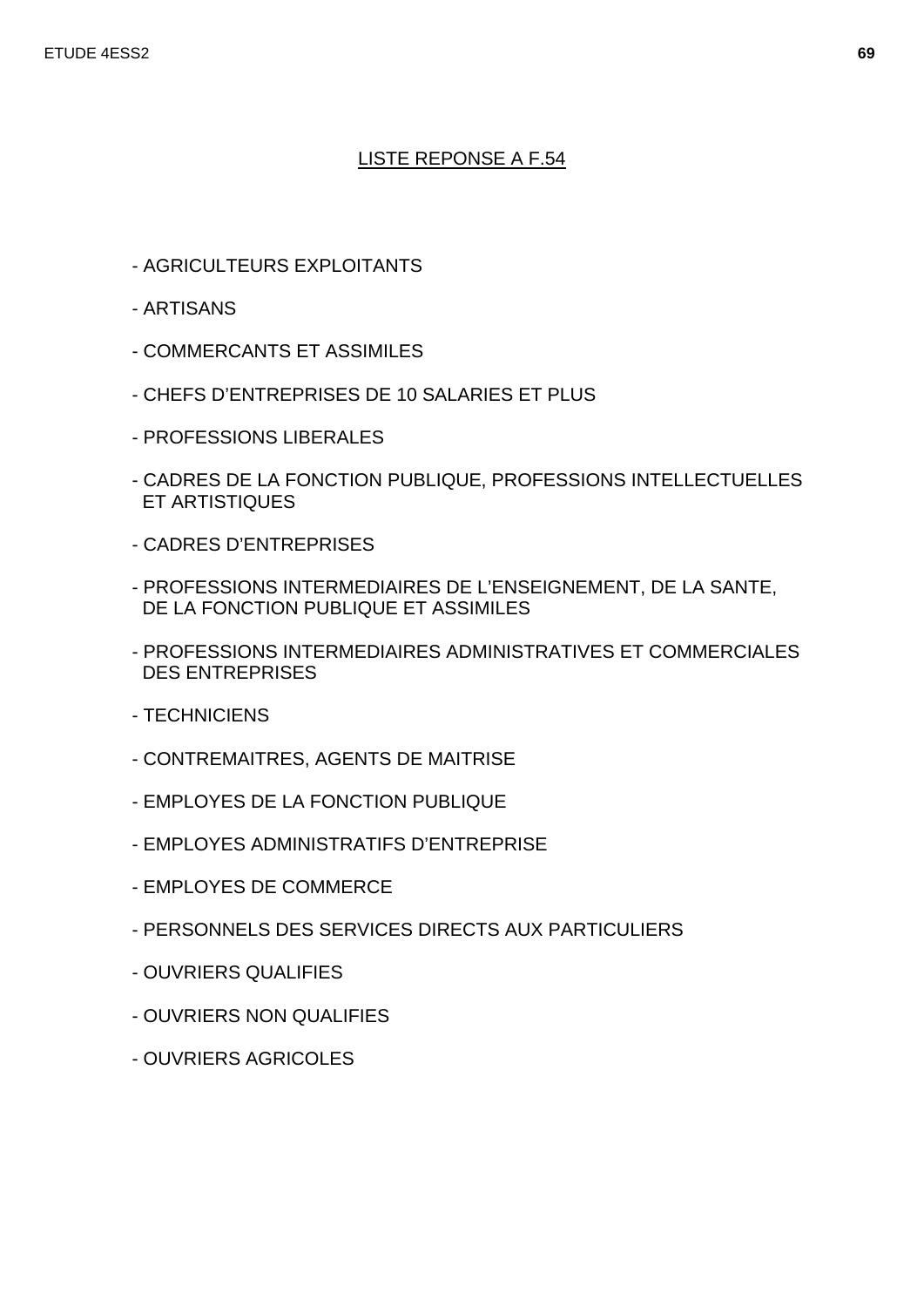- SANS DIPLOME

- NON DIPLOMES JUSQU'A LA FIN 3EME, 2<sup>ND</sup>, 1ERE FILIERE GENERALE
- NON DIPLOMES DU CAP BEP FILIERE PROFESSIONNELLE
- CERTIFICAT D'ETUDES PRIMAIRES
- CAP, EXAMEN DE FIN D'APPRENTISSAGE ARTISANAL
- BEP, BP, BEA, BEC, BEI, BES
- BREVET ELEMENTAIRE, BREVET D'ETUDE DU PREMIER CYCLE, BREVET DES COLLEGES
- BACCALAUREAT GENERAL, BREVET SUPERIEUR
- BREVET DE TECHNICIEN, BACCALAUREAT DE TECHNICIEN, BACCALAUREAT TECHNOLOGIQUE, BACCALAUREAT PROFESSIONNEL
- DIPLOME UNIVERSITAIRE DU PREMIER CYCLE (DEUG), DIPLOME UNIVERSITAIRE DE TECHNOLOGIE (DUT), BREVET DE TECHNICIEN SUPERIEUR (BTS), CERTIFICAT D'APTITUDE PEDAGOGIQUE
- DIPLOME UNIVERSITAIRE DES DEUXIEME ET TROISIEME CYCLES, DOCTORAT, CAPES, AGREGATION, DIPLOME DE GRANDES ECOLES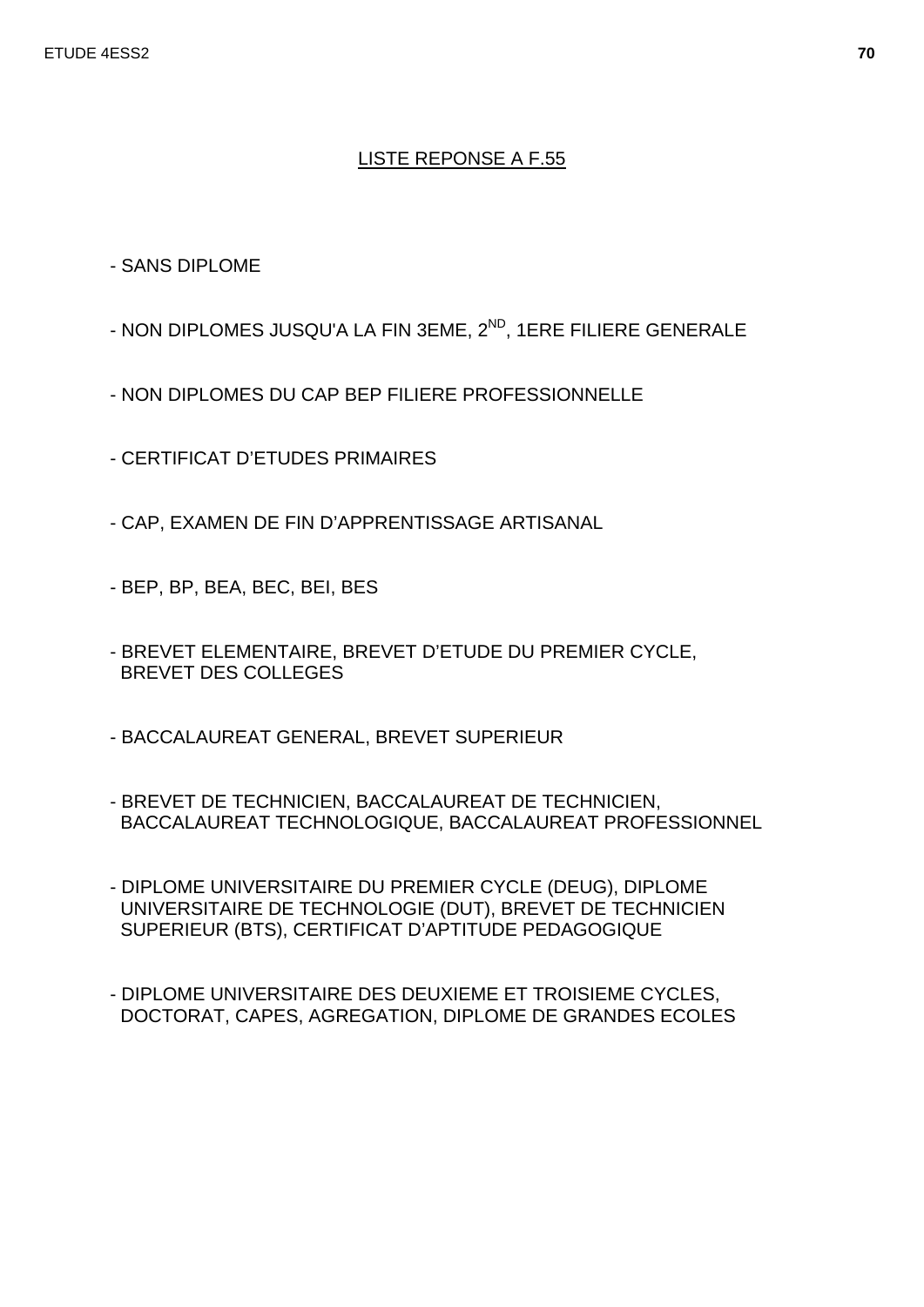- AGRICULTEURS EXPLOITANTS
- ARTISANS
- COMMERCANTS ET ASSIMILES
- CHEFS D'ENTREPRISES DE 10 SALARIES ET PLUS
- PROFESSIONS LIBERALES
- CADRES DE LA FONCTION PUBLIQUE, PROFESSIONS INTELLECTUELLES ET ARTISTIQUES
- CADRES D'ENTREPRISES
- PROFESSIONS INTERMEDIAIRES DE L'ENSEIGNEMENT, DE LA SANTE, DE LA FONCTION PUBLIQUE ET ASSIMILES
- PROFESSIONS INTERMEDIAIRES ADMINISTRATIVES ET COMMERCIALES DES ENTREPRISES
- TECHNICIENS
- CONTREMAITRES, AGENTS DE MAITRISE
- EMPLOYES DE LA FONCTION PUBLIQUE
- EMPLOYES ADMINISTRATIFS D'ENTREPRISE
- EMPLOYES DE COMMERCE
- PERSONNELS DES SERVICES DIRECTS AUX PARTICULIERS
- OUVRIERS QUALIFIES
- OUVRIERS NON QUALIFIES
- OUVRIERS AGRICOLES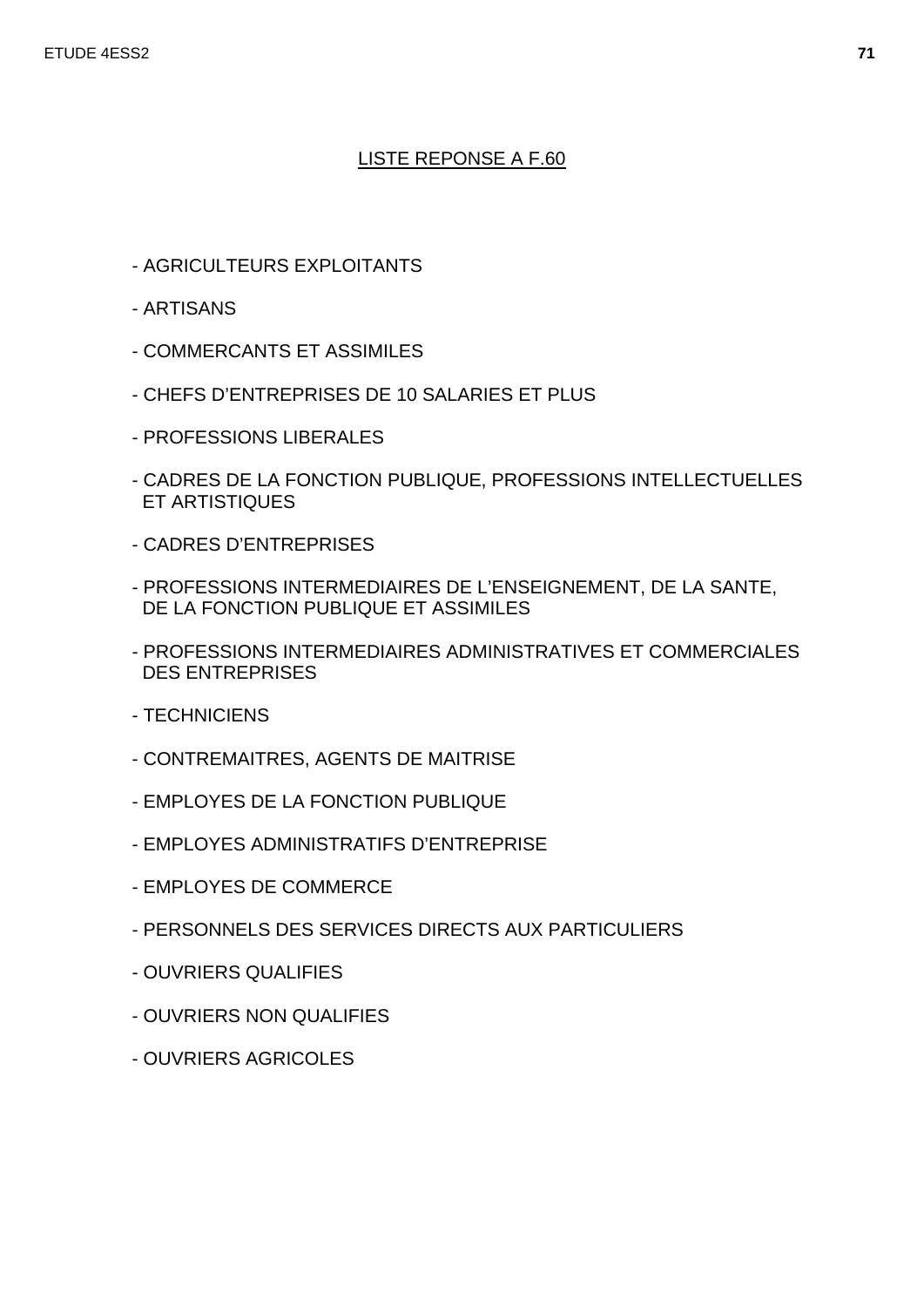LISTE REPONSE A G.1/G.5

- TOUT LE TEMPS

- LA PLUPART DU TEMPS

- PLUS DE LA MOITIE DU TEMPS

- MOINS DE LA MOITIE DU TEMPS

- DE TEMPS EN TEMPS

- JAMAIS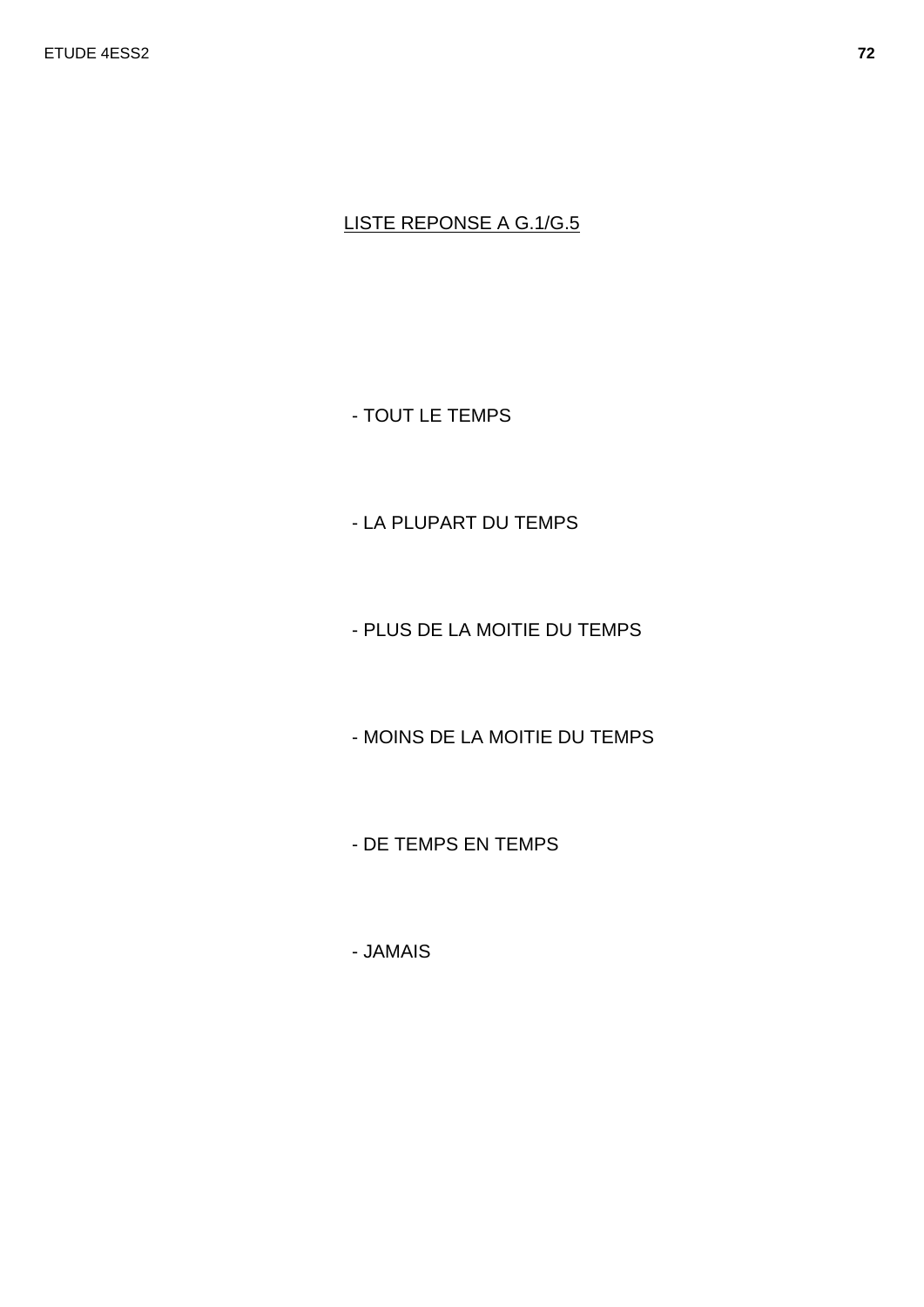LISTE REPONSE A G.6/G.10

- TOUT A FAIT D'ACCORD

- PLUTOT D'ACCORD

- NI D'ACCORD, NI PAS D'ACCORD

- PLUTOT PAS D'ACCORD

- PAS DU TOUT D'ACCORD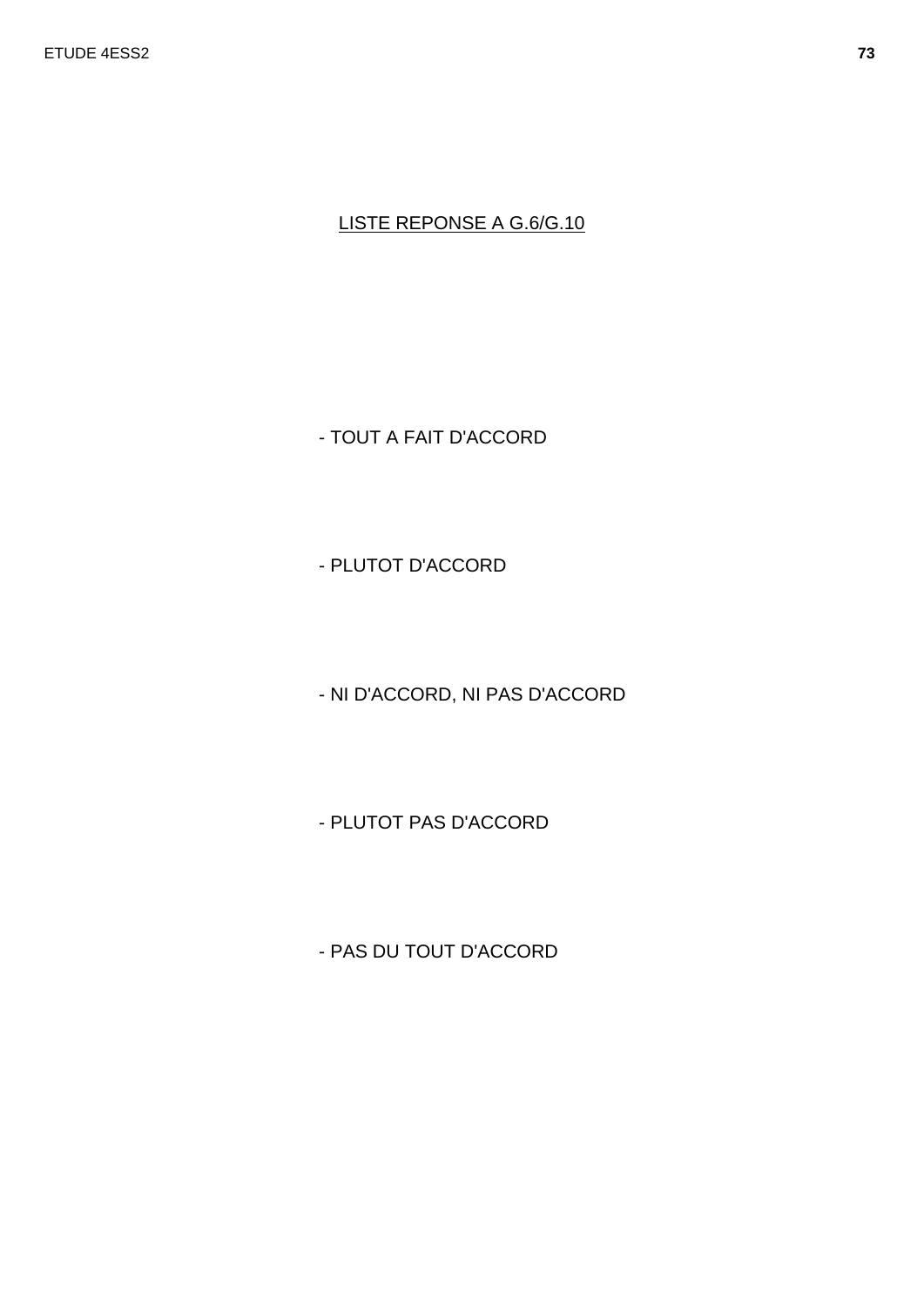LISTE REPONSE A G.13/G.15

- JAMAIS

- MOINS D'UNE FOIS PAR MOIS

- UNE FOIS PAR MOIS

- PLUSIEURS FOIS PAR MOIS

- UNE FOIS PAR SEMAINE

- PLUSIEURS FOIS PAR SEMAINE

- TOUS LES JOURS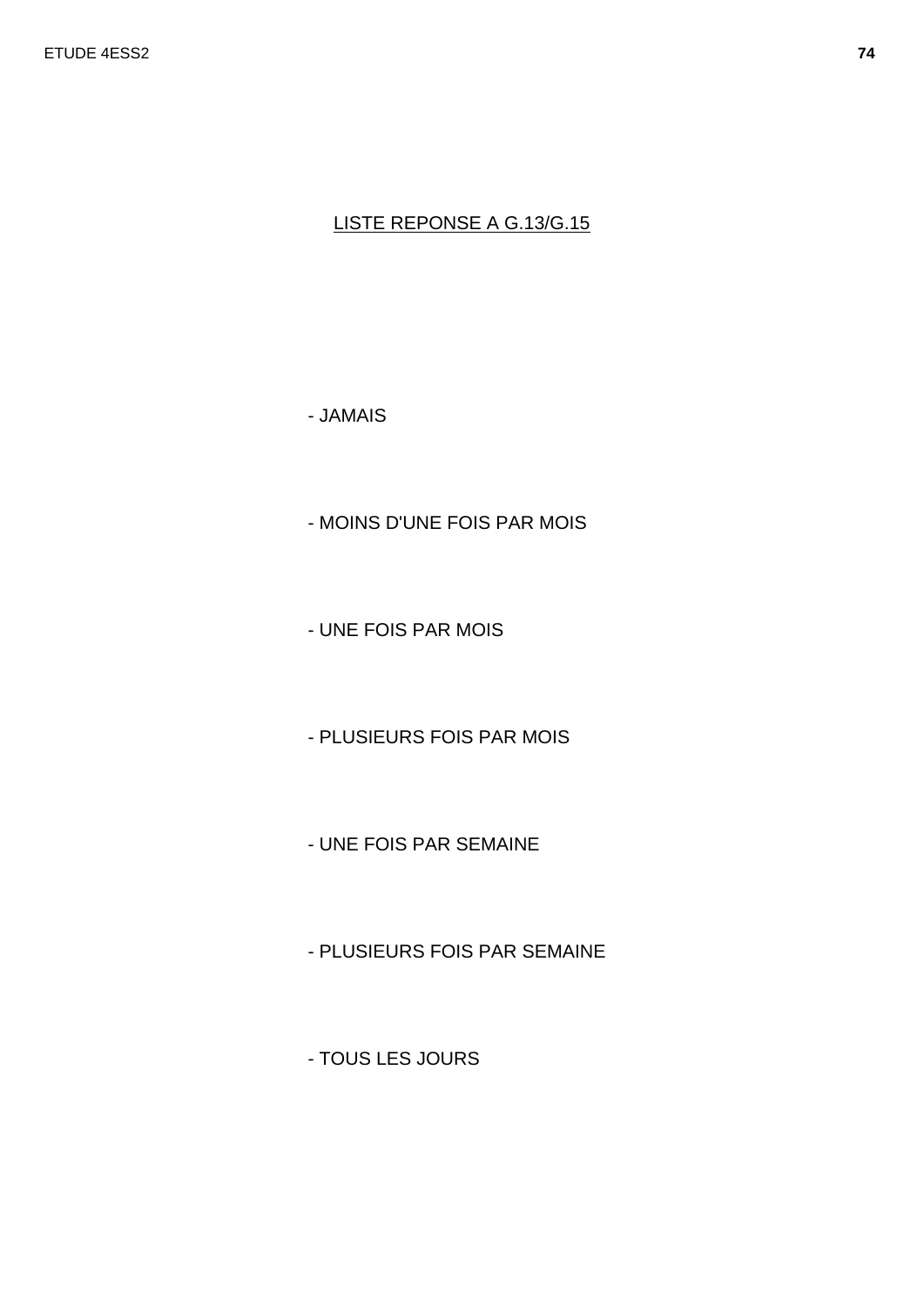LISTE REPONSE A G.16/G.17

- C'EST TOUJOURS MOI

- EN GENERAL C'EST MOI

- C'EST A PEU PRES A EGALITE OU DECIDE ENSEMBLE

- EN GENERAL C'EST LUI(ELLE)

- C'EST TOUJOURS LUI(ELLE)

- C'EST LA PLUPART DU TEMPS QUELQU'UN D'AUTRE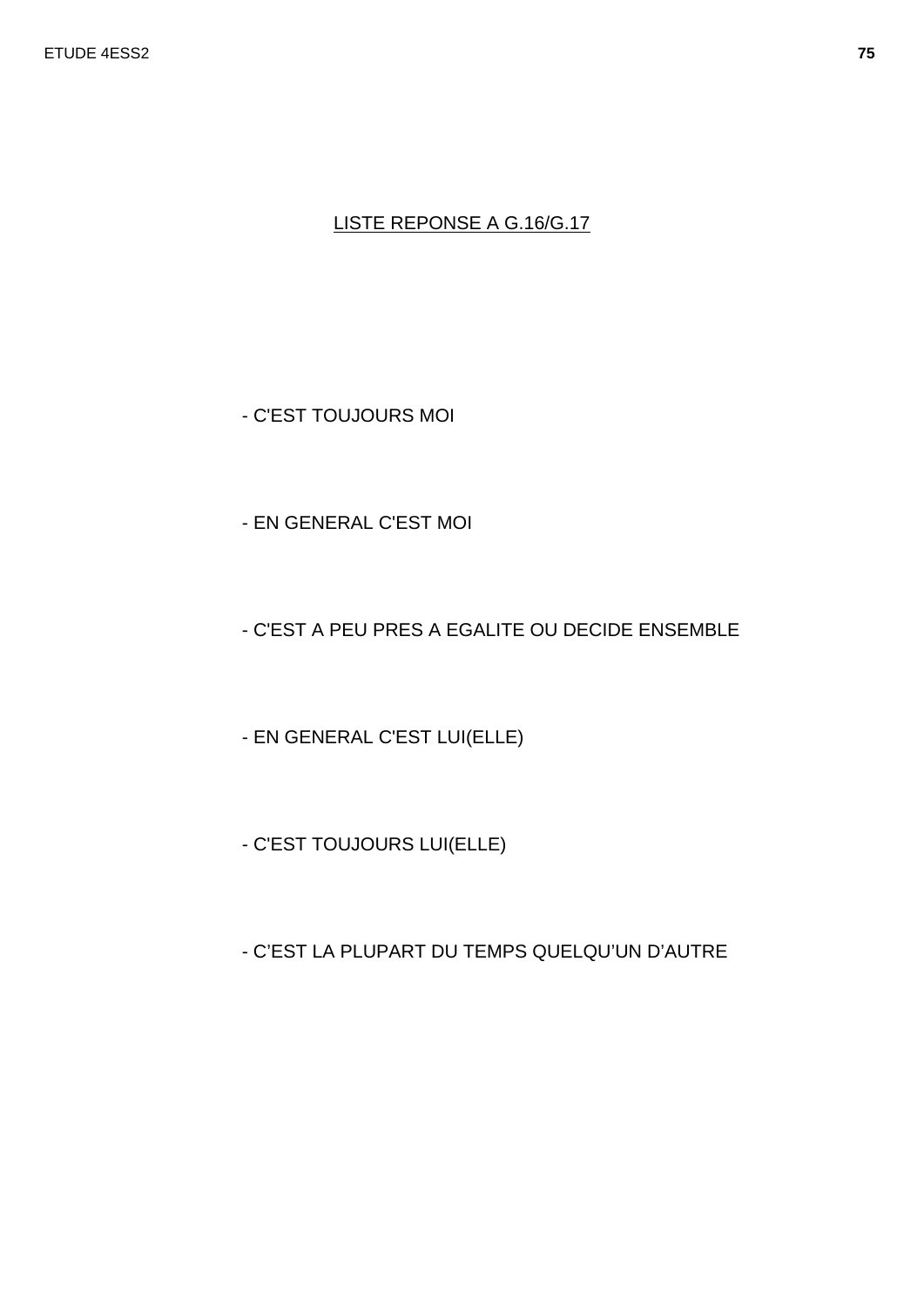## LISTE REPONSE A G.19/G.20

- JAMAIS

- MOINS D'UNE FOIS PAR MOIS

- UNE FOIS PAR MOIS

- PLUSIEURS FOIS PAR MOIS

- UNE FOIS PAR SEMAINE

- PLUSIEURS FOIS PAR SEMAINE

- TOUS LES JOURS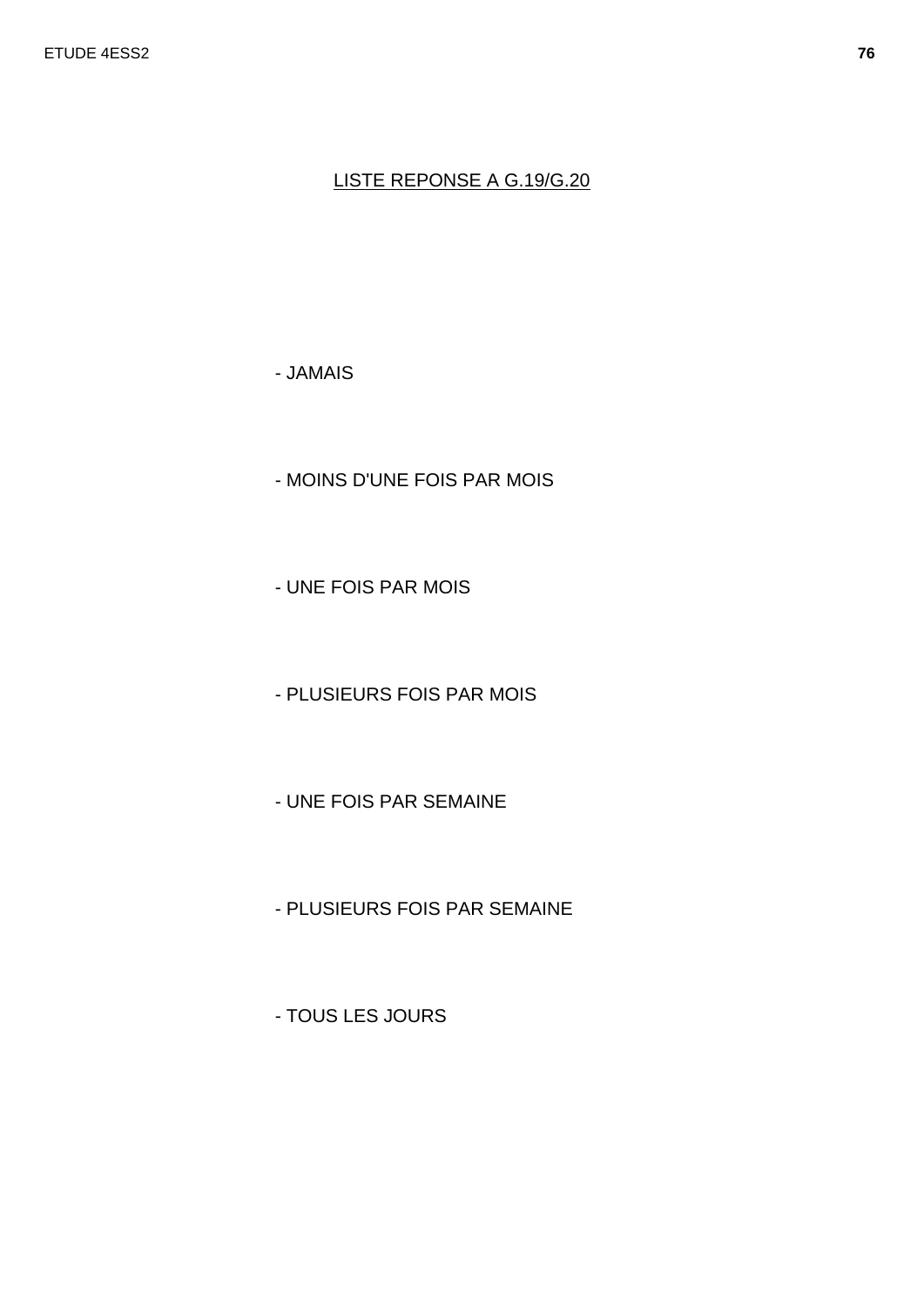- JAMAIS

- MOINS D'UNE FOIS PAR MOIS

- UNE FOIS PAR MOIS

- PLUSIEURS FOIS PAR MOIS

- TOUTES LES SEMAINES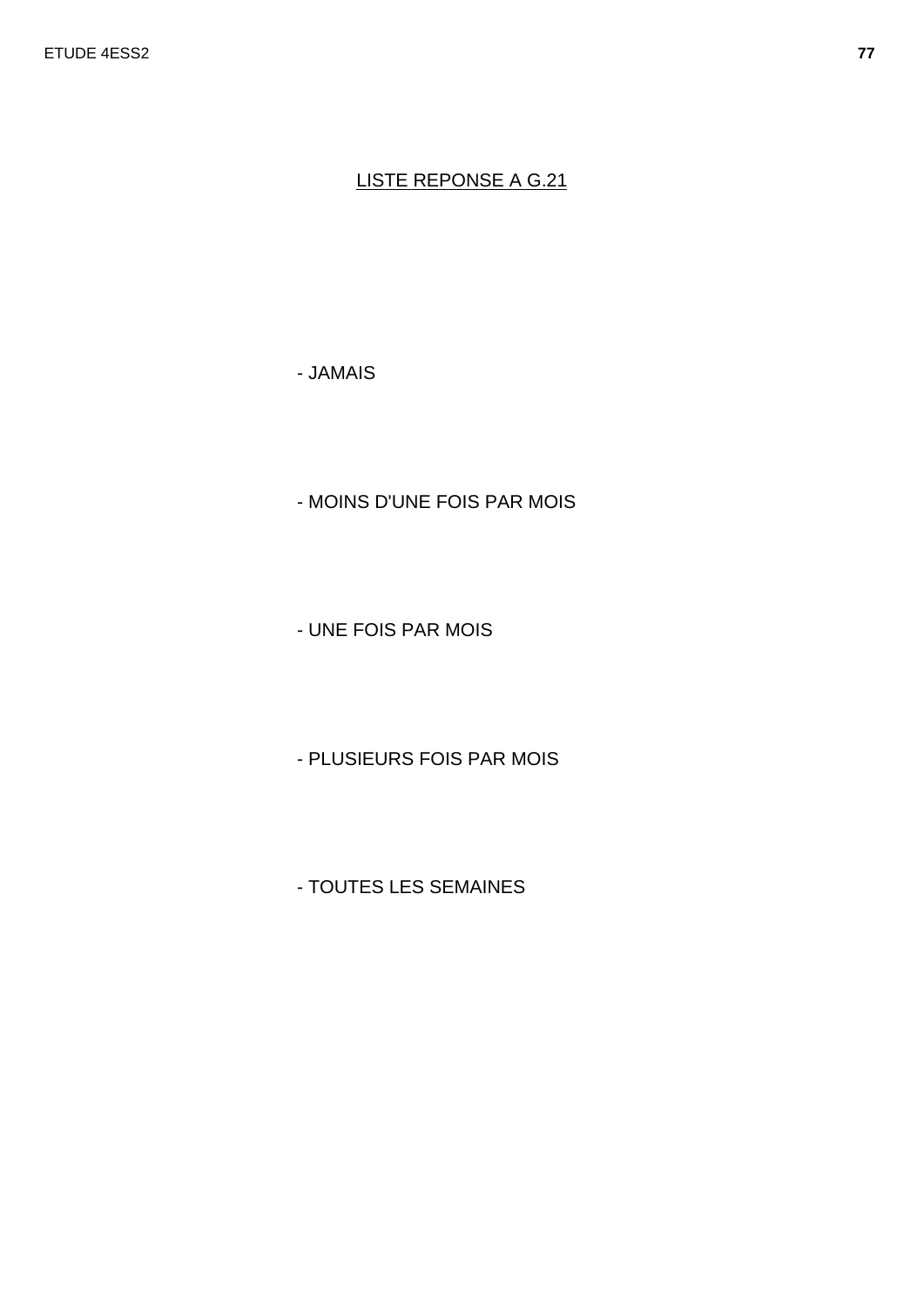LISTE REPONSE A G.23/G.26/G.24/G.27/G.30/G.32

### - AUCUN OU PRESQUE

- AU MAXIMUM UN QUART (1/4) DU TEMPS CONSACREE A CES TACHES
- PLUS DU QUART (1/4) ET JUSQU'A LA MOITIE (1/2) DU TEMPS CONSACREE A CES TACHES
- PLUS DE LA MOITIE (1/2) ET JUSQU'AU TROIS QUARTS (3/4) DU TEMPS CONSACRE A CES TACHES
- PLUS DES TROIS QUARTS (3/4) MAIS MOINS DE LA TOTALITE DU TEMPS CONSACRE A CES TACHES

- LA TOTALITE OU PRESQUE DU TEMPS CONSACRE A CES TACHES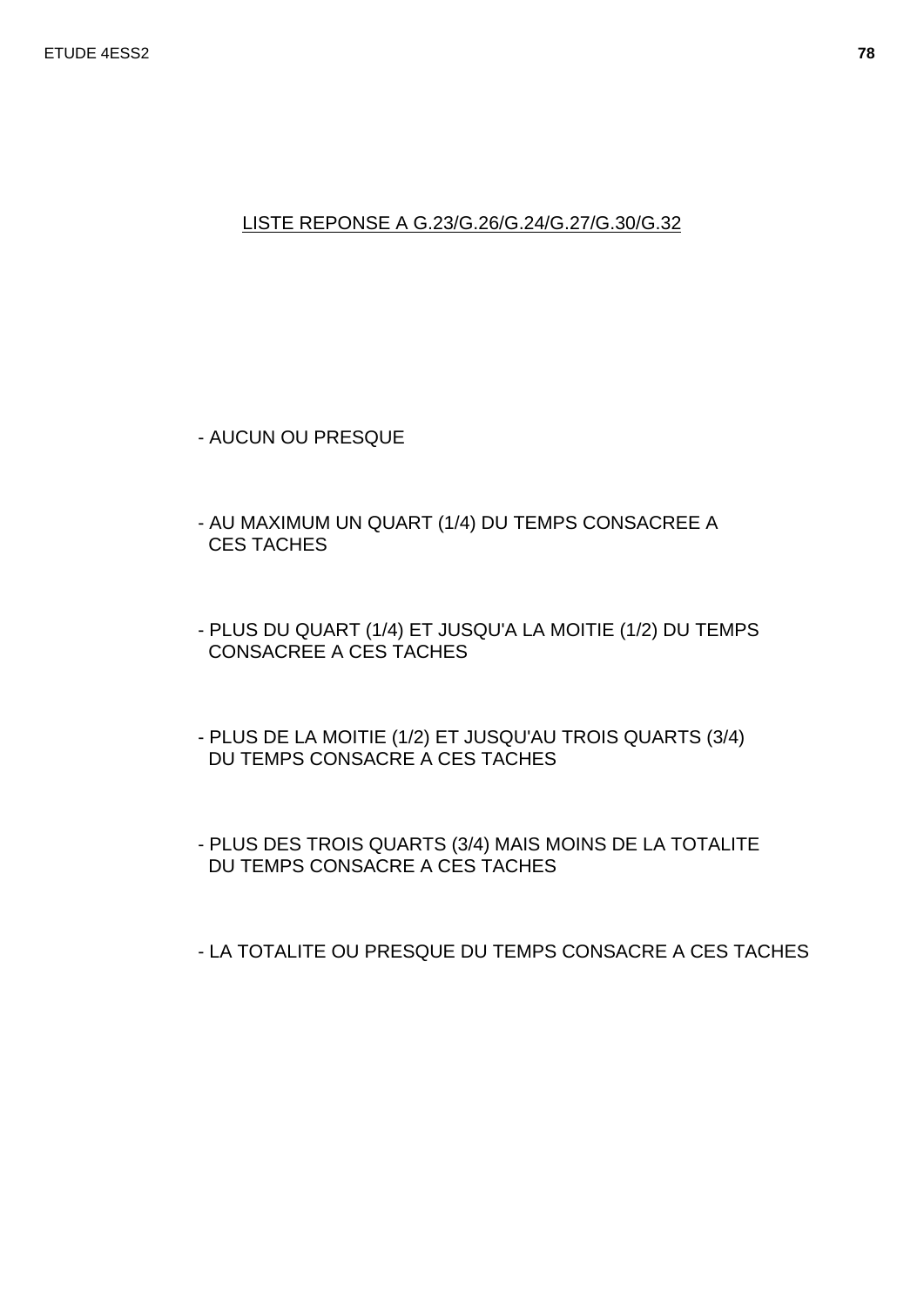LISTE REPONSE A G.34/G.37

- TOUT A FAIT D'ACCORD

- PLUTOT D'ACCORD

- NI D'ACCORD, NI PAS D'ACCORD

- PLUTOT PAS D'ACCORD

- PAS DU TOUT D'ACCORD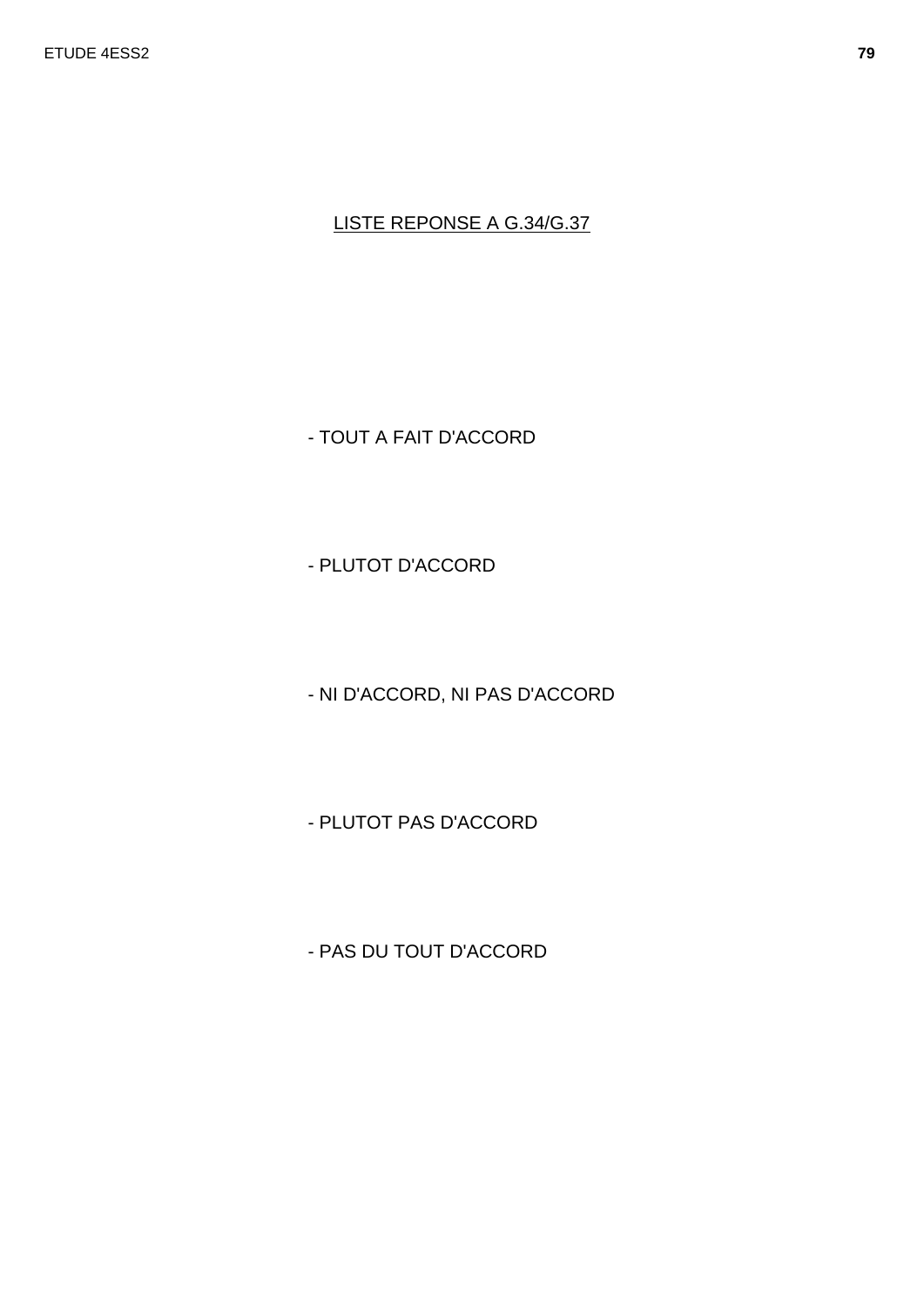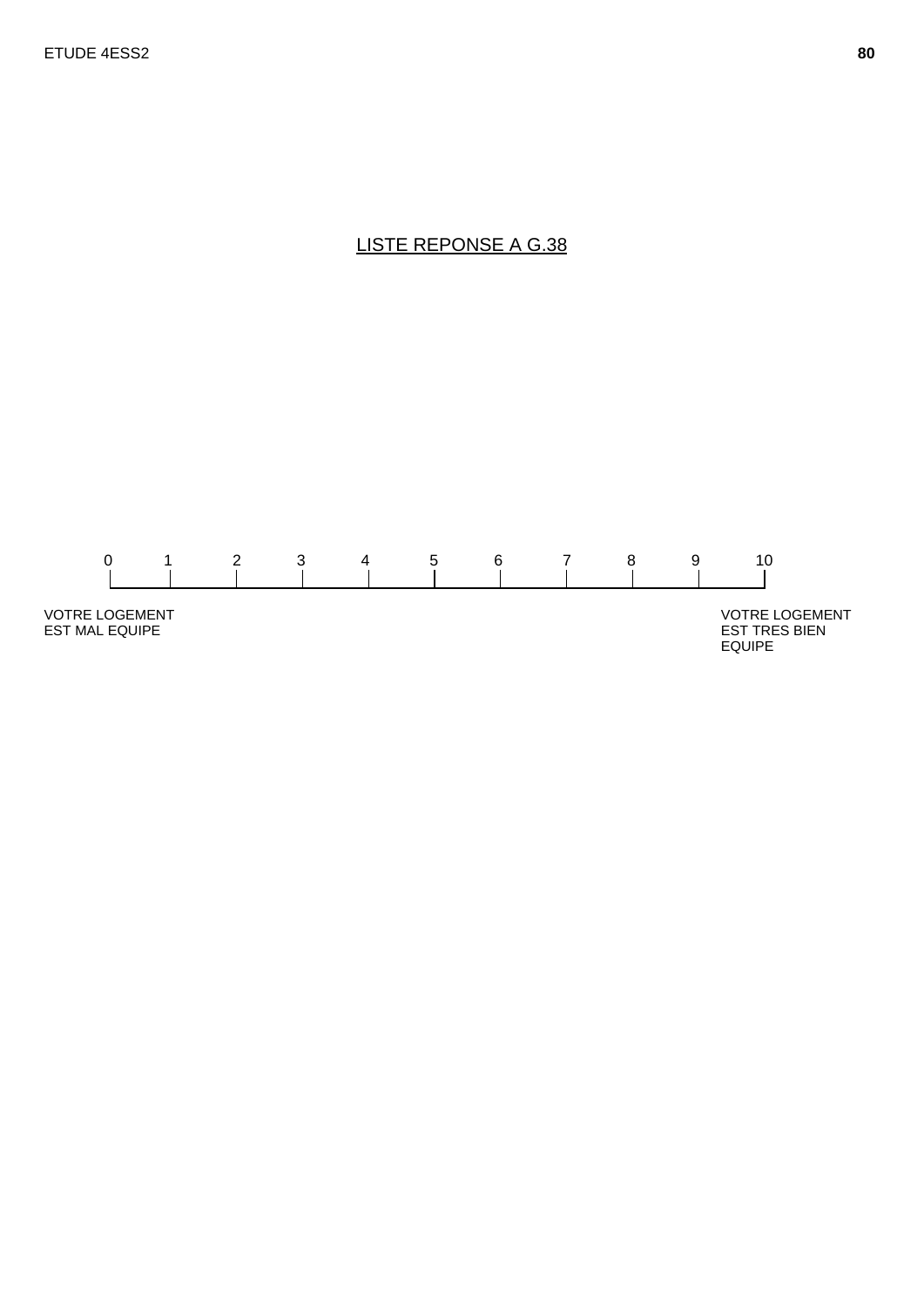- JAMAIS

- MOINS D'UNE FOIS PAR MOIS

- UNE FOIS PAR MOIS

- PLUSIEURS FOIS PAR MOIS

- UNE FOIS PAR SEMAINE

- PLUSIEURS FOIS PAR SEMAINE

- TOUS LES JOURS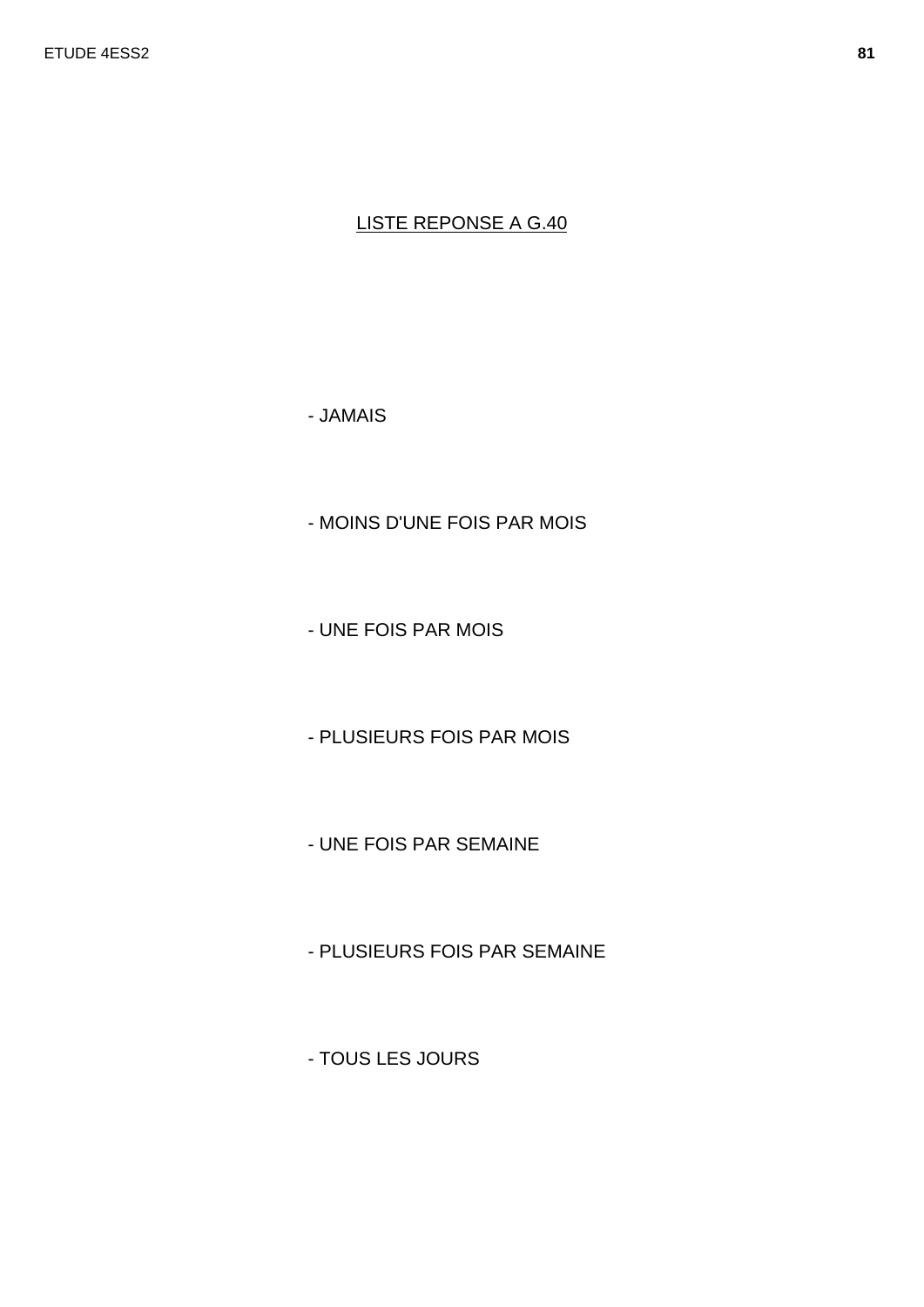- PAR SES GRANDS-PARENTS
- PAR MON EX-EPOUX (EPOUSE), EX-COMPAGNON (EX-COMPAGNE)
- PAR UN AUTRE MEMBRE DE LA FAMILLE
- BENEVOLEMENT PAR UNE AUTRE PERSONNE CHEZ MOI OU A SON **DOMICILE**
- DE MANIERE PAYANTE PAR UNE AUTRE PERSONNE CHEZ MOI OU A SON DOMICILE
- GRATUITEMENT DANS UNE GARDERIE OU DANS UN AUTRE ENDROIT EN DEHORS DE LA MAISON
- DE MANIERE PAYANTE DANS UNE GARDERIE OU DANS UN AUTRE ENDROIT EN DEHORS DE LA MAISON
- IL RESTE TOUT SEUL A LA MAISON
- IL N'A PAS BESOIN D'ETRE GARDE (IL Y A TOUJOURS L'UN DES PARENTS A LA MAISON, JE NE TRAVAILLE PAS, MOI OU MON PARTENAIRE NOUS EN OCCUPONS)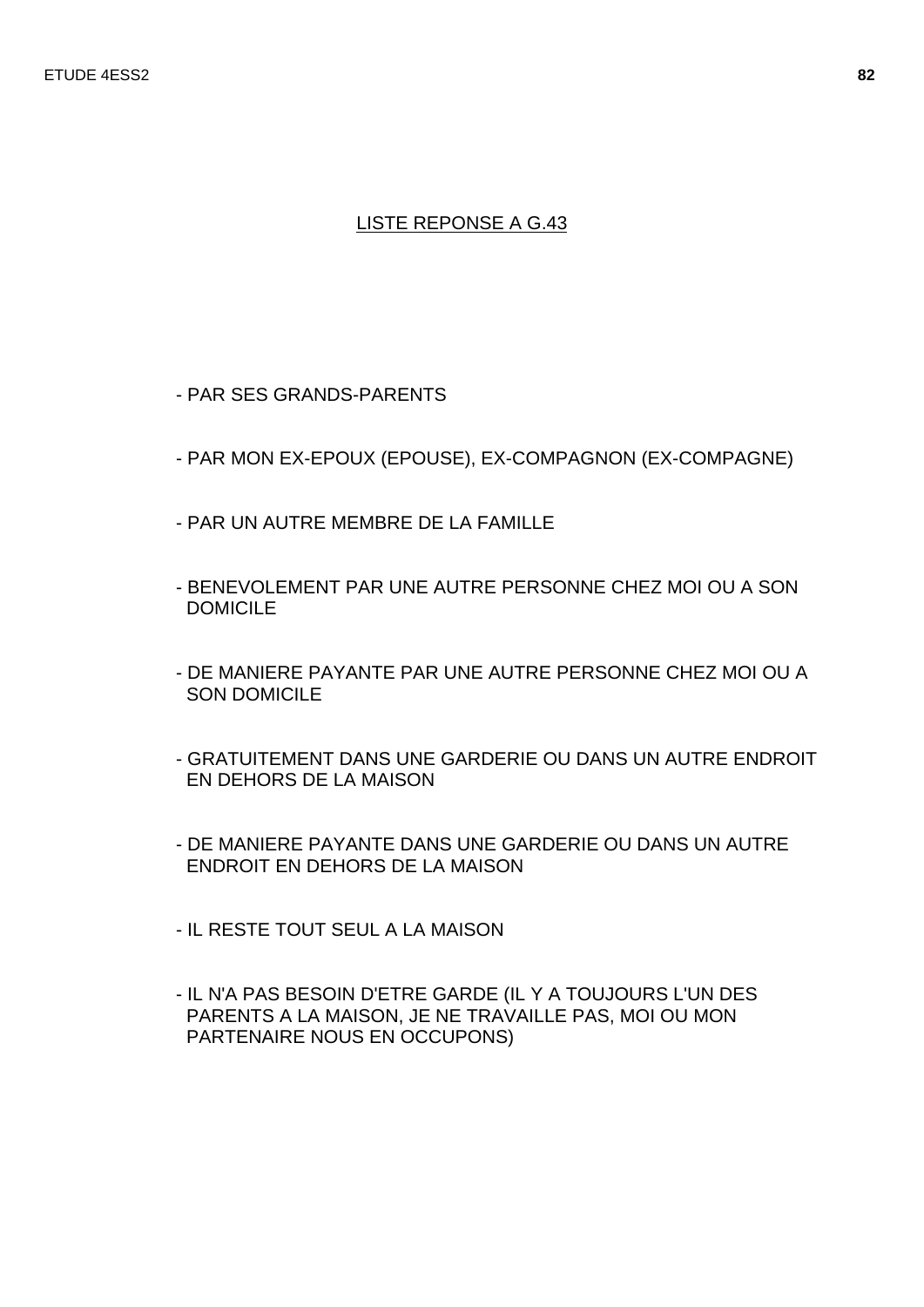LISTE REPONSE A G.53/G.54/G.55/G.56

- BEAUCOUP D'AIDE

- UN PEU D'AIDE

- PAS D'AIDE DU TOUT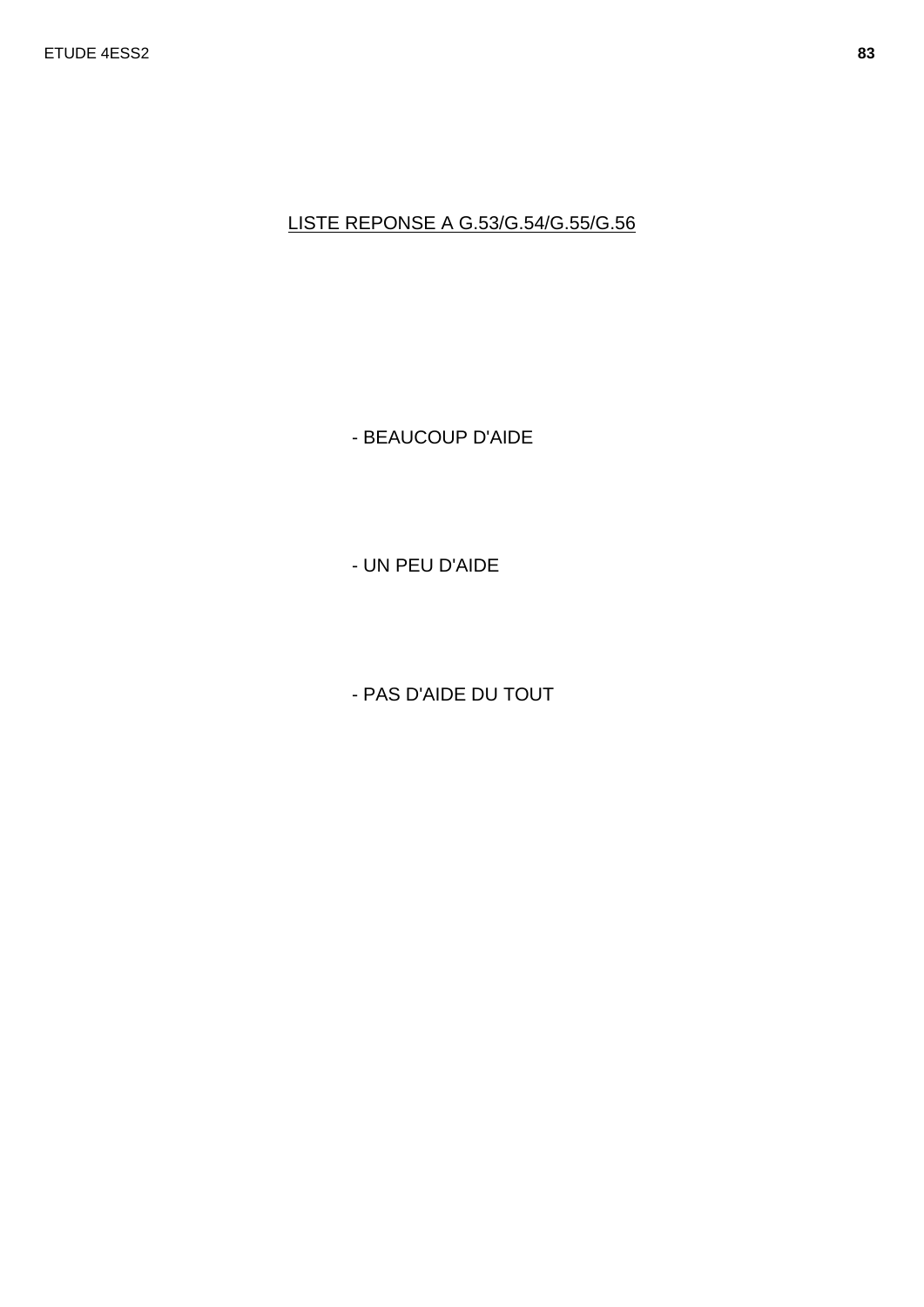- NON, CERTAINEMENT PAS

- NON, PROBABLEMENT PAS

- OUI, PROBABLEMENT

- OUI, CERTAINEMENT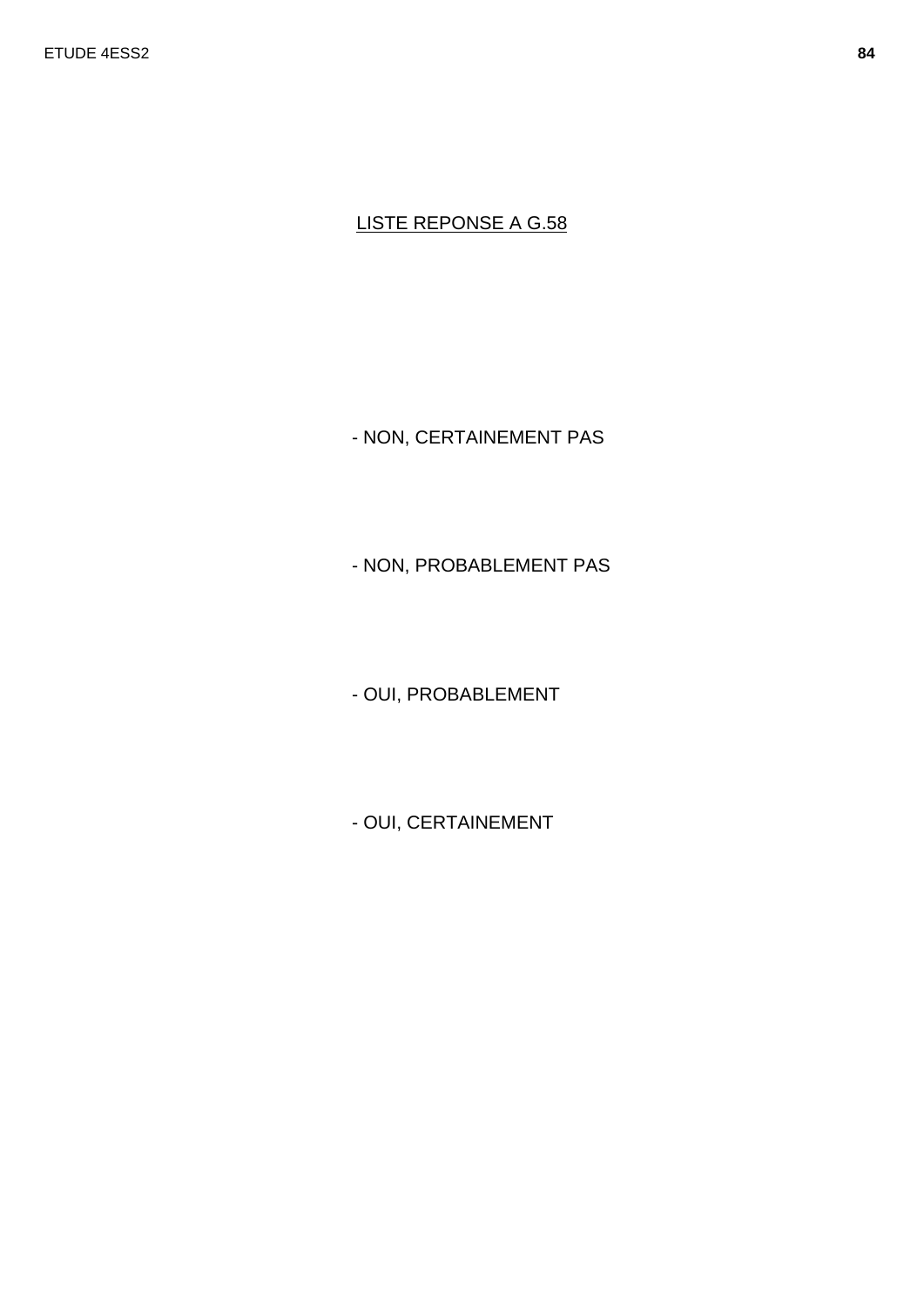LISTE REPONSE A G.64/G.70

 *-* NE S'APPLIQUE PAS DU TOUT

- S'APPLIQUE UN PEU

- S'APPLIQUE ASSEZ

- S'APPLIQUE VRAIMENT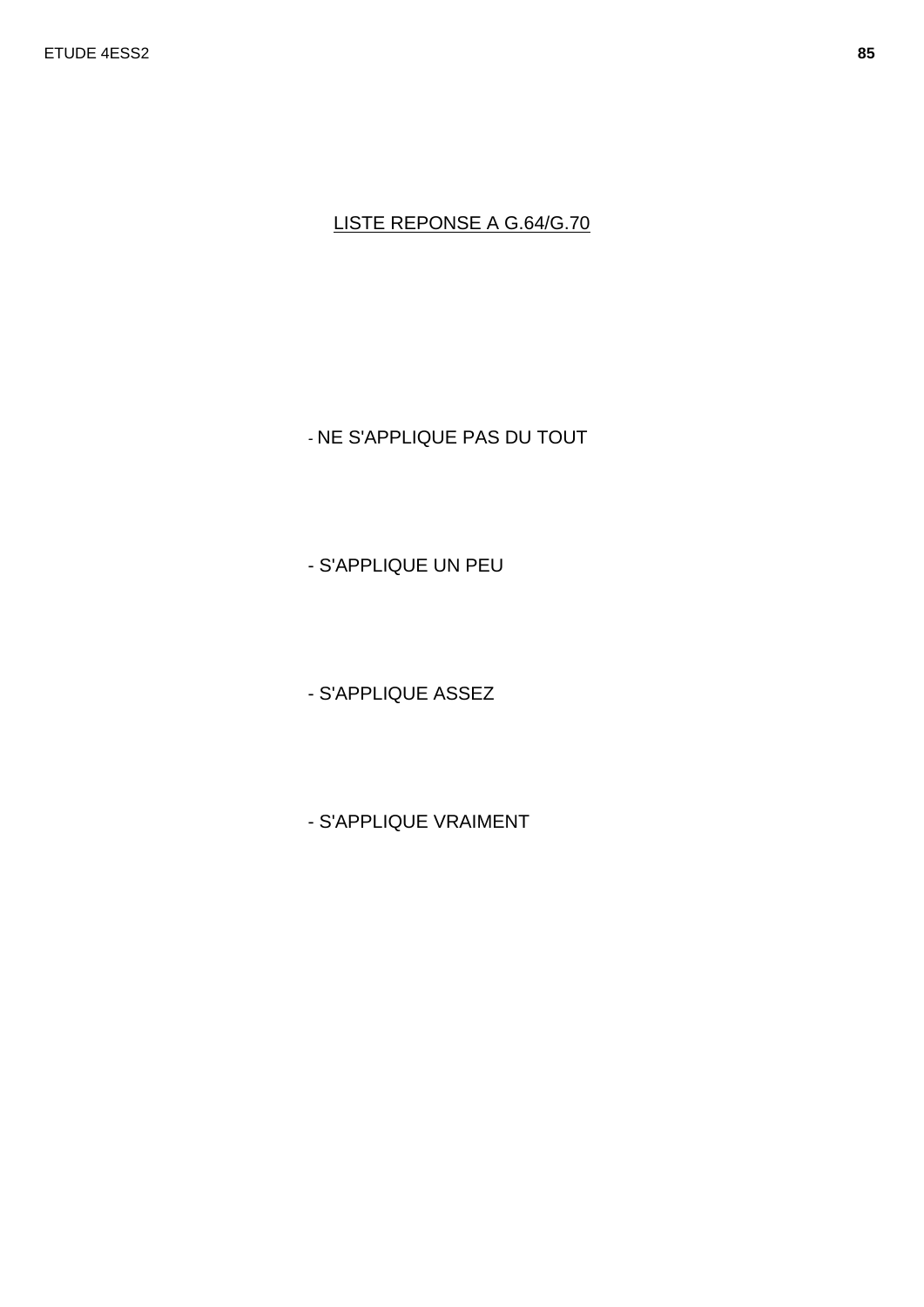LISTE REPONSE A G.71/G.73

- TOUT A FAIT D'ACCORD

- PLUTOT D'ACCORD

- NI D'ACCORD, NI PAS D'ACCORD

- PLUTOT PAS D'ACCORD

- PAS DU TOUT D'ACCORD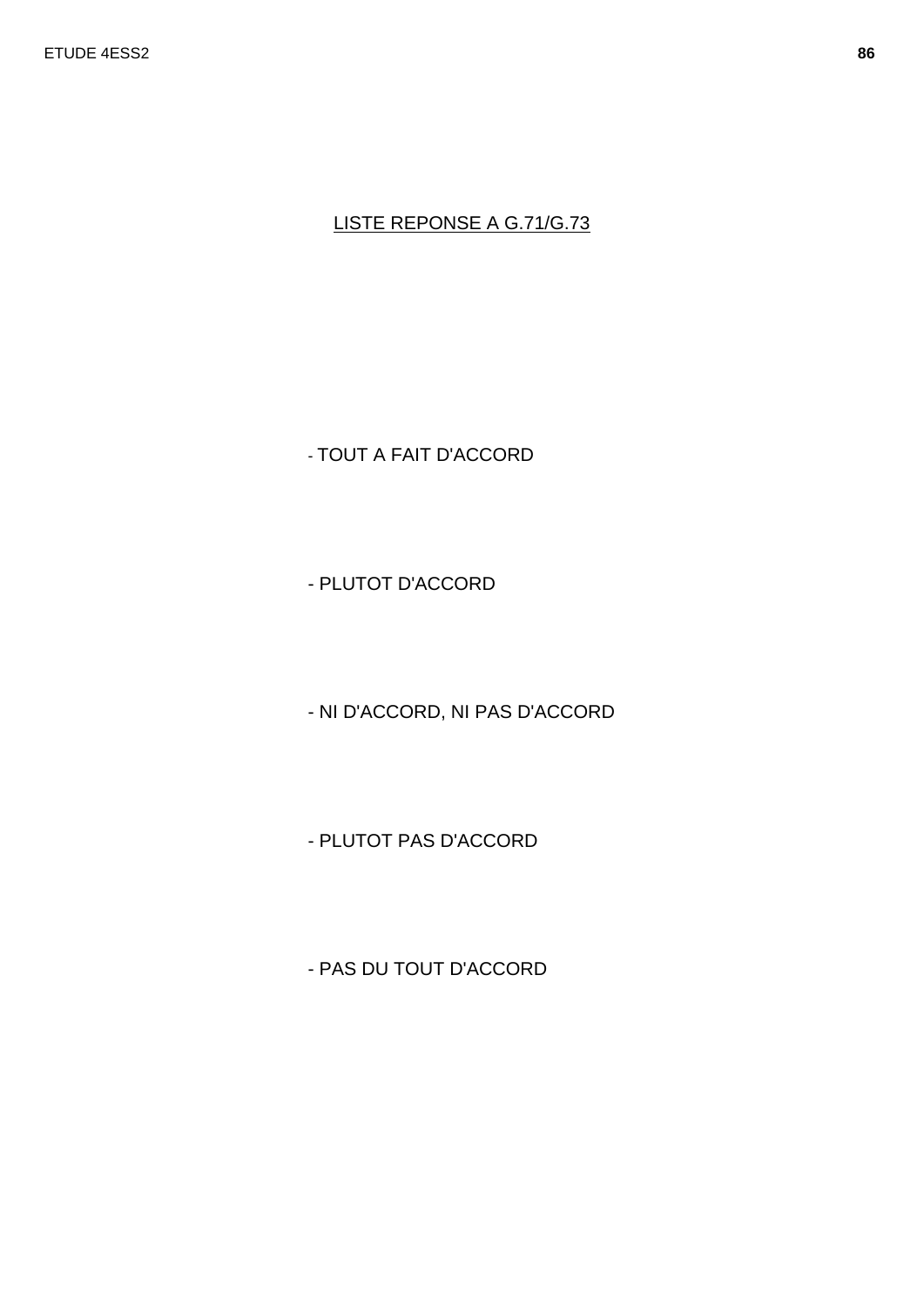- AUCUNE FEMME

- PAS BEAUCOUP

- MOINS DE LA MOITIE

- ENVIRON LA MOITIE

- PLUS DE LA MOITIE

- BEAUCOUP

- QUE DES FEMMES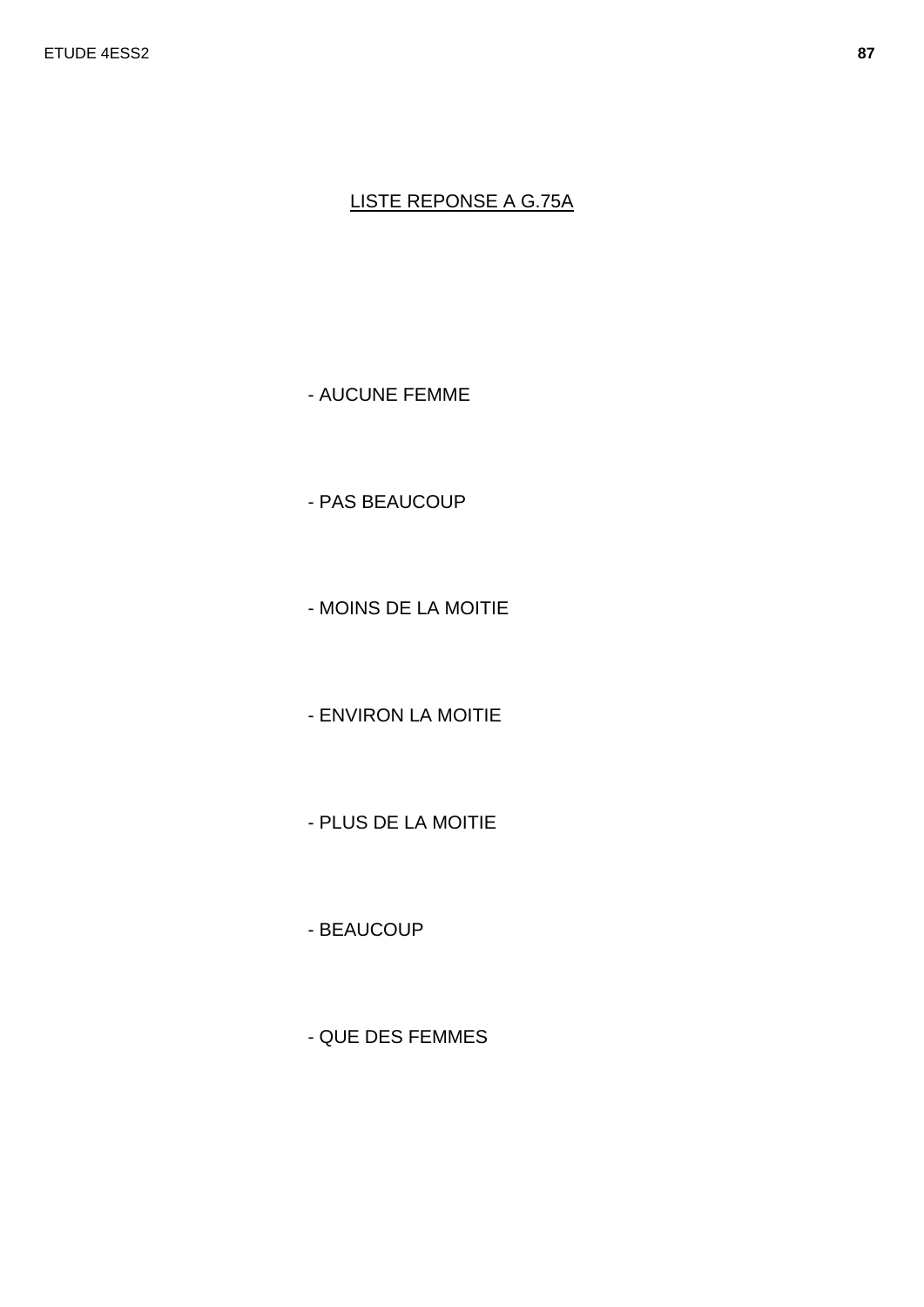LISTE REPONSE A G.77/G.78

- TOUT A FAIT D'ACCORD

- PLUTOT D'ACCORD

- NI D'ACCORD, NI PAS D'ACCORD

- PLUTOT PAS D'ACCORD

- PAS DU TOUT D'ACCORD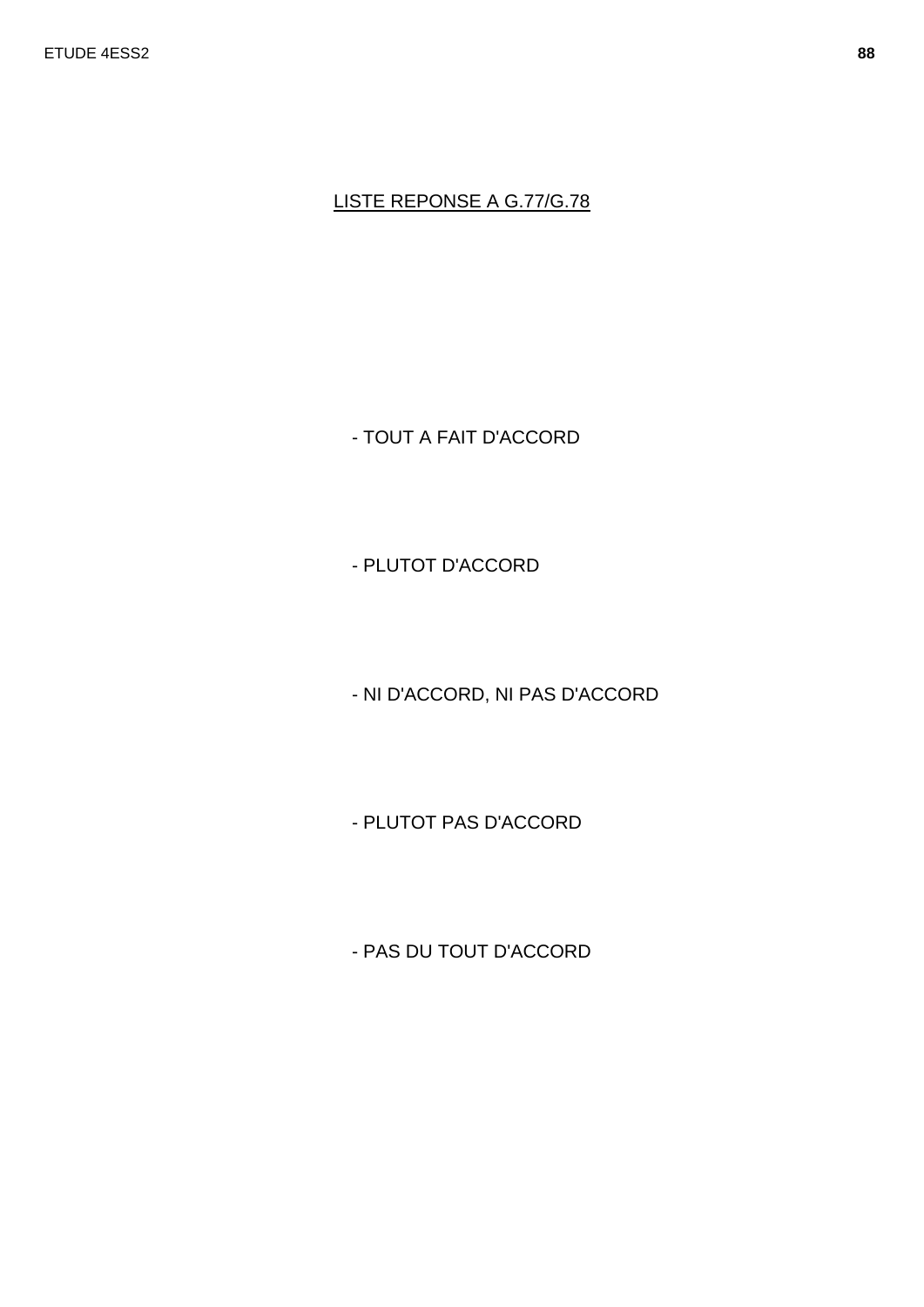LISTE REPONSE A G.79/G.80

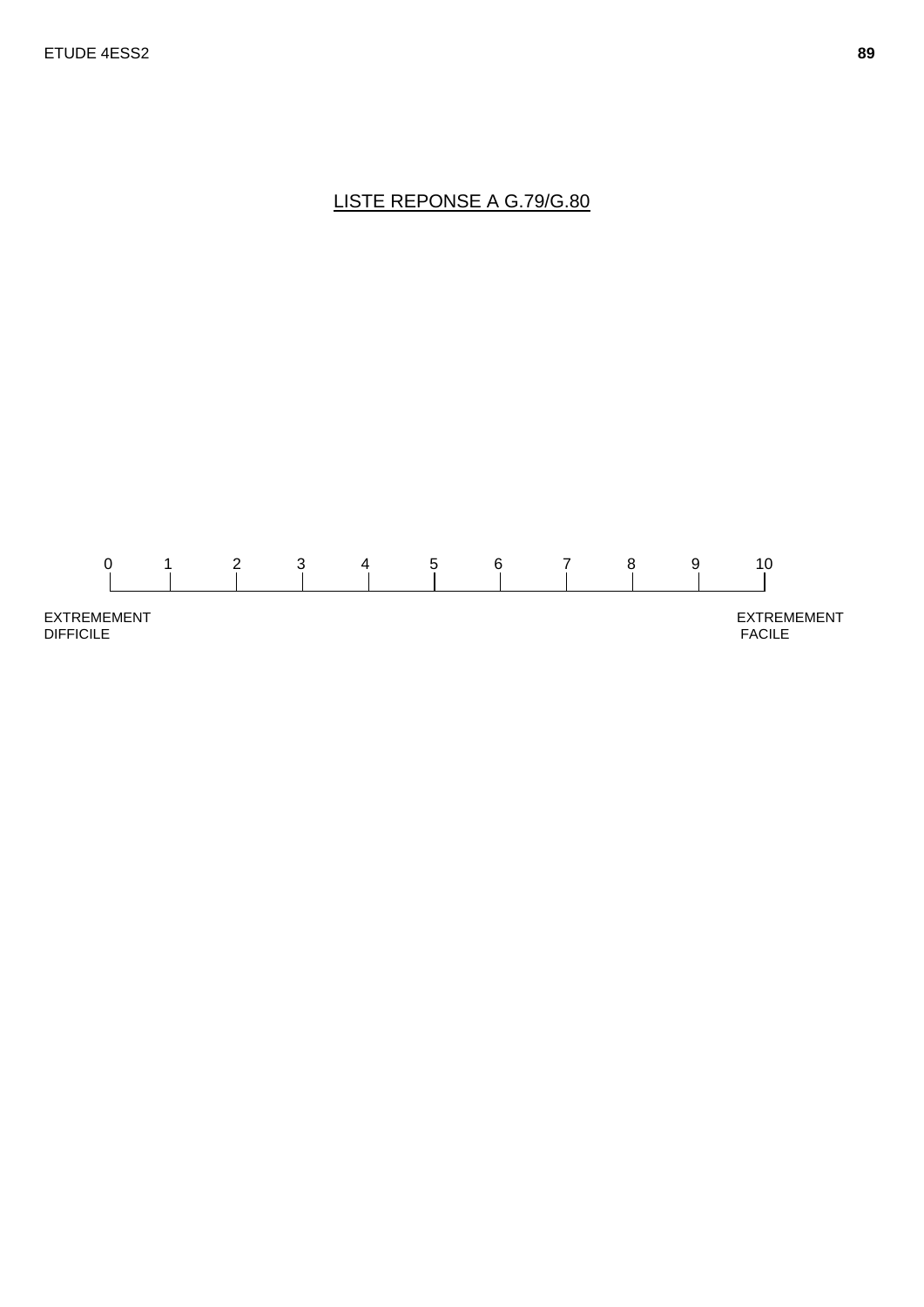LISTE REPONSE A G.82/G.83

- JAMAIS

- MOINS D'UNE FOIS PAR MOIS

- UNE FOIS PAR MOIS

- PLUSIEURS FOIS PAR MOIS

- UNE FOIS PAR SEMAINE

- PLUSIEURS FOIS PAR SEMAINE

- TOUS LES JOURS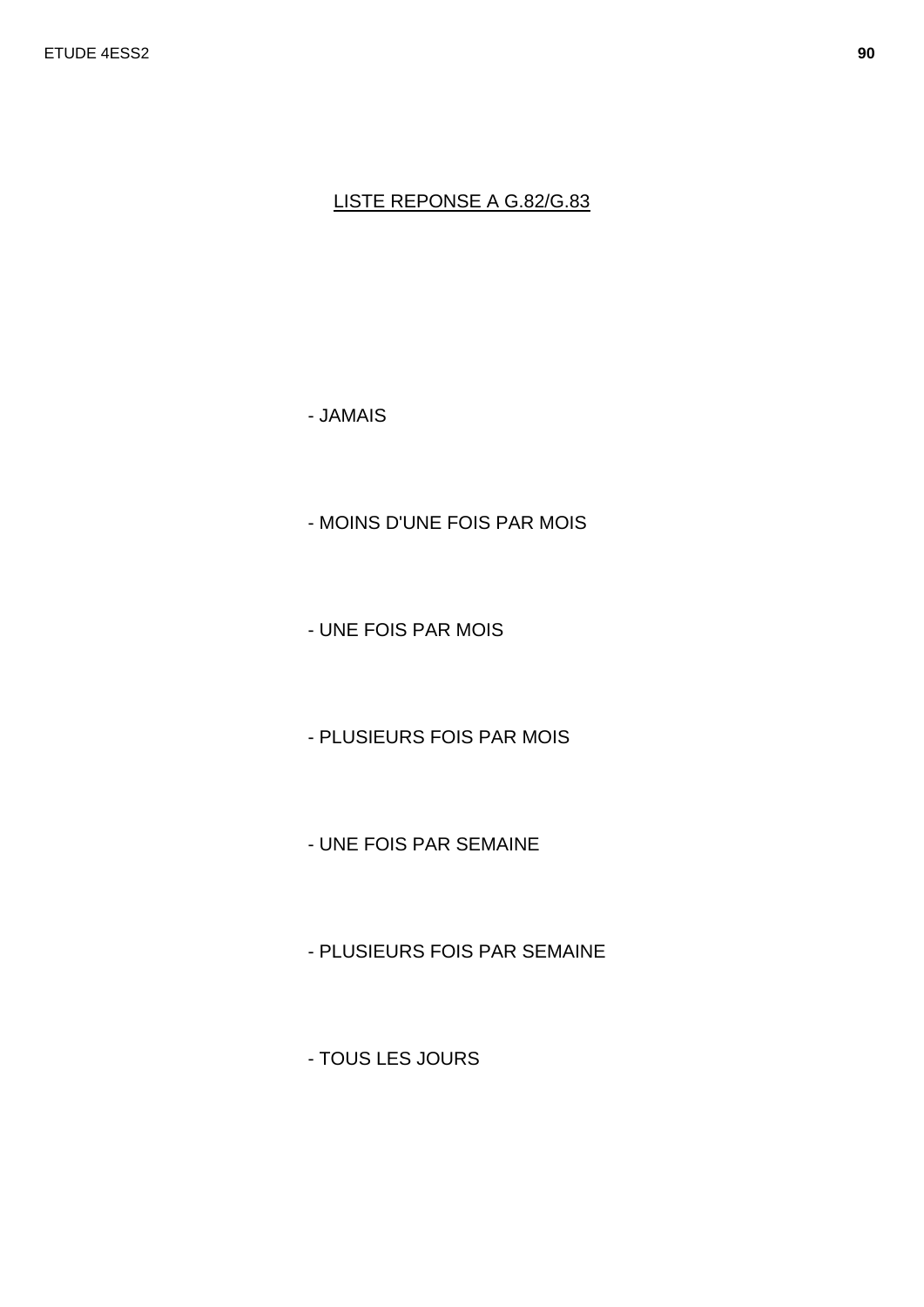- JAMAIS

## - MOINS D'UNE FOIS PAR MOIS

- UNE FOIS PAR MOIS

- PLUSIEURS FOIS PAR MOIS

- TOUTES LES SEMAINES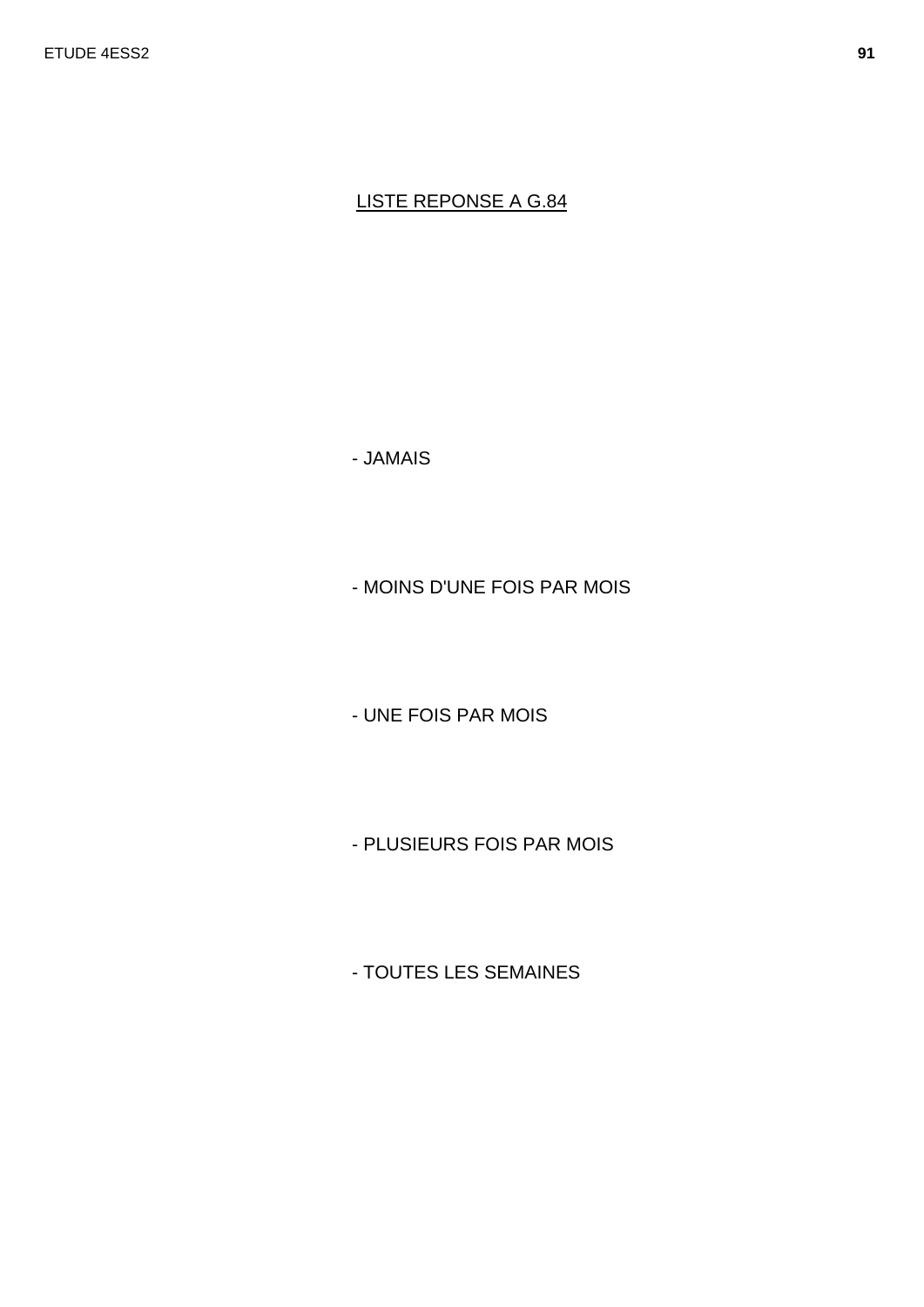LISTE REPONSE A G.85/G.87

- JAMAIS

- PRESQUE JAMAIS

- PARFOIS

- SOUVENT

- TOUJOURS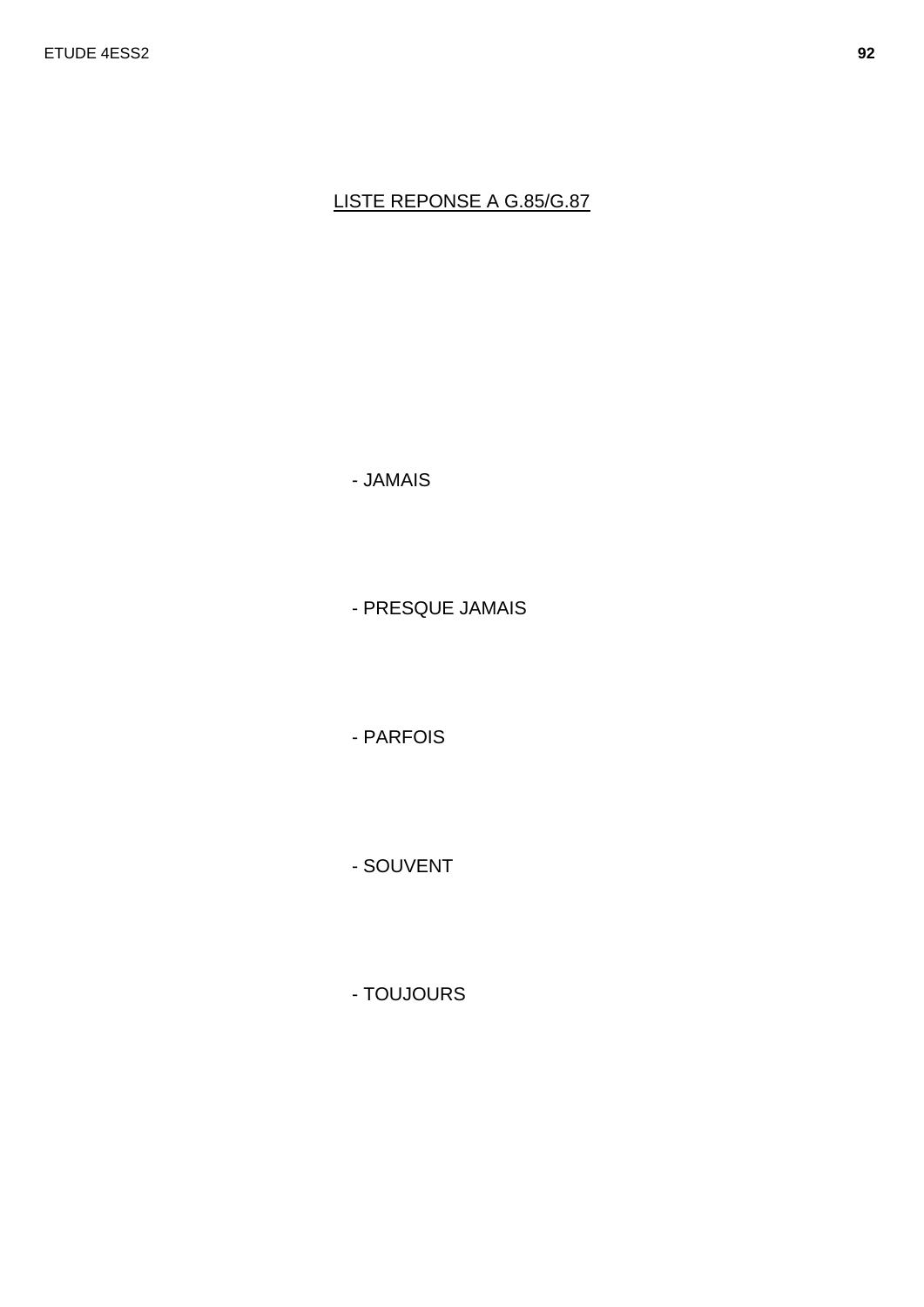### **EN EUROS**

|   | <b>Hebdomadaire</b> | <b>Mensuel</b>      | <b>Annuel</b>        |
|---|---------------------|---------------------|----------------------|
| A | MOINS DE 40 EUROS   | MOINS DE 150 EUROS  | MOINS DE 1800 EUROS  |
| B | 40 A 70 EUROS       | 150 A 300 EUROS     | 1800 A 3600 EUROS    |
| C | 71 A 120 EUROS      | 301 A 500 EUROS     | 3601 A 6000 EUROS    |
| D | 121 A 230 EUROS     | 501 A 1000 EUROS    | 6001 A 12000 EUROS   |
| Е | 231 A 350 EUROS     | 1001 A 1500 EUROS   | 12001 A 18000 EUROS  |
| F | 351 A 460 EUROS     | 1501 A 2000 EUROS   | 18001 A 24000 EUROS  |
| G | 461 A 580 EUROS     | 2001 A 2500 EUROS   | 24001 A 30000 EUROS  |
| Н | 581 A 690 EUROS     | 2501 A 3000 EUROS   | 30001 A 36000 EUROS  |
|   | 691 A 1150 EUROS    | 3001 A 5000 EUROS   | 36001 A 60000 EUROS  |
| J | 1151 A 1730 EUROS   | 5001 A 7500 EUROS   | 60001 A 90000 EUROS  |
| K | 1731 A 2310 EUROS   | 7501 A 10000 EUROS  | 90001 A 120000 EUROS |
|   | PLUS DE 2310 EUROS  | PLUS DE 10000 EUROS | PLUS DE 120000 EUROS |

### **EN FRANCS**

|   | <b>Hebdomadaire</b>  | <b>Mensuel</b>       | <b>Annuel</b>          |
|---|----------------------|----------------------|------------------------|
| A | IMOINS DE 262 FRANCS | MOINS DE 984 FRANCS  | MOINS DE 11807 FRANCS  |
| B | 262 A 459 FRANCS     | 984 A 1968 FRANCS    | 11807 A 23614 FRANCS   |
| C | 460 A 787 FRANCS     | 1969 A 3280 FRANCS   | 23615 A 39357 FRANCS   |
| D | 788 A 1509 FRANCS    | 3281 A 6559 FRANCS   | 39358 A 78715 FRANCS   |
| Е | 1510 A 2296 FRANCS   | 6560 A 9839 FRANCS   | 78716 A 118072 FRANCS  |
| F | 2297 A 3017 FRANCS   | 9840 A 13119 FRANCS  | 118073 A 157430 FRANCS |
| G | 3018 A 3804 FRANCS   | 13120 A 16399 FRANCS | 157431 A 196787 FRANCS |
| н | 3805 A 4526 FRANCS   | 16400 A 19679 FRANCS | 196788 A 236145 FRANCS |
|   | 4527 A 7543 FRANCS   | 19680 A 32798 FRANCS | 236146 A 393574 FRANCS |
| J | 7544 A 11348 FRANCS  | 32799 A 49197 FRANCS | 393575 A 590361 FRANCS |
| K | 11348 A 15153 FRANCS | 49198 A 65596 FRANCS | 590362 A 787148 FRANCS |
| L | PLUS DE 15153 FRANCS | PLUS DE 65596 FRANCS | PLUS DE 787148 FRANCS  |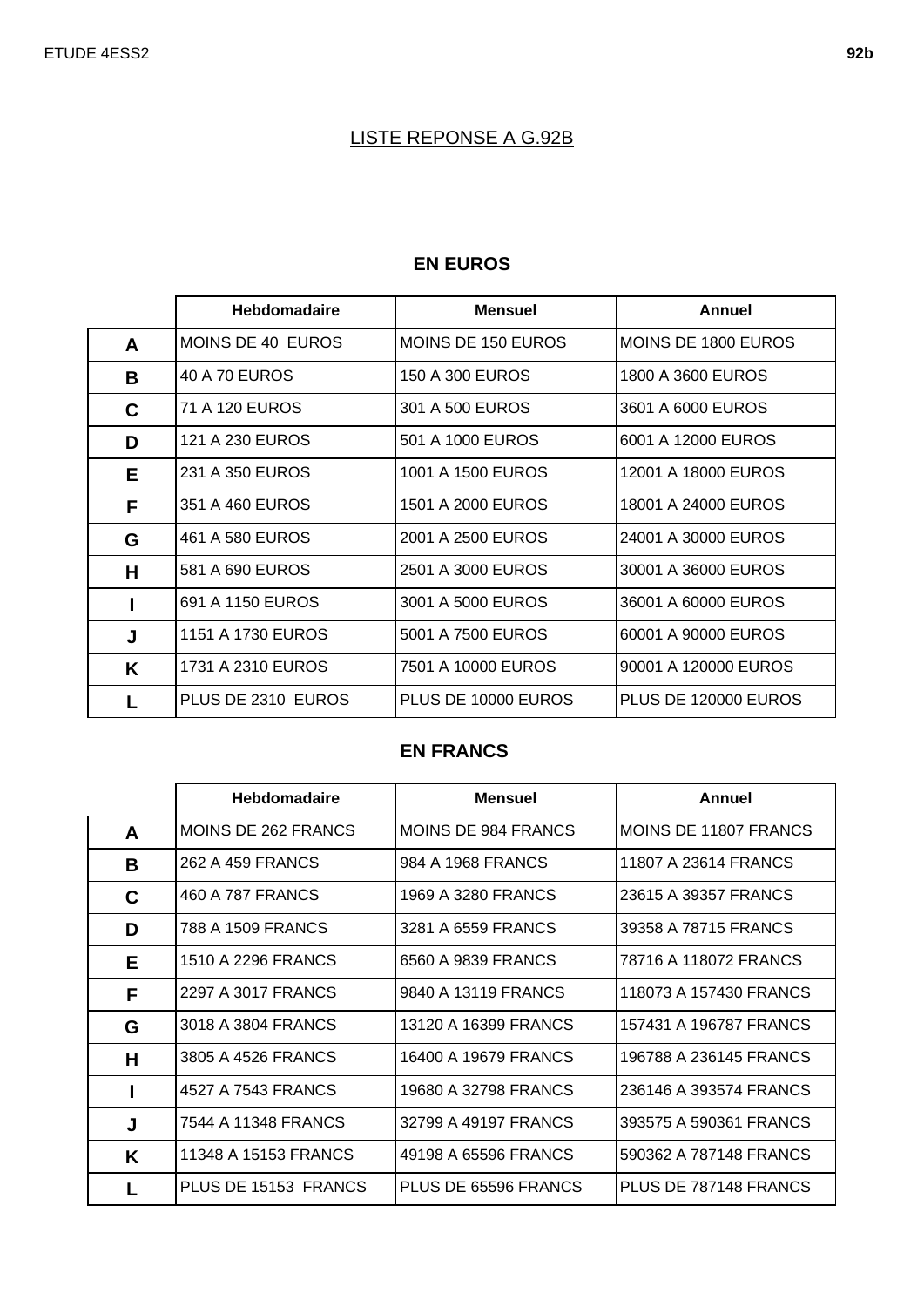- SANS DIPLOME

- NON DIPLOMES JUSQU'A LA FIN 3EME, 2<sup>ND</sup>, 1ERE FILIERE GENERALE
- NON DIPLOMES DU CAP BEP FILIERE PROFESSIONNELLE
- CERTIFICAT D'ETUDES PRIMAIRES
- CAP, EXAMEN DE FIN D'APPRENTISSAGE ARTISANAL
- BEP, BP, BEA, BEC, BEI, BES
- BREVET ELEMENTAIRE, BREVET D'ETUDE DU PREMIER CYCLE, BREVET DES COLLEGES
- BACCALAUREAT GENERAL, BREVET SUPERIEUR
- BREVET DE TECHNICIEN, BACCALAUREAT DE TECHNICIEN, BACCALAUREAT TECHNOLOGIQUE, BACCALAUREAT PROFESSIONNEL
- DIPLOME UNIVERSITAIRE DU PREMIER CYCLE (DEUG), DIPLOME UNIVERSITAIRE DE TECHNOLOGIE (DUT), BREVET DE TECHNICIEN SUPERIEUR (BTS), CERTIFICAT D'APTITUDE PEDAGOGIQUE
- DIPLOME UNIVERSITAIRE DES DEUXIEME ET TROISIEME CYCLES, DOCTORAT, CAPES, AGREGATION, DIPLOME DE GRANDES ECOLES
- FORMATION PERMANENTE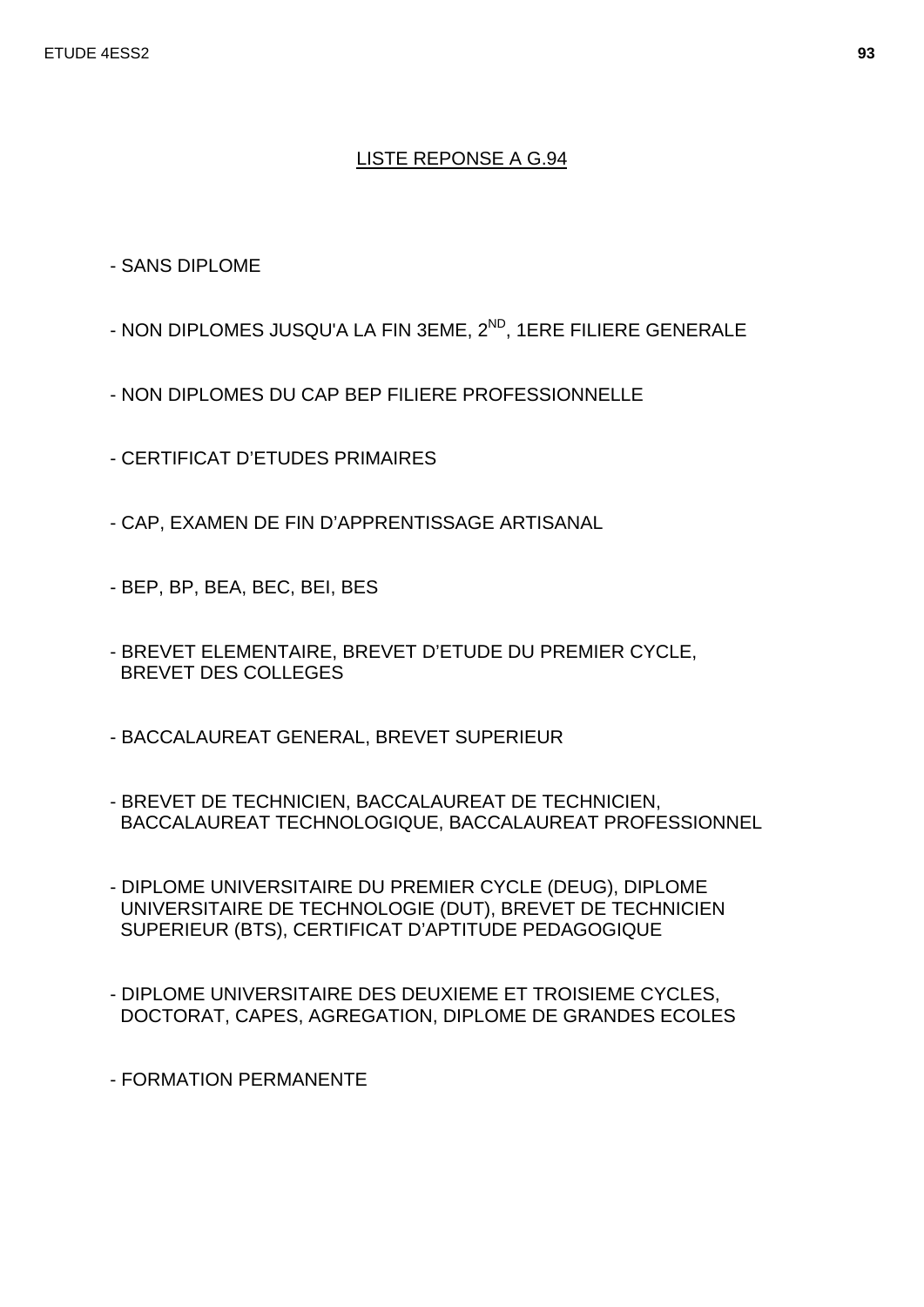LISTE REPONSE A G.95/G.103

- TOUT A FAIT D'ACCORD

- PLUTOT D'ACCORD

- NI D'ACCORD, NI PAS D'ACCORD

- PLUTOT PAS D'ACCORD

- PAS DU TOUT D'ACCORD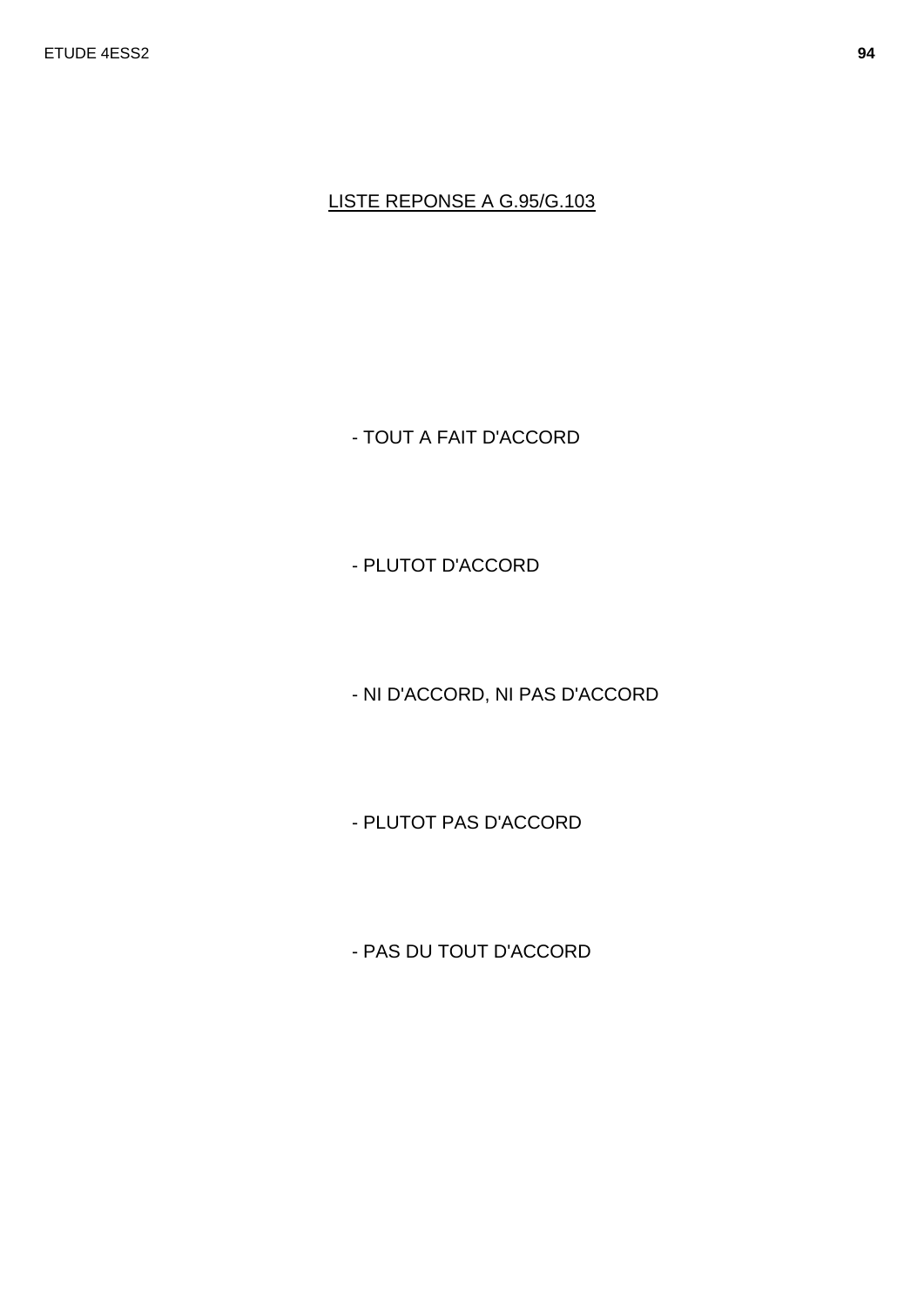- OUI, SOUVENT

- OUI, PARFOIS

- NON, PAS TRES SOUVENT

- NON, JAMAIS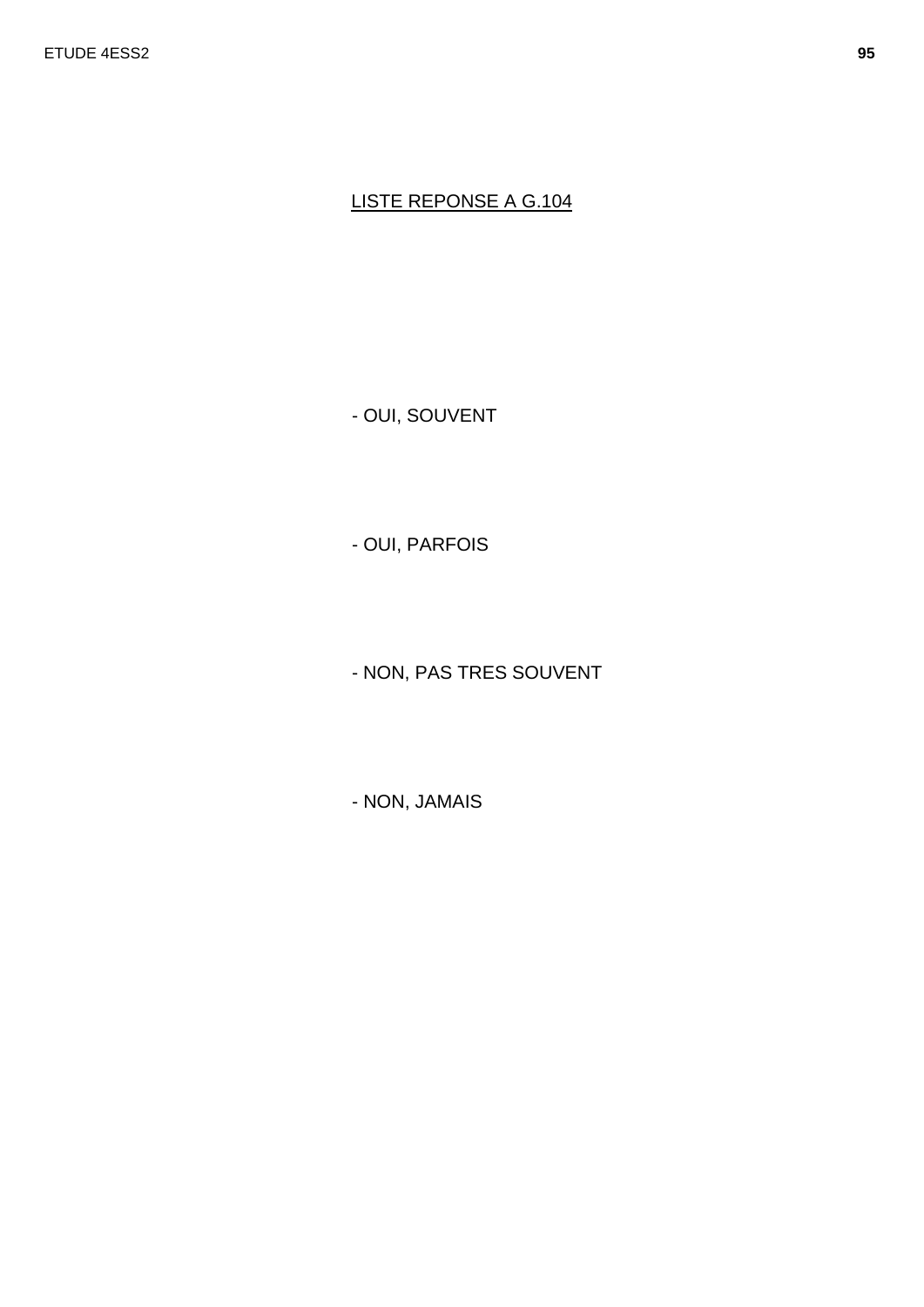LISTE REPONSE A G.111/G.115

- PAS IMPORTANT DU TOUT

- PAS IMPORTANT

- NI IMPORTANT, NI PAS IMPORTANT

- IMPORTANT

- TRES IMPORTANT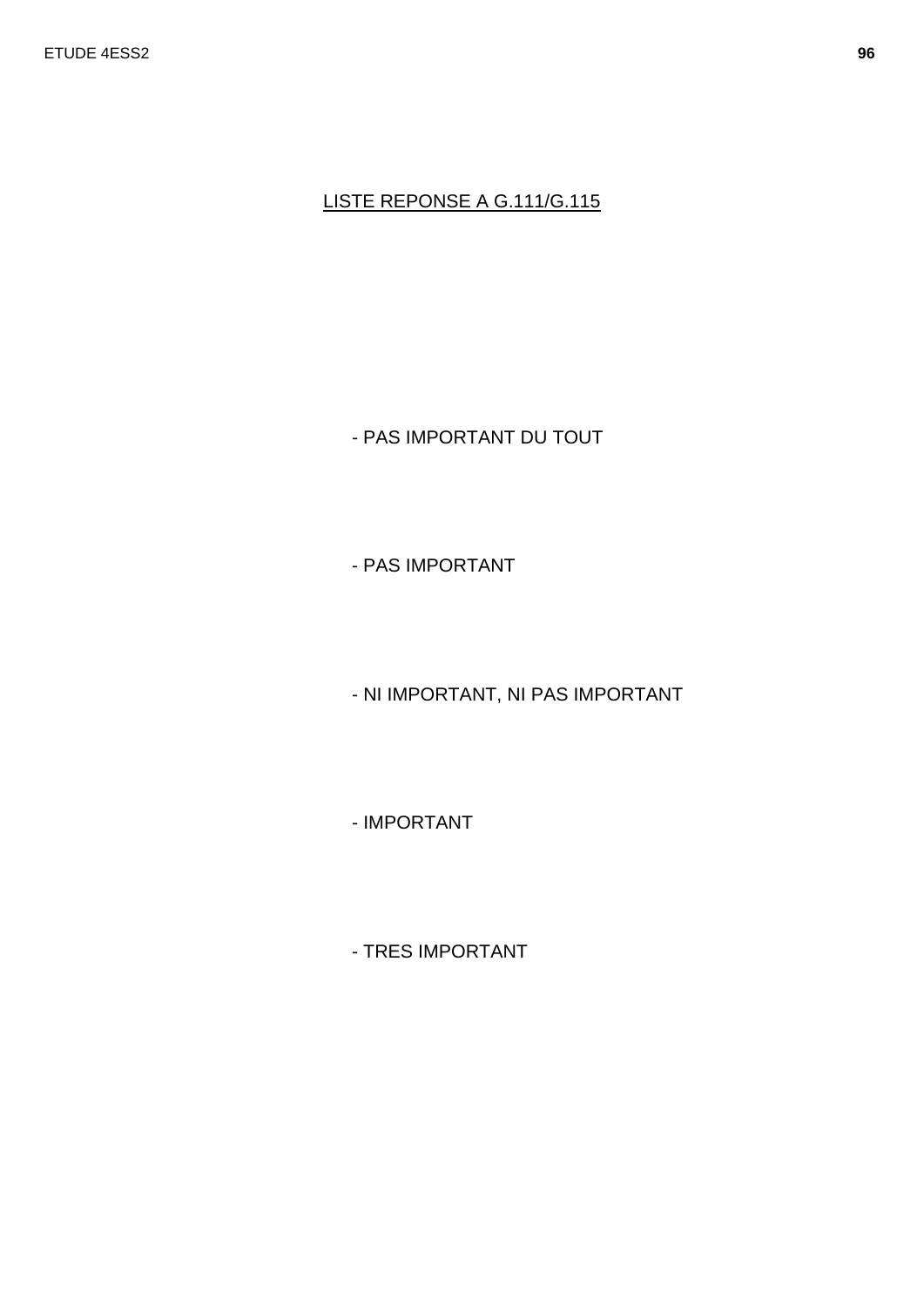#### - N'EST JAMAIS RESTE A LA MAISON POUR S'OCCUPER DE SES ENFANTS

- 6 MOIS OU MOINS

- PLUS DE 6 MOIS ET JUSQU'A 1 AN
- PLUS D'1 AN ET JUSQU'A 2 ANS
- PLUS DE 2 ANS ET JUSQU'A 4 ANS
- PLUS DE 4 ANS ET JUSQU'A 10 ANS
- PLUS DE 10 ANS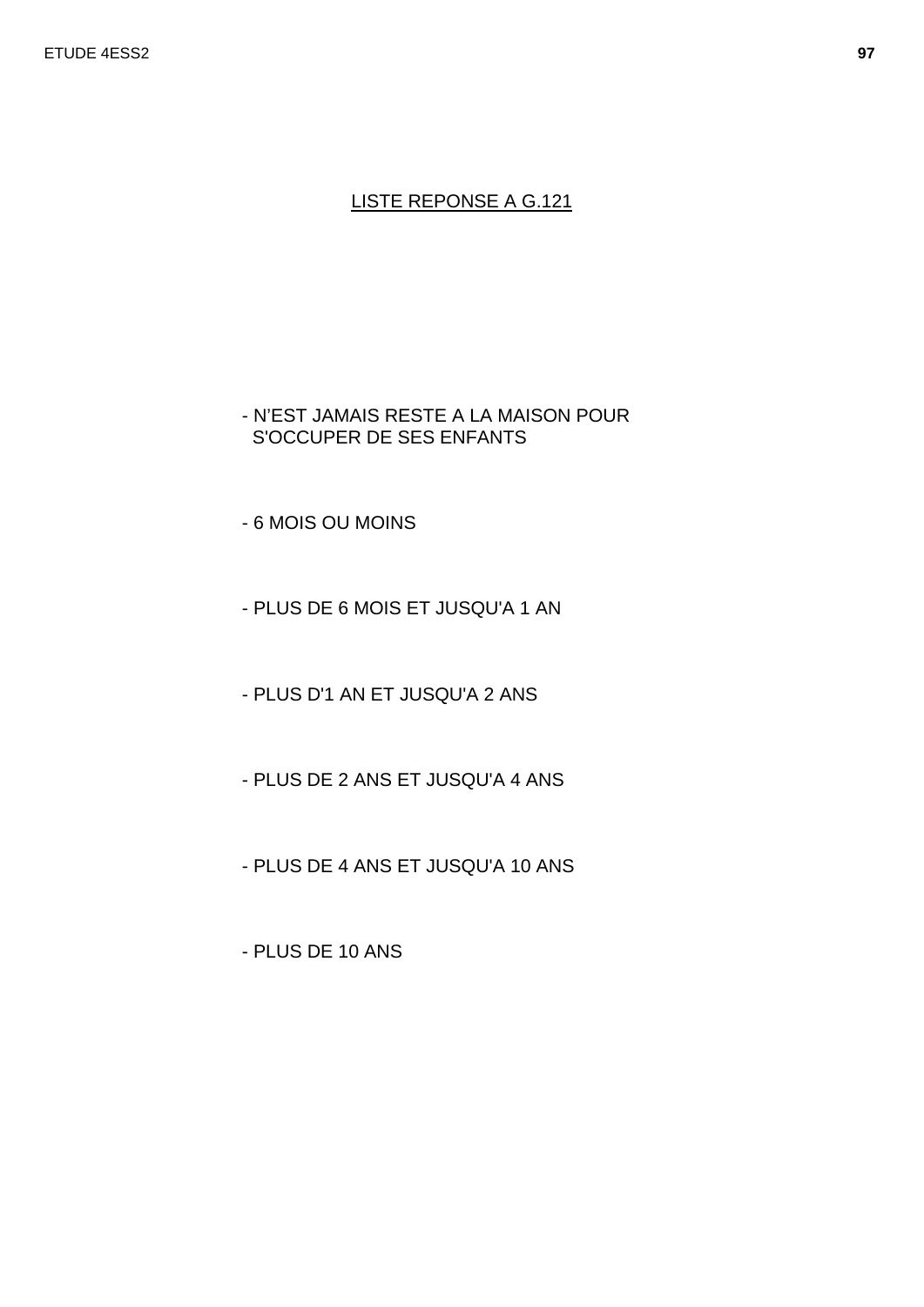- OUI, SUREMENT

- OUI, PROBABLEMENT

- NON, PROBABLEMENT PAS

- NON, SUREMENT PAS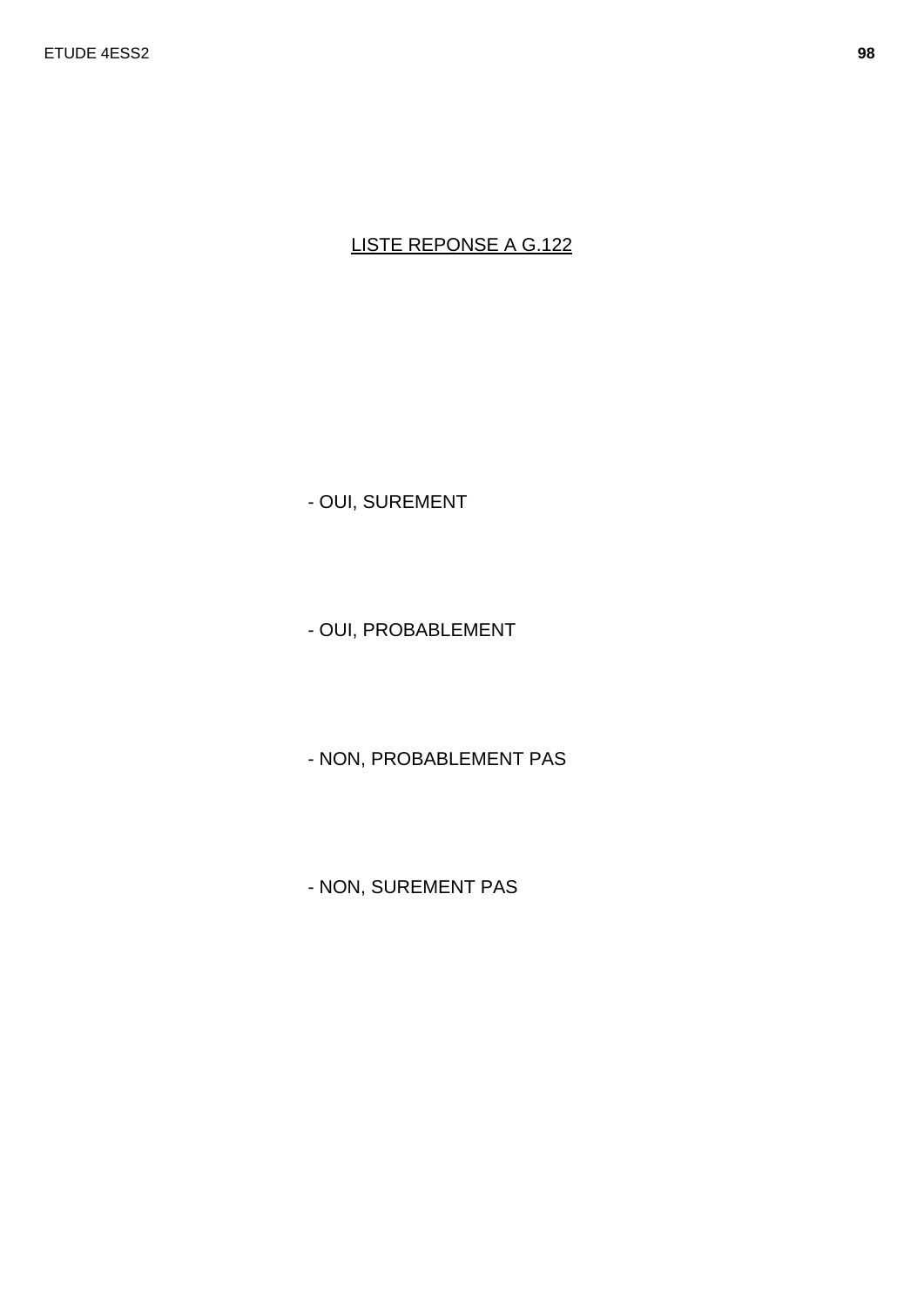### - N'A JAMAIS ETE A TEMPS PARTIEL POUR S'OCCUPER DE SES ENFANTS

- JUSQU'A 6 MOIS

- PLUS DE 6 MOIS ET JUSQU'A 1 AN

- PLUS D'1 AN ET JUSQU'A 2 ANS

- PLUS DE 2 ANS ET JUSQU'A 4 ANS

- PLUS DE 4 ANS ET JUSQU'A 10 ANS

- PLUS DE 10 ANS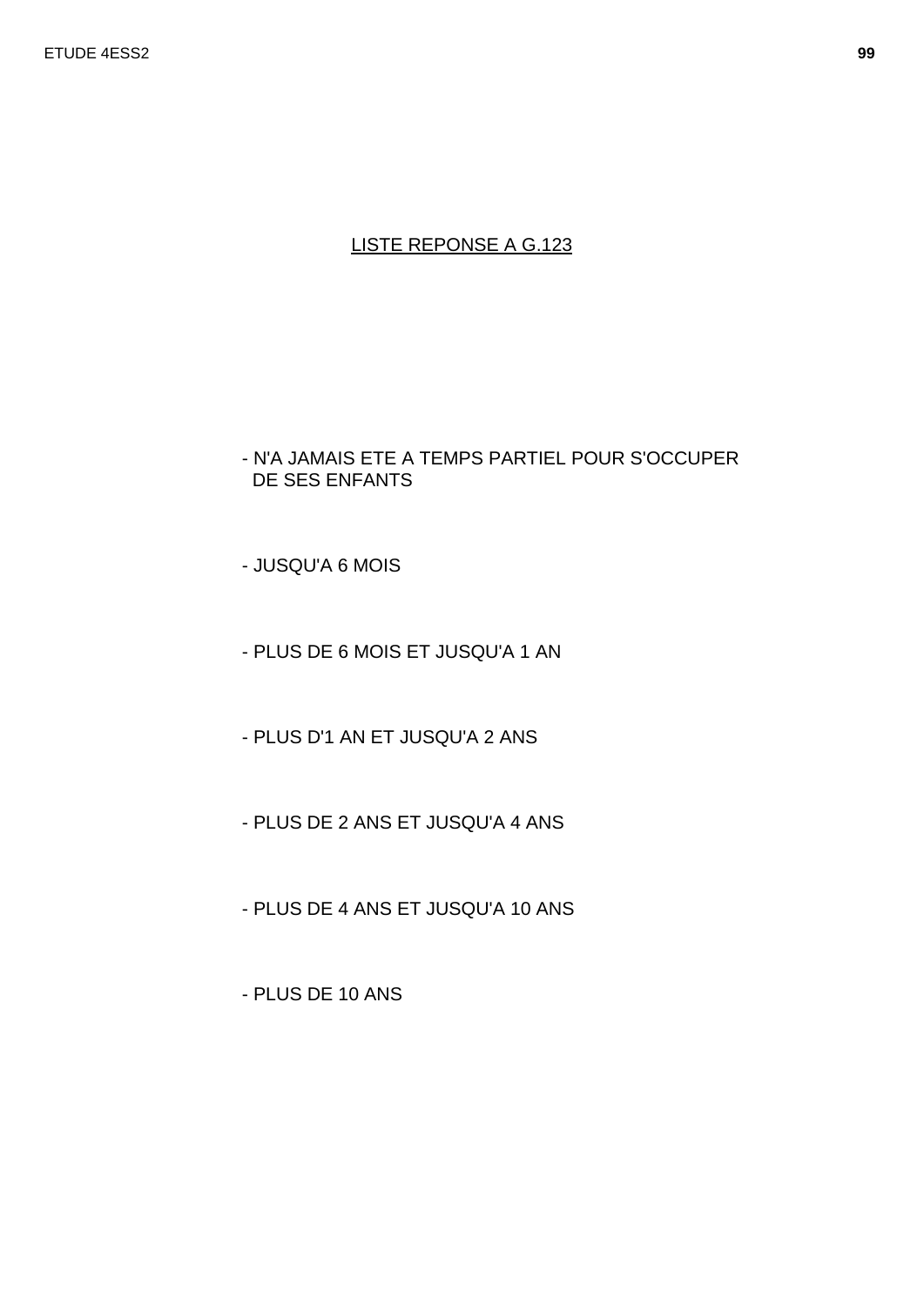- OUI, SUREMENT

- OUI, PROBABLEMENT

- NON, PROBABLEMENT PAS

- NON, SUREMENT PAS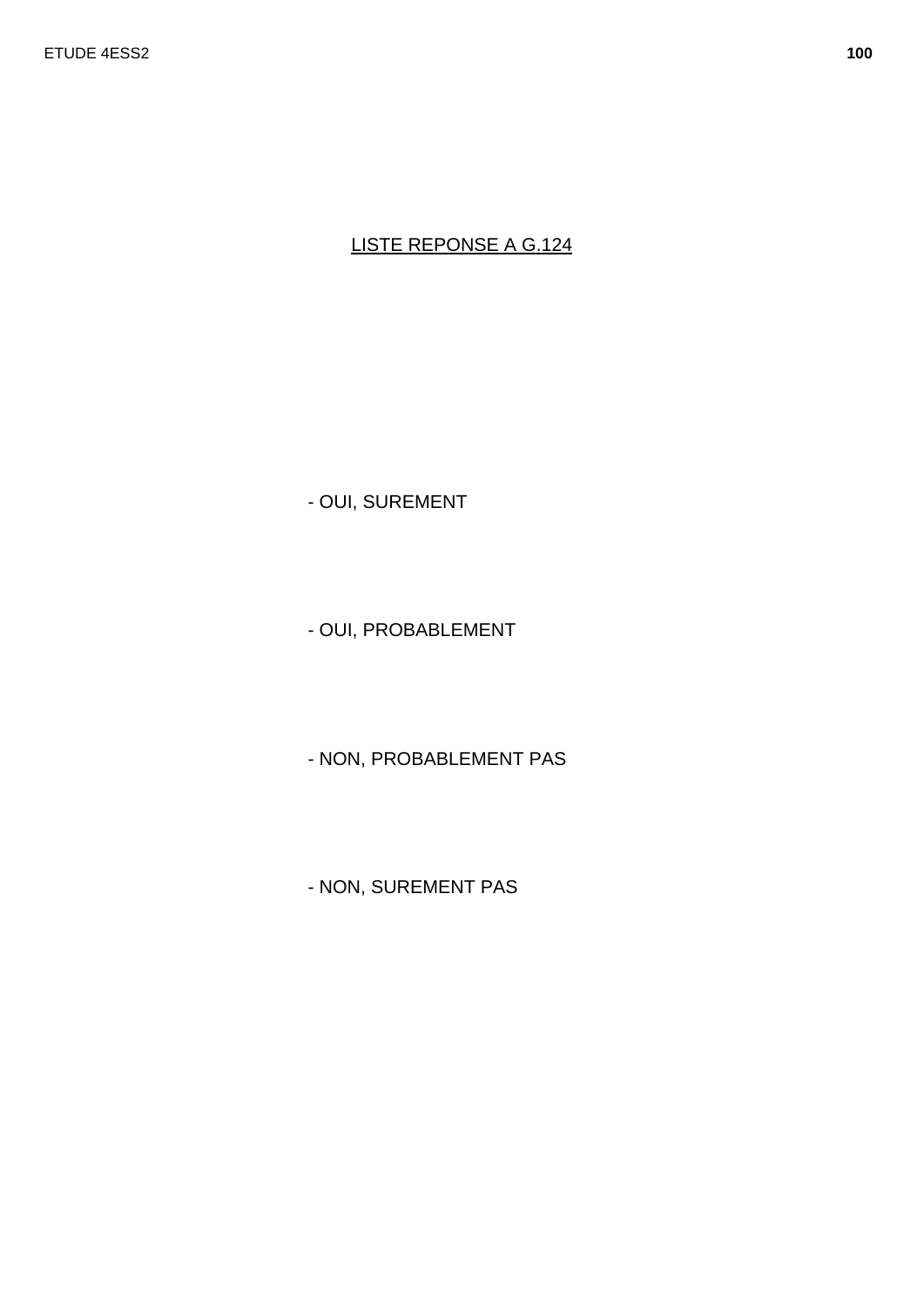- MONSIEUR MICHEL BARNIER

- MONSIEUR DOMINIQUE DE VILLEPIN

- MONSIEUR FRANCOIS FILLON

- MONSIEUR ALAIN MADELIN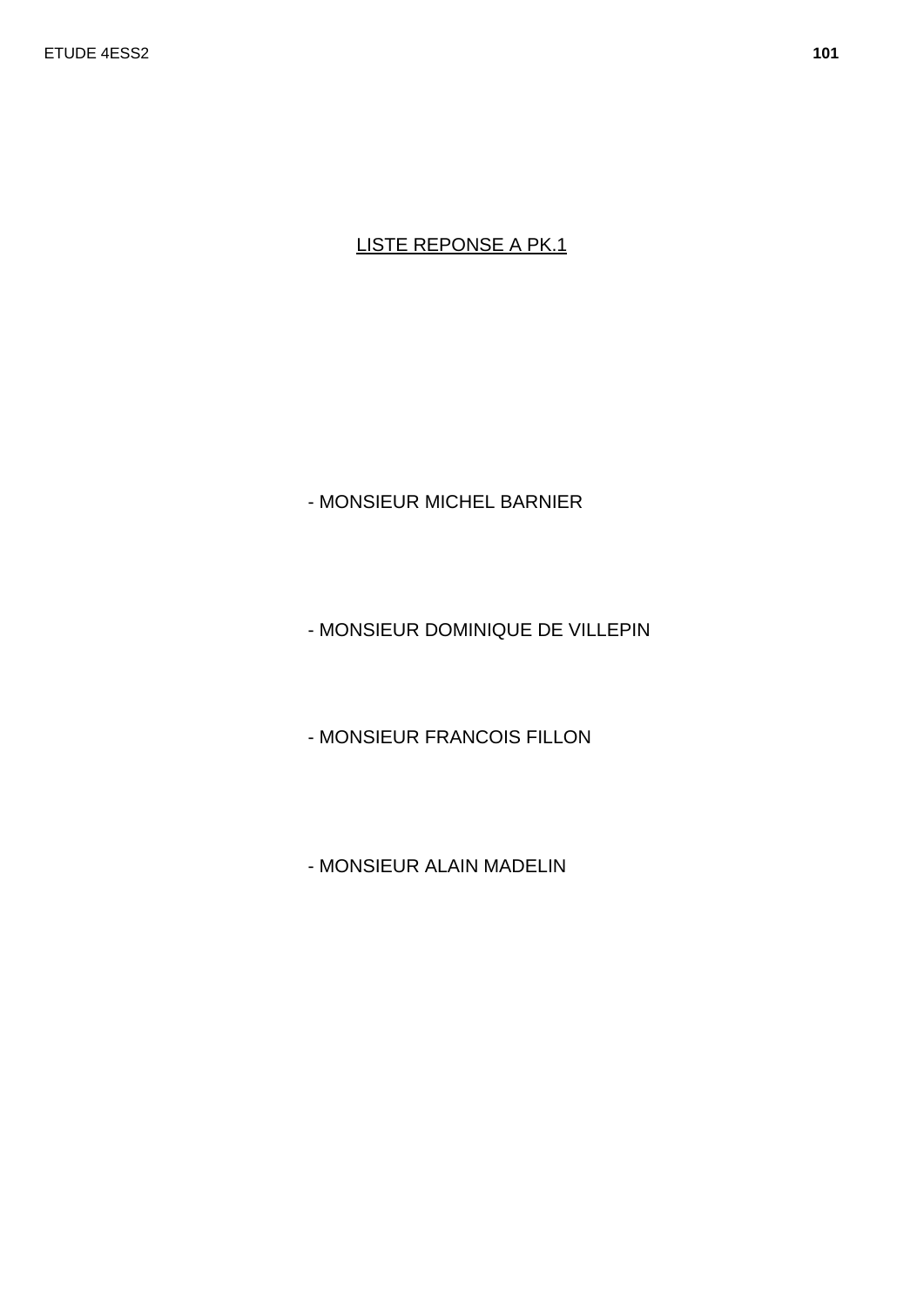# - UNION POUR LA DEMOCRATIE FRANCAISE (UDF)

- UNION POUR UN MOUVEMENT POPULAIRE (UMP)

- PARTI SOCIALISTE (PS)

- PARTI COMMUNISTE (PC)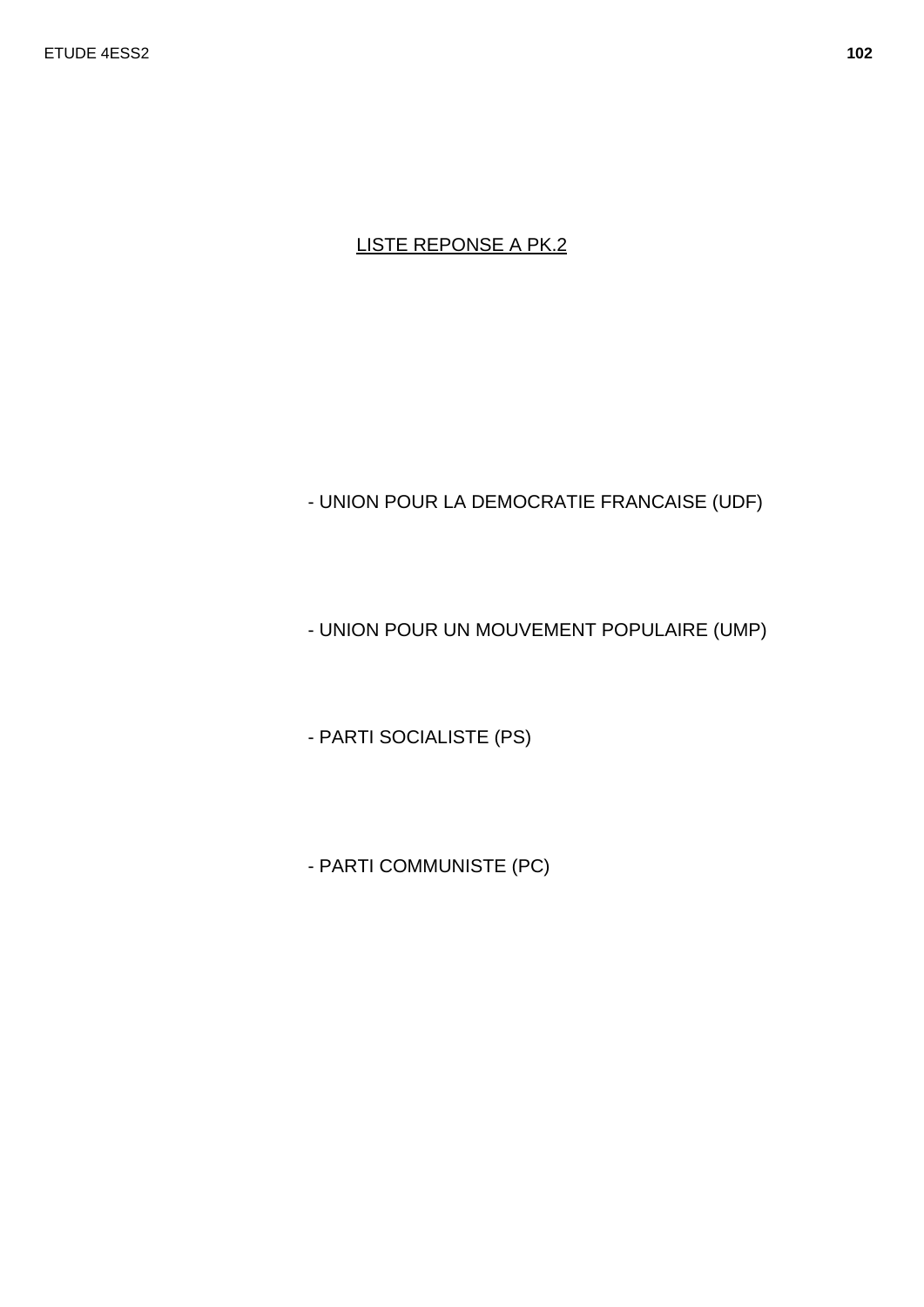- ALLEMAGNE
- CANADA
- CHINE
- ESPAGNE
- ETATS-UNIS
- FRANCE
- ITALIE
- JAPON
- ROYAUME-UNI
- RUSSIE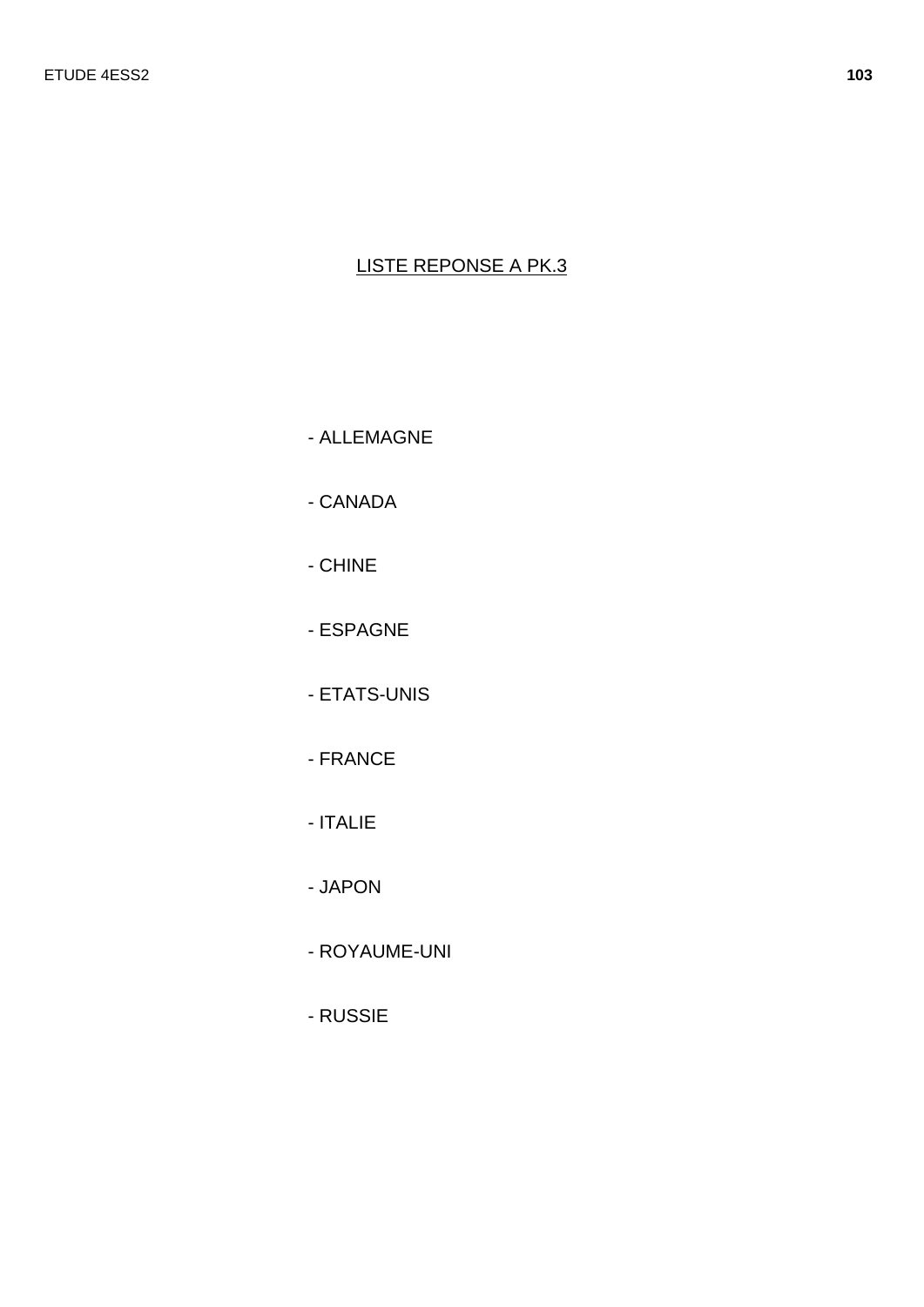- TOUS CEUX QUI RESIDENT SUR LE TERRITOIRE NATIONAL ONT LE DROIT DE VOTE

- TOUS CEUX QUI PAIENT DES IMPOTS EN FRANCE ONT LE DROIT DE VOTE

- TOUS CEUX QUI RESIDENT EN SITUATION REGULIERE ONT LE DROIT DE VOTE

- TOUS CEUX QUI ONT LA NATIONALITE FRANCAISE ONT LE DROIT DE VOTE